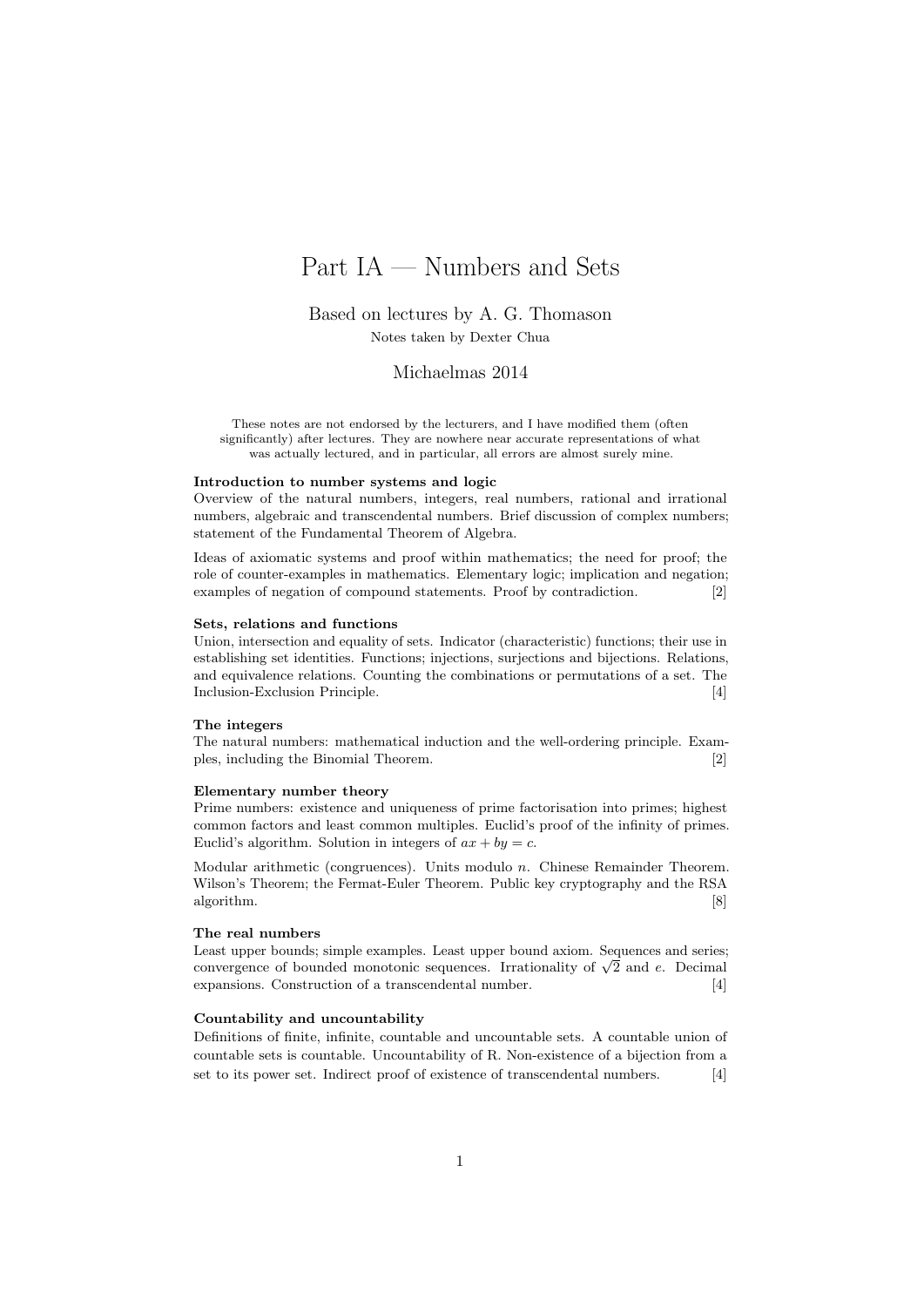# Contents

| Introduction                  | 3                                                                                                                                                                                                                                                                                                                                                       |
|-------------------------------|---------------------------------------------------------------------------------------------------------------------------------------------------------------------------------------------------------------------------------------------------------------------------------------------------------------------------------------------------------|
| Proofs and logic              | $\overline{\mathbf{4}}$                                                                                                                                                                                                                                                                                                                                 |
|                               | $\overline{4}$                                                                                                                                                                                                                                                                                                                                          |
|                               | $\overline{5}$                                                                                                                                                                                                                                                                                                                                          |
|                               | 6                                                                                                                                                                                                                                                                                                                                                       |
| Sets, functions and relations | 7                                                                                                                                                                                                                                                                                                                                                       |
| Sets<br>2.1                   | $\overline{7}$                                                                                                                                                                                                                                                                                                                                          |
| 2.2                           | 8                                                                                                                                                                                                                                                                                                                                                       |
| 2.3                           | 10                                                                                                                                                                                                                                                                                                                                                      |
| <b>Division</b>               | 12                                                                                                                                                                                                                                                                                                                                                      |
| 3.1                           | 12                                                                                                                                                                                                                                                                                                                                                      |
| 3.2                           | 15                                                                                                                                                                                                                                                                                                                                                      |
|                               | 18                                                                                                                                                                                                                                                                                                                                                      |
|                               | 18                                                                                                                                                                                                                                                                                                                                                      |
| 4.2                           | 20                                                                                                                                                                                                                                                                                                                                                      |
| 4.3                           | 22                                                                                                                                                                                                                                                                                                                                                      |
|                               | 27                                                                                                                                                                                                                                                                                                                                                      |
| 5.1                           | 27                                                                                                                                                                                                                                                                                                                                                      |
| 5.2                           | 29                                                                                                                                                                                                                                                                                                                                                      |
| 5.3                           | 30                                                                                                                                                                                                                                                                                                                                                      |
| 5.4                           | 32                                                                                                                                                                                                                                                                                                                                                      |
|                               | 34                                                                                                                                                                                                                                                                                                                                                      |
| 6.1                           | 34                                                                                                                                                                                                                                                                                                                                                      |
|                               | 39                                                                                                                                                                                                                                                                                                                                                      |
|                               | 43                                                                                                                                                                                                                                                                                                                                                      |
| 6.4                           | 44                                                                                                                                                                                                                                                                                                                                                      |
| 6.5                           | 45                                                                                                                                                                                                                                                                                                                                                      |
| 6.6                           | 45                                                                                                                                                                                                                                                                                                                                                      |
| Countability                  | 47                                                                                                                                                                                                                                                                                                                                                      |
|                               | 1.1<br>1.2<br>1.3<br>Counting and integers<br>Basic counting $\ldots \ldots \ldots \ldots \ldots \ldots \ldots \ldots \ldots$<br>4.1<br>Modular arithmetic<br>Public-key (asymmetric) cryptography $\dots \dots \dots \dots \dots$<br>Real numbers<br>6.2<br>6.3<br>Irrational numbers $\ldots \ldots \ldots \ldots \ldots \ldots \ldots \ldots \ldots$ |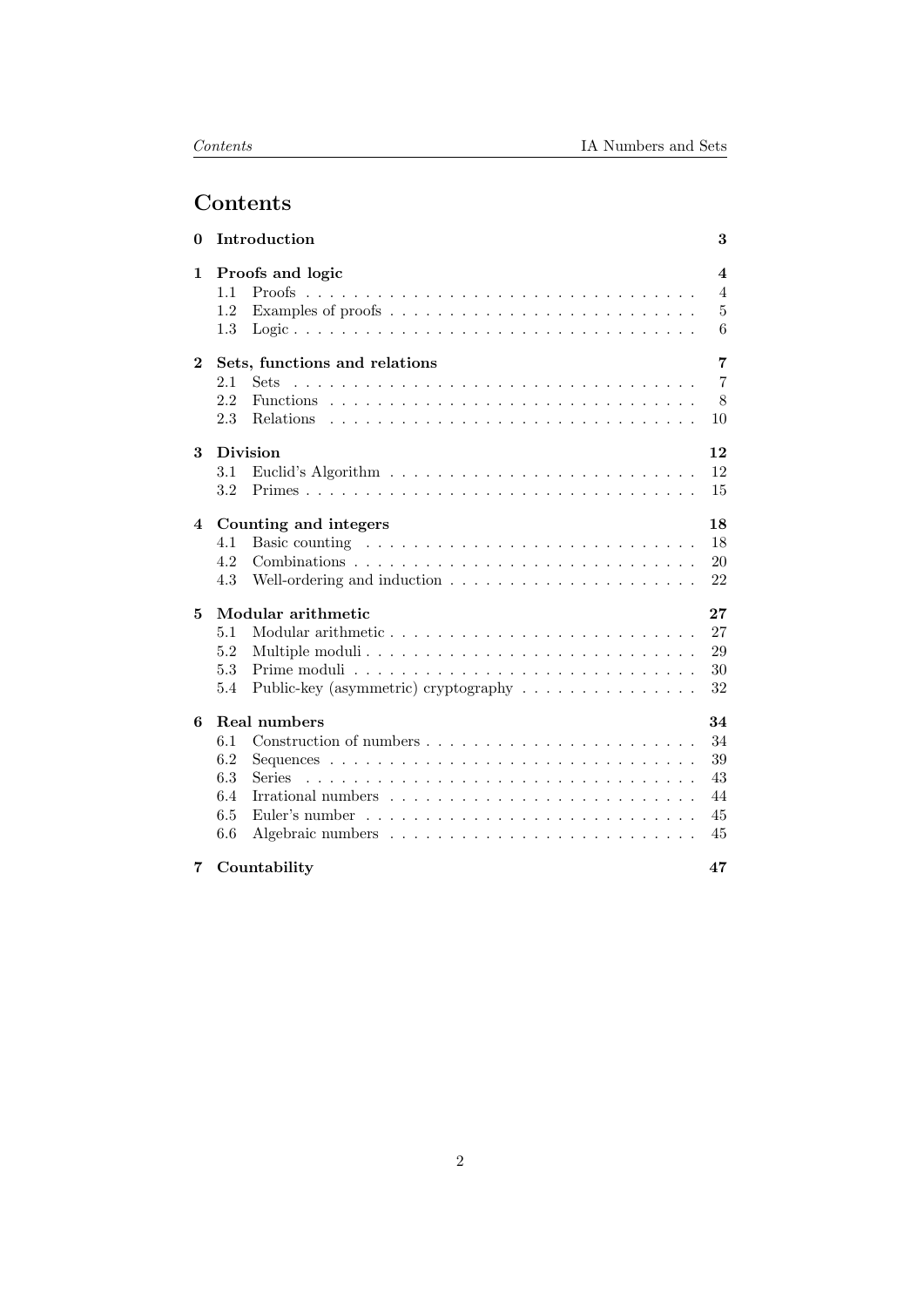# <span id="page-2-0"></span>0 Introduction

According to the Faculty, this course is not aimed at teaching you any new knowledge. In particular, the Faculty says

This course is concerned not so much with teaching you new parts of mathematics . . .

Instead, this course is intended to teach you about how to do maths properly. The objective of this course is to start from a few axioms, which are assumptions about our system, and try to prove everything rigorously from the axioms.

This is different from how mathematics is usually done in secondary school. In secondary school, we just accept that certain statements are true. For example, probably no one rigorously proved to you that each natural number has a unique prime factorization. In this course, nothing is handwaved. Everything will be obtained as a logical consequence of the axioms and previous (proven) results.

In the course, you shouldn't focus too much on the content itself. Instead, the major takeaway should be how we do mathematics. In particular, how we construct and present arguments.

The actual content of this course is rather diverse. As the name suggests, the course touches on numbers and sets. The "numbers" part is mostly basic number theory, which you may have come across if you have participated in mathematical olympiads. We also study some properties of real numbers, but the actual serious study of real numbers is done in IA Analysis I.

The "sets" part starts with some basic definitions of sets, functions and relations, which are really important and will crop up in all courses you will encounter. In some sense, these form the language in which mathematics is written. At the end of the course, we will touch on countability, which tells us how "big" a set is.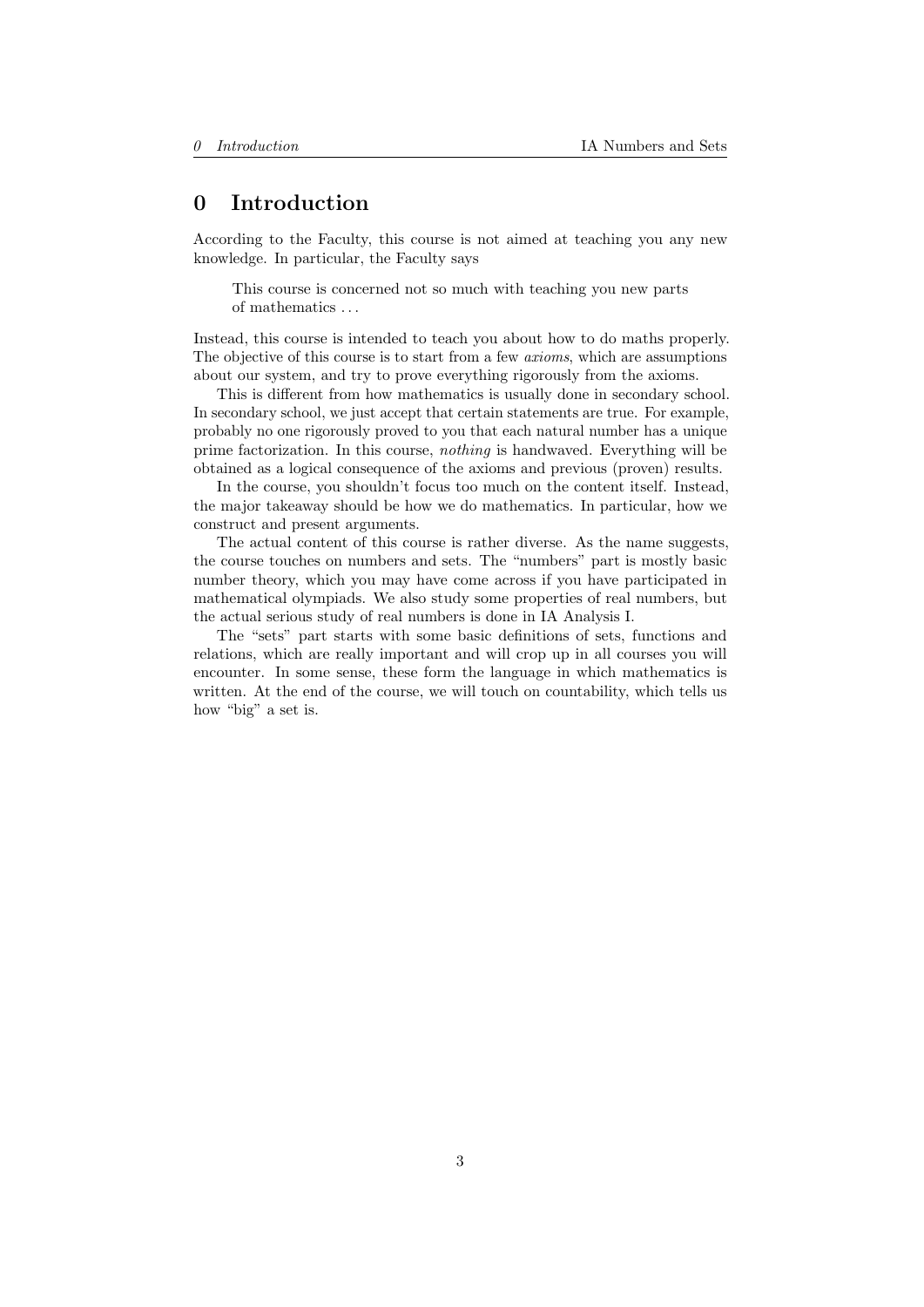# <span id="page-3-0"></span>1 Proofs and logic

### <span id="page-3-1"></span>1.1 Proofs

As the first course in pure mathematics, we will have an (informal) look at proofs and logic.

In mathematics, we often want to *prove* things. This is different from most other disciplines. For example, in science, we perform experiments to convince ourselves that our theory is correct. However, no matter how many experiments we do, we still cannot be absolutely sure that our theory is correct. For example, Newtonian mechanics was believed to be correct for a long time, but is nowadays only considered to be an approximation of reality.

On the other hand, when we prove a theorem in mathematics, we are completely sure that the theorem is true. Also, when we actually prove a theorem, (hopefully) we can also understand  $why$  it is true, and gain further insight.

**Definition** (Proof). A *proof* is a sequence of true statements, without logical gaps, that is a logical argument establishing some conclusion.

To prove things, we need to start from some assumptions. These assumptions are known as axioms. When we call something an axiom, it does not mean that we take these statements to be true without questioning. Instead, we are saying "if we assume these axioms, then these results hold". Two people can disagree on what the axioms are and still be friends.

We also tend to define concepts as unambiguously as possible. Of course, just like a dictionary cannot define all words without being circular, we do not define everything in mathematics. To prove things, we have to start somewhere, with some agreed assumptions (*axioms*). We also don't define everything rigorously (or else how could one start speaking?).

In mathematics, we are often concerned about truth. Often, we only care about statements that can take some truth value.

**Definition** (Statement). A *statement* is a sentence that can have a true value.

Example. The following are statements:

- (i) There are infinitely many primes of the form  $n^2 + 1$
- (ii) There is always a prime number between n and  $2n$
- (iii) There is no computer program that can factorize an *n*-digit number in  $n^3$ steps
- (iv) For every polynomial  $p(x) = a_n x^n + a_{n-1} x^{n-1} + \cdots + a_0$ , where  $a_i$  are complex numbers,  $n \geq 1$ ,  $a_n \neq 0$ , there exists (possibly complex) z such that  $p(z) = 0$
- (v)  $m \times n = n \times m$  for all natural numbers n, m
- $(vi)$  2 + 2 = 4

The current status (as of 2015) of these statements are:

(i) No one has a proof but it is probably true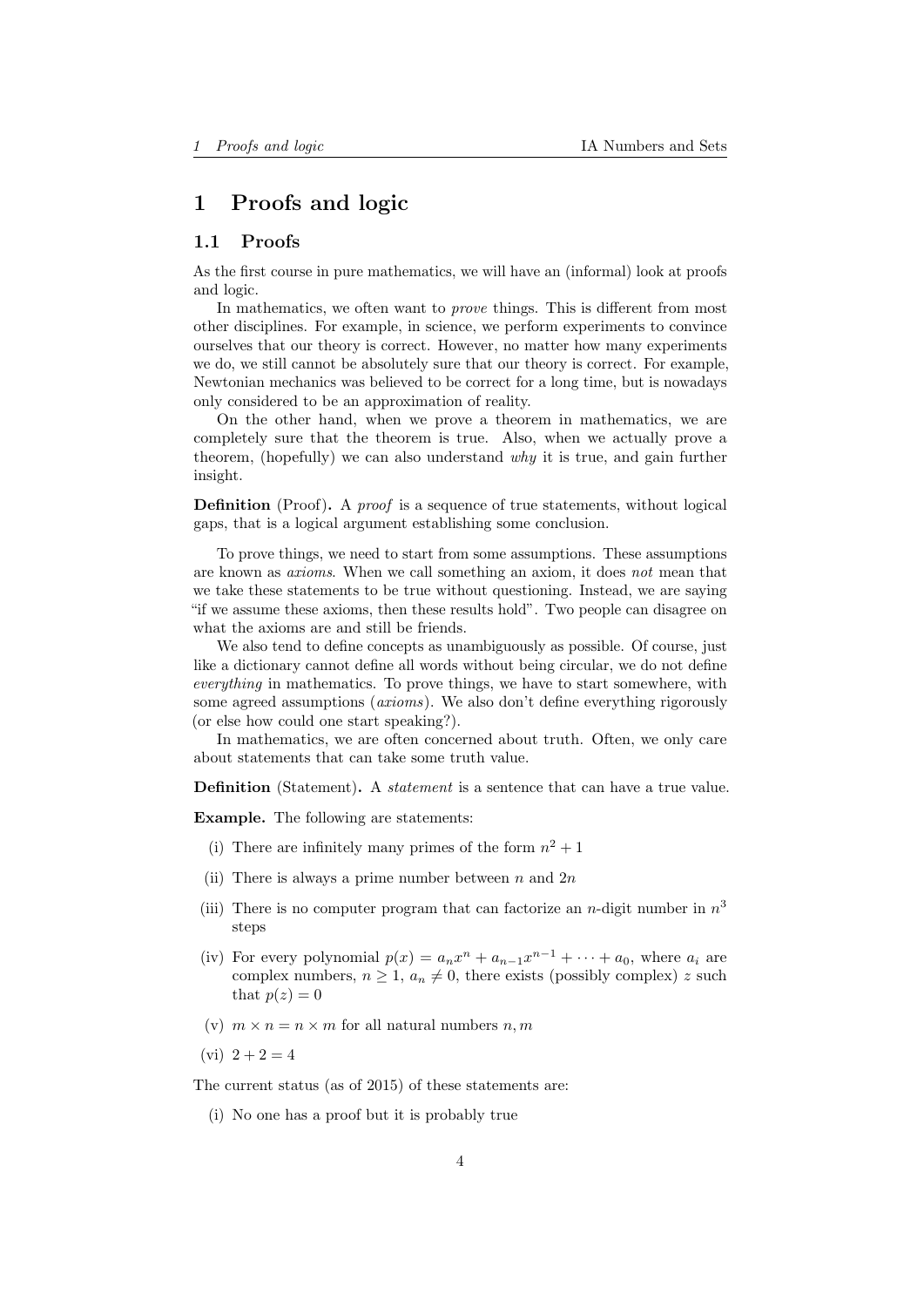- (ii) This is known to be true
- (iii) No one knows (related to  $P = NP$  problem)
- (iv) This is known to be true (Fundamental Theorem of Algebra)
- (v) This is known to be true
- (vi) This is known to be true (obviously does this need to be proved?)

#### <span id="page-4-0"></span>1.2 Examples of proofs

Apart from having a proof, it is very important that a proof is correct. Here we will look at some examples of proofs and non-proofs.

We first start with a simple example.

**Proposition.** For all natural numbers  $n, n^3 - n$  is a multiple of 3.

*Proof.* We have  $n^3 - n = (n-1)n(n+1)$ . One of the three consecutive integers is divisible by 3. Hence so is their product.  $\Box$ 

**Proposition.** If  $n^2$  is even, then so is *n*.

*Proof.* If *n* is even, then  $n = 2k$  for some integer k. Then  $n^2 = 4k^2$ , which is even.  $\Box$ 

This is incorrect! We wanted to proof " $n^2$  is even"  $\Rightarrow$  "n is even", but what we proved is "*n* is even"  $\Rightarrow$  "*n*<sup>2</sup> is even", which are distinct statements.

Instead, a correct proof is as follows:

*Proof.* Suppose *n* is odd. Then  $n = 2k + 1$  for some integer k. Then  $n^2 =$  $4k^2 + 4k + 1 = 2(2k^2 + 2) + 1$ , which is odd. This contradicts our assumption that  $n^2$  is even.  $\Box$ 

This is an example of *proof by contradiction*. We assume what we want to prove is false, and show that this leads to nonsense.

**Proposition.** The solutions to  $x^2 - 5x + 6 = 0$  are  $x = 2$  and  $x = 3$ .

Note that these are actually 2 different statements:

- (i)  $x = 2$  and  $x = 3$  are solutions
- (ii) There are no other solutions

We can write this as an "if and only if" statement:  $x$  is a solution if and only if  $x = 2$  or  $x = 3$ . Alternatively, we say "x is a solution iff  $x = 2$  or  $x = 3$ "; or "x is a solution  $\Leftrightarrow x = 2$  or  $x = 3$ ".

Proof.

- (i) If  $x = 2$  or  $x = 3$ , then  $x 2 = 0$  or  $x 3 = 0$ . So  $(x 2)(x 3) = 0$ .
- (ii) If  $x^2 5x + 6 = 0$ , then  $(x 2)(x 3) = 0$ . So  $x 2 = 0$  or  $x 3 = 0$ . Then  $x = 2$  or  $x = 3$ .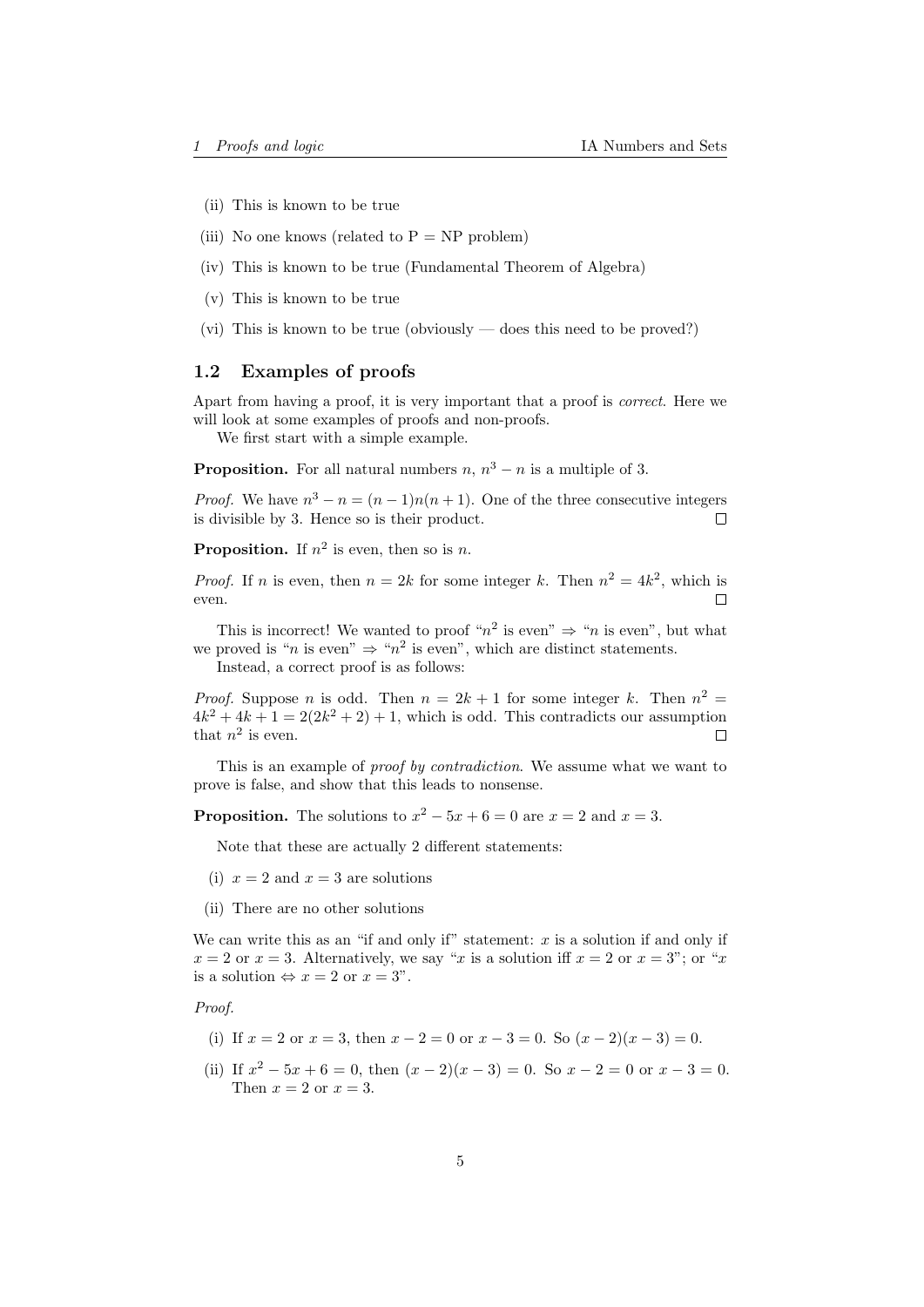Note that the second direction is simply the first argument reversed. We can write this all in one go:

$$
x = 3 \text{ or } x = 2 \Leftrightarrow x - 3 = 0 \text{ or } x - 2 = 0
$$

$$
\Leftrightarrow (x - 3)(x - 2) = 0
$$

$$
\Leftrightarrow x^2 - 5x - 6 = 0
$$

Note that we used the "if and only if" sign between all lines.

We'll do another non-proof.

**Proposition.** Every positive number is  $> 1$ .

*Proof.* Let r be the smallest positive real. Then either  $r < 1$ ,  $r = 1$  or  $r > 1$ . If  $r < 1$ , then  $0 < r^2 < r$ . Contradiction. If  $r > 1$ , then  $0 < \sqrt{r} < r$ . Contradiction. So  $r = 1$ .  $\Box$ 

Now this is obviously false, since  $0.5 < 1$ . The problem with this proof is that the smallest positive real need not exist. So we have to make sure we justify all our claims.

#### <span id="page-5-0"></span>1.3 Logic

Mathematics is full of logical statements, which are made of statements and logical connectives. Usually, we use shorthands for the logical connectives.

Let P and Q be statements. Then  $P \wedge Q$  stands for "P and  $Q$ ";  $P \vee Q$  stands for "P or Q";  $P \Rightarrow Q$  stands for "P implies Q";  $P \Leftrightarrow Q$  stands for "P iff Q";  $\neg P$  stands for "not  $P$ ". The truth of these statements depends on the truth of  $P$  and  $Q$ . It can be shown by a truth table:

|       | $P$ Q   |   |              | $P \wedge Q$ $P \vee Q$ $P \Rightarrow Q$ $P \Leftrightarrow Q$ $\neg P$ |          |      |
|-------|---------|---|--------------|--------------------------------------------------------------------------|----------|------|
| T T   |         | T | $\mathbf{T}$ | $\mathbf{T}$                                                             | - TV - 1 | . н. |
|       | T F     | F | T            | - H'                                                                     |          |      |
| $F$ T |         | F | T            |                                                                          |          |      |
|       | $F - F$ | F | F            |                                                                          |          |      |

Certain logical propositions are equivalent, which we denote using the  $\Leftrightarrow$  sign. For example,

$$
\neg (P \land Q) \Leftrightarrow (\neg P \lor \neg Q),
$$

or

$$
(P \Rightarrow Q) \Leftrightarrow (\neg P \lor Q) \Leftrightarrow (\neg Q \Rightarrow \neg P).
$$

By convention, negation has the highest precedence when bracketing. For example,  $\neg P \lor \neg Q$  should be bracketed as  $(\neg P) \lor (\neg Q)$ .

We also have quantifiers.  $(\forall x)P(x)$  means "for all x,  $P(x)$  is true", while  $(\exists x)P(x)$  means "there exists x such that  $P(x)$  is true".

The quantifiers are usually *bounded*, i.e. we write  $\forall x \in X$  or  $\exists x \in X$  to mean "for all x in the set  $X$ " and "there exists x in the set  $X$ " respectively.

Quantifiers are negated as follows:

$$
\neg(\forall x)P(x) \Leftrightarrow (\exists x)(\neg P(x));
$$
  

$$
\neg(\exists x)P(x) \Leftrightarrow (\forall x)(\neg P(x)).
$$

 $\Box$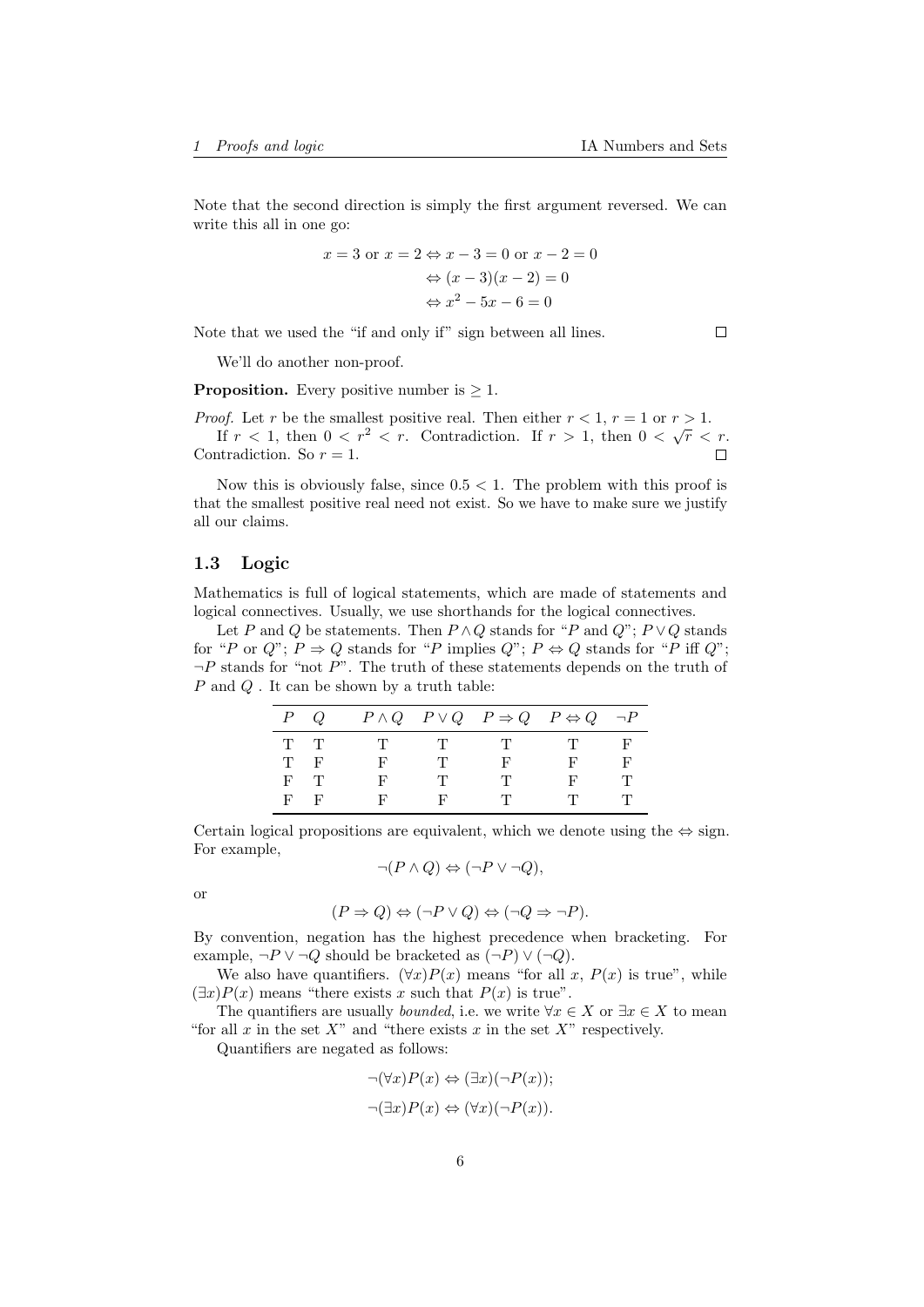# <span id="page-6-0"></span>2 Sets, functions and relations

In this chapter, we will look at the basic building blocks of mathematics, namely sets, functions and relations. Most of mathematics can be expressed in terms of these notions, and it is helpful to be familiar with the relevant terms.

### <span id="page-6-1"></span>2.1 Sets

Definition (Set). A set is a collection of stuff, without regards to order. Elements in a set are only counted once. For example, if  $a = 2, b = c = 1$ , then  $A = \{a, b, c\}$  has only two members. We write  $x \in X$  if x is a member of the set X.

Example. Common sets and the symbols used to denote them:

- $\mathbb{N} = \{1, 2, 3, \dots\}$  is the natural numbers
- $\mathbb{N}_0 = \{0, 1, 2, \dots\}$  is the natural numbers with 0
- $Z = \{ \cdots, -2, -1, 0, 1, 2, \cdots \}$  is the integers
- $-\mathbb{Q} = \{\frac{a}{b} : a, b \in \mathbb{Z}, b \neq 0\}$  is the rational numbers
- $\mathbb{R}$  is the real numbers
- $\mathbb C$  is the complex numbers

It is still debated whether 0 is a natural number. Those who believe that 0 is a natural number usually write  $\mathbb N$  for  $\{0, 1, 2, \dots\}$ , and  $\mathbb N^+$  for the positive natural numbers. However, most of the time, it doesn't matter, and when it does, you should specify it explicitly.

**Definition** (Equality of sets). A is equal to B, written as  $A = B$ , if

$$
(\forall x) x \in A \Leftrightarrow x \in B,
$$

i.e. two sets are equal if they have the same elements.

**Definition** (Subsets). A is a *subset* of B, written as  $A \subseteq B$  or  $A \subset B$ , if all elements in A are in B. i.e.

$$
(\forall x) x \in A \Rightarrow x \in B.
$$

**Theorem.**  $(A = B) \Leftrightarrow (A \subseteq B \text{ and } B \subseteq A)$ 

Suppose  $X$  is a set and  $P$  is the property of some elements in  $x$ , we can write a set  $\{x \in X : P(x)\}$  for the subset of x comprising of the elements for which  $P(x)$  is true. e.g.  $\{n \in \mathbb{N} : n \text{ is prime}\}$  is the set of all primes.

Definition (Intersection, union, set difference, symmetric difference and power set). Given two sets  $A$  and  $B$ , we define the following:

- Intersection:  $A \cap B = \{x : x \in A \text{ and } x \in B\}$
- Union: A ∪ B = {x : x ∈ A or x ∈ B}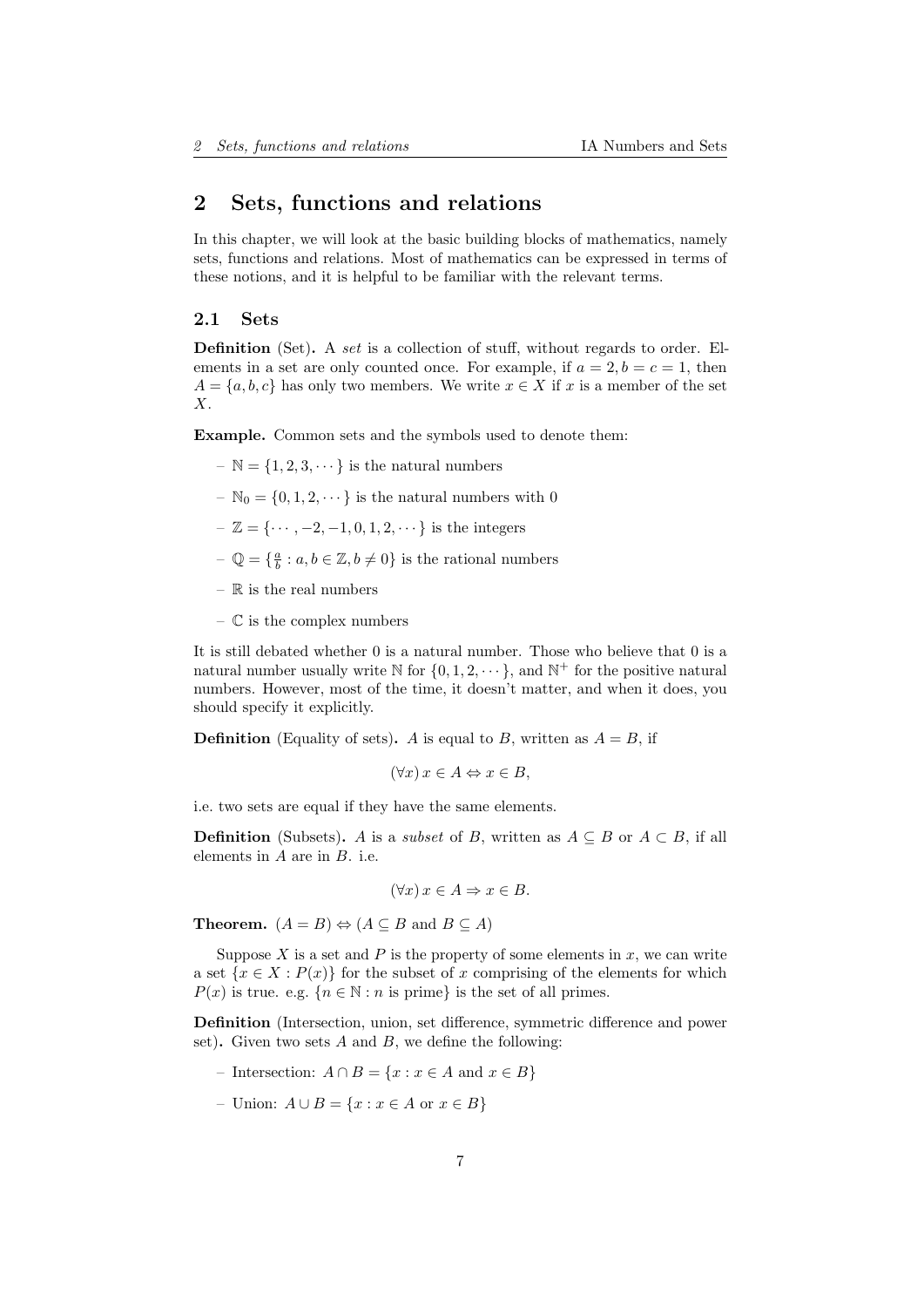- Set difference:  $A \setminus B = \{x \in A : x \notin B\}$
- Symmetric difference:  $A\Delta B = \{x : x \in A \text{ xor } x \in B\}$ , i.e. the elements in exactly one of the two sets
- Power set:  $\mathcal{P}(A) = \{X : X \subseteq A\}$ , i.e. the set of all subsets

New sets can only be created via the above operations on old sets (plus replacement, which says that you can replace an element of a set with another element). One cannot arbitrarily create sets such as  $X = \{x : x$  is a set and  $x \notin \mathbb{R}$ x}. Otherwise paradoxes will arise.

We have several rules regarding how these set operations behave, which should be intuitively obvious.

#### Proposition.

$$
- (A \cap B) \cap C = A \cap (B \cap C)
$$

$$
- (A \cup B) \cup C = A \cup (B \cup C)
$$

$$
- A \cap (B \cup C) = (A \cap B) \cup (A \cap C)
$$

**Notation.** If  $A_{\alpha}$  are sets for all  $\alpha \in I$ , then

$$
\bigcap_{\alpha \in I} A_{\alpha} = \{x : (\forall \alpha \in I) x \in A_{\alpha}\}\
$$

and

$$
\bigcup_{\alpha \in I} A_{\alpha} = \{x : (\exists \alpha \in I) x \in A_{\alpha} \}.
$$

**Definition** (Ordered pair). An *ordered pair*  $(a, b)$  is a pair of two items in which order matters. Formally, it is defined as  $\{\{a\}, \{a, b\}\}\$ . We have  $(a, b) = (a', b')$ iff  $a = a'$  and  $b = b'$ .

Definition (Cartesian product). Given two sets A, B, the Cartesian product of A and B is  $A \times B = \{(a, b) : a \in A, b \in B\}$ . This can be extended to n products, e.g.  $\mathbb{R}^3 = \mathbb{R} \times \mathbb{R} \times \mathbb{R} = \{(x, y, z) : x, y, z \in \mathbb{R}\}\)$  (which is officially  $\{(x,(y,z)) : x, y, z \in \mathbb{R}\}.$ 

### <span id="page-7-0"></span>2.2 Functions

**Definition** (Function/map). A function (or map)  $f : A \rightarrow B$  is a "rule" that assigns, for each  $a \in A$ , precisely one element  $f(a) \in B$ . We can write  $a \mapsto f(a)$ . A and B are called the domain and co-domain respectively.

If we wish to be very formal, we can define a function to be a subset  $f \subseteq A \times B$ such that for any  $a \in A$ , there exists a unique  $b \in B$  such that  $(a, b) \in f$ . We then think of  $(a, b) \in f$  as saying  $f(a) = b$ . However, while this might act as a formal definition of a function, it is a terrible way to think about functions.

**Example.**  $x^2 : \mathbb{R} \to \mathbb{R}$  is a function that sends x to  $x^2$ .  $\frac{1}{x} : \mathbb{R} \to \mathbb{R}$  is not a function since  $f(0)$  is not defined.  $\pm x : \mathbb{R} \to \mathbb{R}$  is also not a function since it is multi-valued.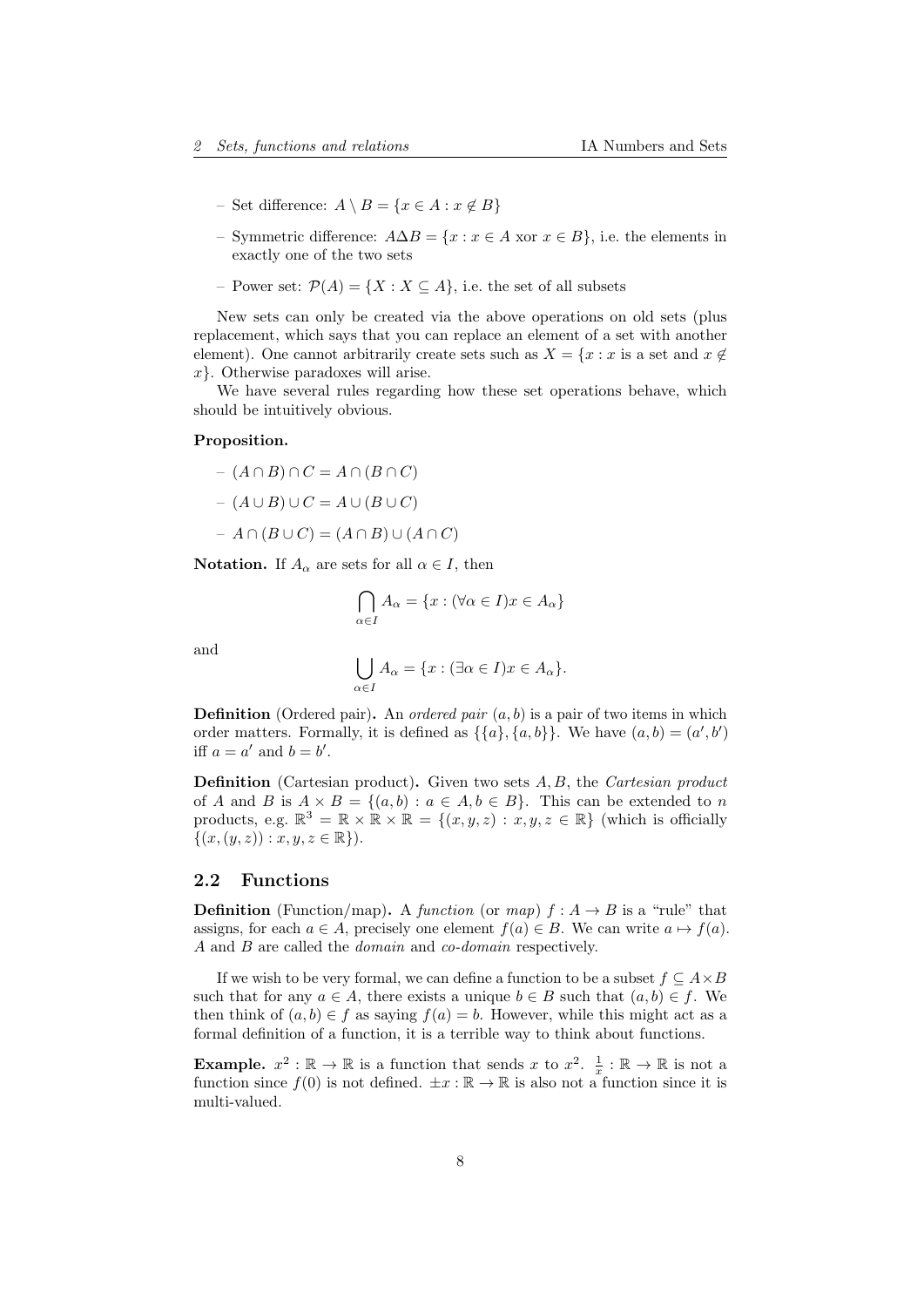It is often helpful to categorize functions into different categories.

**Definition** (Injective function). A function  $f : X \to Y$  is *injective* if it hits everything at most once, i.e.

$$
(\forall x, y \in X) f(x) = f(y) \Rightarrow x = y.
$$

**Definition** (Surjective function). A function  $f : X \to Y$  is *surjective* if it hits everything at least once, i.e.

$$
(\forall y \in Y)(\exists x \in X) f(x) = y
$$

**Example.**  $f : \mathbb{R} \to \mathbb{R}^+ \cup \{0\}$  with  $x \mapsto x^2$  is surjective but not injective.

Definition (Bijective function). A function is bijective if it is both injective and surjective. i.e. it hits everything exactly once.

**Definition** (Permutation). A *permutation* of A is a bijection  $A \rightarrow A$ .

Definition (Composition of functions). The *composition* of two functions is a function you get by applying one after another. In particular, if  $f: X \to Y$  and  $G: Y \to Z$ , then  $g \circ f : X \to Z$  is defined by  $g \circ f(x) = g(f(x))$ . Note that function composition is associative.

**Definition** (Image of function). If  $f : A \to B$  and  $U \subseteq A$ , then  $f(U) = \{f(u):$  $u \in U$ .  $f(A)$  is the *image* of A.

By definition, f is surjective iff  $f(A) = B$ .

**Definition** (Pre-image of function). If  $f : A \to B$  and  $V \subseteq B$ , then  $f^{-1}(V) =$  ${a \in A : f(a) \in V}.$ 

This is the *pre-image* of the function  $f$ , and acts on *subsets* of  $B$ . This is defined for any function  $f$ . It is important to note that we use the same symbol  $f^{-1}$  to denote the *inverse function*, which we will define later, but they are very distinct entities. For example, we will see that the inverse function exists only for bijective functions.

To define the inverse function, we will first need some preliminary definitions.

**Definition** (Identity map). The *identity map*  $id_A : A \rightarrow A$  is defined as the map  $a \mapsto a$ .

**Definition** (Left inverse of function). Given  $f : A \rightarrow B$ , a left inverse of f is a function  $g : B \to A$  such that  $g \circ f = id_A$ .

**Definition** (Right inverse of function). Given  $f : A \rightarrow B$ , a right inverse of f is a function  $g : B \to A$  such that  $f \circ g = id_B$ .

**Theorem.** The left inverse of  $f$  exists iff  $f$  is injective.

*Proof.* ( $\Rightarrow$ ) If the left inverse g exists, then  $\forall a, a' \in A, f(a) = f(a') \Rightarrow g(f(a)) =$  $g(f(a')) \Rightarrow a = a'$ . Therefore f is injective.

 $(\Leftarrow)$  If f is injective, we can construct a g defined as

$$
g: \begin{cases} g(b) = a & \text{if } b \in f(A), \text{ where } f(a) = b \\ g(b) = \text{anything} & \text{otherwise} \end{cases}.
$$

Then  $q$  is a left inverse of  $f$ .

 $\Box$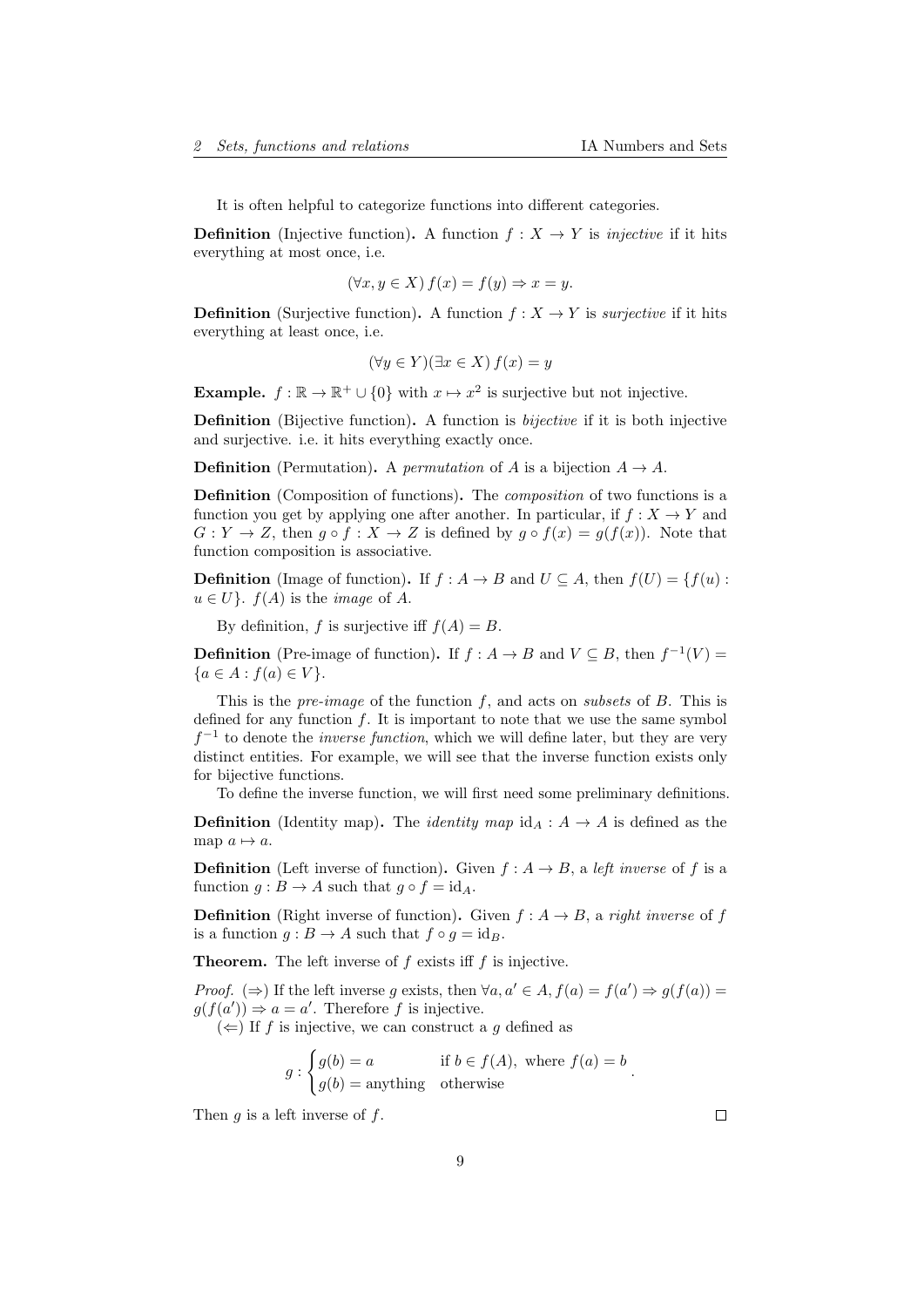**Theorem.** The right inverse of  $f$  exists iff  $f$  is surjective.

*Proof.* ( $\Rightarrow$ ) We have  $f(g(B)) = B$  since  $f \circ g$  is the identity function. Thus f must be surjective since its image is B.

(←) If f is surjective, we can construct a g such that for each  $b \in B$ , pick one  $a \in A$  with  $f(a) = b$ , and put  $g(b) = a$ .  $\Box$ 

(Note that to prove the second part, for each  $b$ , we need to  $pick$  an  $a$  such that  $f(a) = b$ . If B is infinite, doing so involves making infinite arbitrary choices. Are we allowed to do so?

To make infinite choices, we need to use the Axiom of choice, which explicitly says that this is allowed. In particular, it says that given a family of sets  $A_i$  for  $i \in I$ , there exists a *choice function*  $f: I \to \bigcup A_i$  such that  $f(i) \in A_i$  for all i.

So can we prove the theorem without the Axiom of Choice? The answer is no. This is since if we assume surjective functions have inverses, then we can prove the Axiom of Choice.

Assume any surjective function  $f$  has a right inverse. Given a family of non-empty sets  $A_i$  for  $i \in I$  (wlog assume they are disjoint), define a function  $f: \bigcup A_i \to I$  that sends each element to the set that contains the element. This is surjective since each set is non-empty. Then it has a right inverse. Then the right inverse must send each set to an element in the set, i.e. is a choice function for  $A_i$ .)

**Definition** (Inverse of function). An *inverse* of  $f$  is a function that is both a left inverse and a right inverse. It is written as  $f^{-1}: B \to A$ . It exists iff f is bijective, and is necessarily unique.

#### <span id="page-9-0"></span>2.3 Relations

**Definition** (Relation). A relation R on A specifies that some elements of A are related to some others. Formally, a relation is a subset  $R \subseteq A \times A$ . We write aRb iff  $(a, b) \in R$ .

Example. The following are examples of relations on natural numbers:

- (i) aRb iff a and b have the same final digit. e.g.  $(37)R(57)$ .
- (ii)  $aRb$  iff a divides b. e.g. 2R6 and 2  $\cancel{R}7$ .
- (iii) aRb iff  $a \neq b$ .
- (iv) aRb iff  $a = b = 1$ .
- (v)  $aRb$  iff  $|a-b| < 3$ .
- (vi) aRb iff either  $a, b > 5$  or  $a, b < 4$ .

Again, we wish to classify different relations.

**Definition** (Reflexive relation). A relation  $R$  is reflexive if

 $(\forall a)$  aRa.

**Definition** (Symmetric relation). A relation  $R$  is *symmetric* iff

 $(\forall a, b) a R b \Leftrightarrow b R a$ .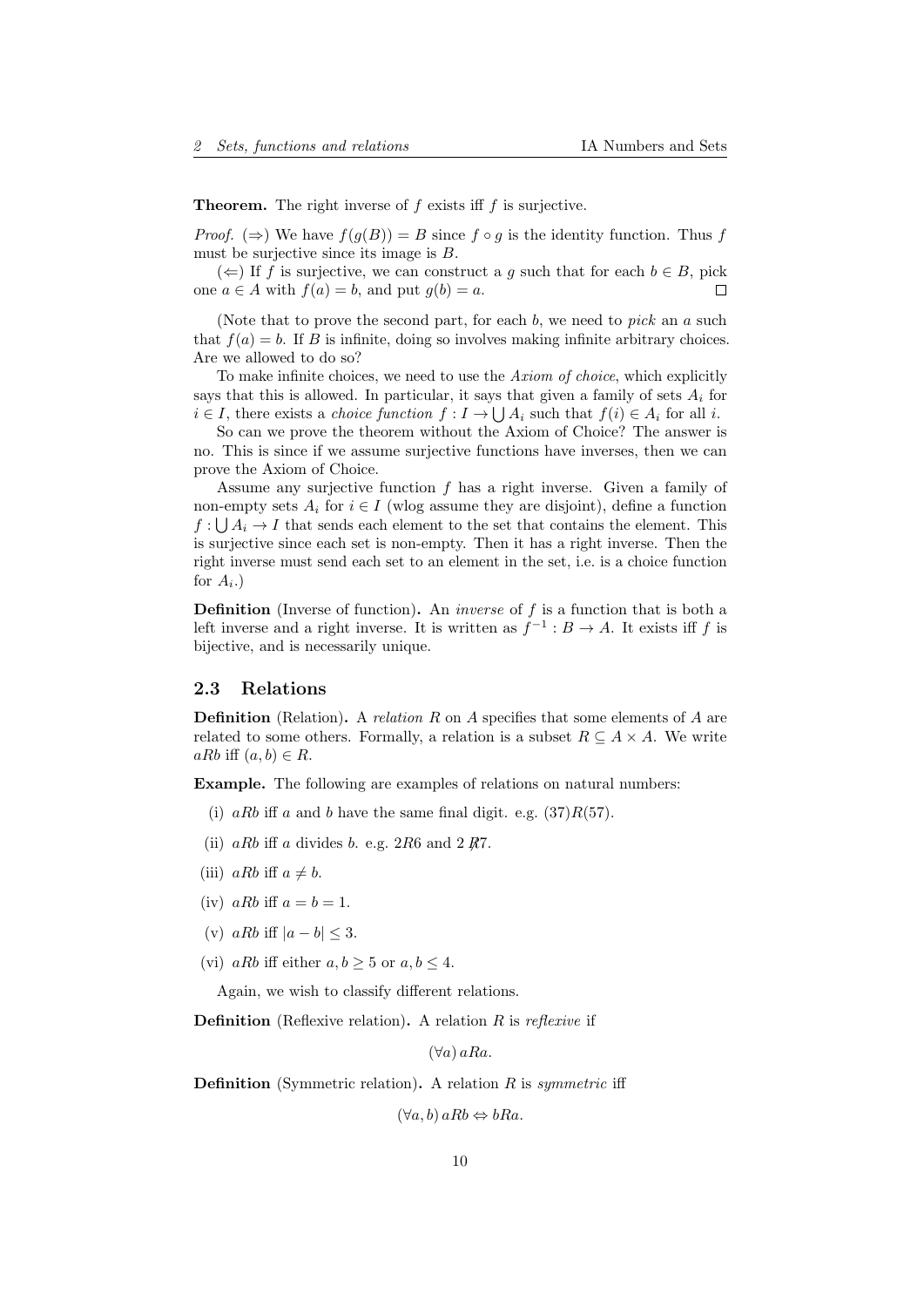#### **Definition** (Transitive relation). A relation  $R$  is *transitive* iff

$$
(\forall a, b, c) a R b \land b R c \Rightarrow a R c.
$$

Example. With regards to the examples above,

| Examples   | (ii) | (iii) | (iv) | (v) | $\rm{v1)}$ |
|------------|------|-------|------|-----|------------|
| Reflexive  |      |       |      |     |            |
| Symmetric  |      |       |      |     |            |
| Transitive |      |       |      |     |            |

Definition (Equivalence relation). A relation is an *equivalence relation* if it is reflexive, symmetric and transitive. e.g. (i) and (vi) in the above examples are equivalence relations.

If it is an equivalence relation, we usually write  $\sim$  instead of R. As the name suggests, equivalence relations are used to describe relations that are similar to equality. For example, if we want to represent rational numbers as a pair of integers, we might have an equivalence relation defined by  $(n, m) \sim (p, q)$  iff  $nq = mp$ , such that two pairs are equivalent if they represent the same rational number.

Example. If we consider a deck of cards, define two cards to be related if they have the same suite.

As mentioned, we like to think of things related by  $\sim$  as equal. Hence we want to identify all "equal" things together and form one new object.

**Definition** (Equivalence class). If  $\sim$  is an equivalence relation, then the *equiva*lence class [x] is the set of all elements that are related via  $\sim$  to x.

Example. In the cards example,  $[8\heartsuit]$  is the set of all hearts.

**Definition** (Partition of set). A *partition* of a set  $X$  is a collection of subsets  $A_{\alpha}$  of X such that each element of X is in exactly one of  $A_{\alpha}$ .

**Theorem.** If  $\sim$  is an equivalence relation on A, then the equivalence classes of  $\sim$  form a partition of A.

*Proof.* By reflexivity, we have  $a \in [a]$ . Thus the equivalence classes cover the whole set. We must now show that for all  $a, b \in A$ , either  $[a] = [b]$  or  $[a] \cap [b] = \emptyset$ .

Suppose  $[a] \cap [b] \neq \emptyset$ . Then  $\exists c \in [a] \cap [b]$ . So  $a \sim c, b \sim c$ . By symmetry,  $c \sim b$ . By transitivity, we have  $a \sim b$ . For all  $b' \in [b]$ , we have  $b \sim b'$ . Thus by transitivity, we have  $a \sim b'$ . Thus  $[b] \subseteq [a]$ . By symmetry,  $[a] \subseteq [b]$  and  $[a] = [b].$  $\Box$ 

On the other hand, each partition defines an equivalence relation in which two elements are related iff they are in the same partition. Thus partitions and equivalence relations are "the same thing".

**Definition** (Quotient map). The *quotient map q* maps each element in  $A$  to the equivalence class containing a, i.e.  $a \mapsto [a]$ . e.g.  $q(8\heartsuit) = {\heartsuit}$ .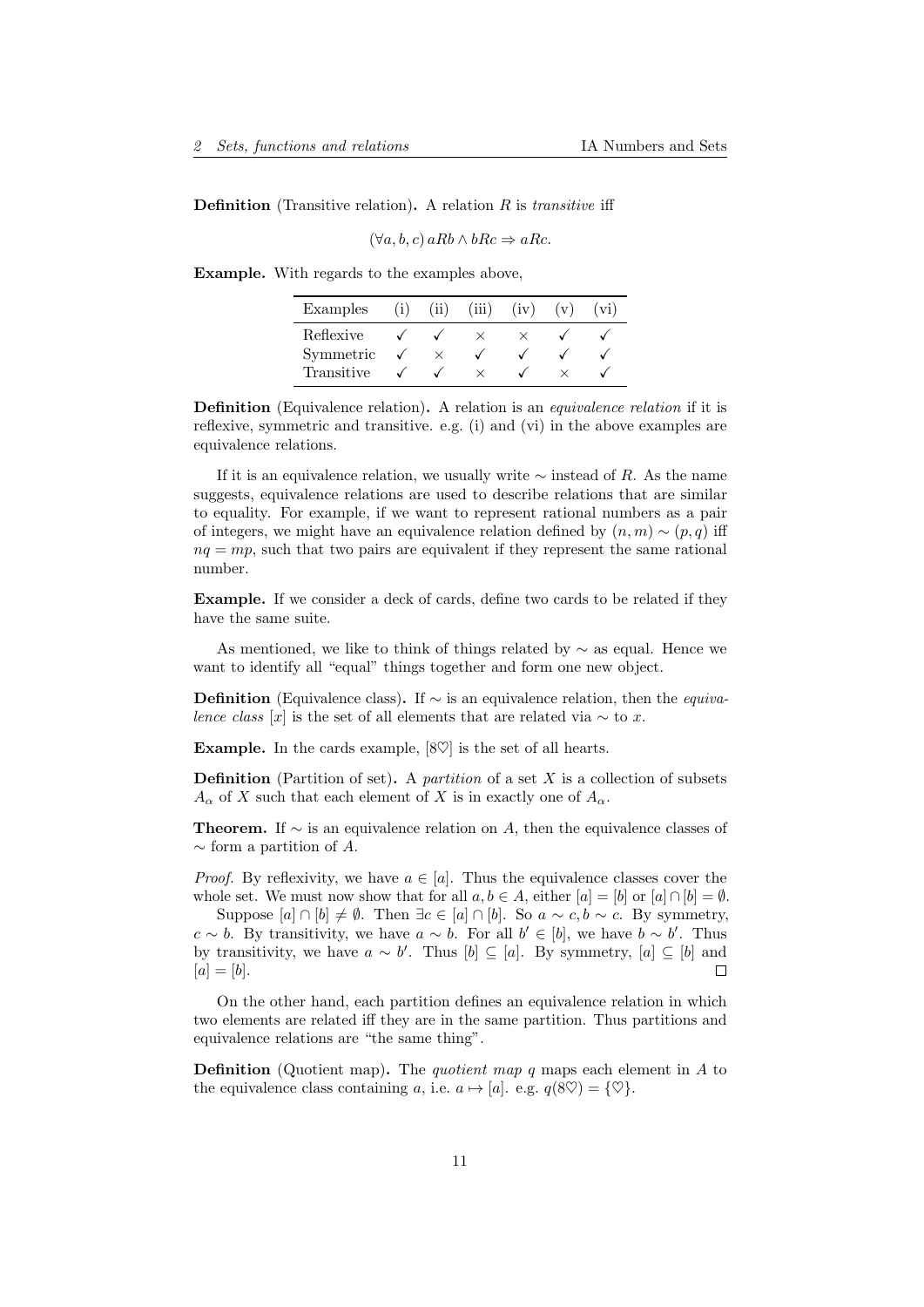# <span id="page-11-0"></span>3 Division

If you think you already know how to divide, well perhaps you are right. However, in this chapter, we will define these notions formally and properly prove things we already know (plus maybe some new things).

### <span id="page-11-1"></span>3.1 Euclid's Algorithm

**Definition** (Factor of integers). Given  $a, b \in \mathbb{Z}$ , we say a divides b, a is a factor of b or a | b if  $(\exists c \in \mathbb{Z})$  b = ac. For any b,  $\pm 1$  and  $\pm b$  are always factors of b. The other factors are called proper factors.

**Theorem** (Division Algorithm). Given  $a, b \in \mathbb{Z}$ ,  $b \neq 0$ , there are unique  $q, r \in \mathbb{Z}$ with  $a = qb + r$  and  $0 \le r \le b$ .

Despite the name, the division algorithm is not an algorithm in the usual sense. Instead, it merely states that you can divide. Even the proof does not specify a (non-brute force) way of how to divide.

*Proof.* Choose  $q = \max\{q : qb \leq a\}$ . This maximum exists because the set of all q such that  $qb \leq a$  is finite. Now write  $r = a - qb$ . We have  $0 \leq r < b$  and thus q and r are found.

To show that they are unique, suppose that  $a = qb + r = q'b + r'$ . We have  $(q - q')b = (r' - r)$ . Since both r and r' are between 0 and b, we have  $-b < r - r' < b$ . However,  $r' - r$  is a multiple of b. Thus  $q - q' = r' - r = 0$ . Consequently,  $q = q'$  and  $r = r'$ . П

Definition (Common factor of integers). A *common factor* of a and b is a number  $c \in \mathbb{Z}$  such that  $c \mid a$  and  $c \mid b$ .

Definition (Highest common factor/greatest common divisor). The highest common factor or greatest common divisor of two numbers  $a, b \in \mathbb{N}$  is a number  $d \in \mathbb{N}$  such that d is a common factor of a and b, and if c is also a common factor,  $c \mid d$ .

Clearly if the hcf exists, it must be the largest common factor, since all other common factors divide it, and thus necessarily unique.

You might think reasonably it is more natural to define  $\mathrm{hcf}(a, b)$  to be the largest common factor. Then show that it has the property that all common factors divide it. But the above definition is superior because it does not require a prior ordering of the natural numbers (and can be extended to any ring even if they are not ordered, as we will do in IB Groups, Rings and Modules).

**Notation.** We write  $d = \text{hcf}(a, b) = \text{gcd}(a, b) = (a, b)$ .

Here we use  $(a, b)$  to stand for a number, and has nothing to do with an ordered pair.

**Proposition.** If c | a and c | b, c |  $(ua + vb)$  for all  $u, v \in \mathbb{Z}$ .

*Proof.* By definition, we have  $a = kc$  and  $b = lc$ . Then  $ua + vb = ukc + vlc =$  $(uk + vl)c$ . So  $c \mid (ua + vb)$ . П

**Theorem.** Let  $a, b \in \mathbb{N}$ . Then  $(a, b)$  exists.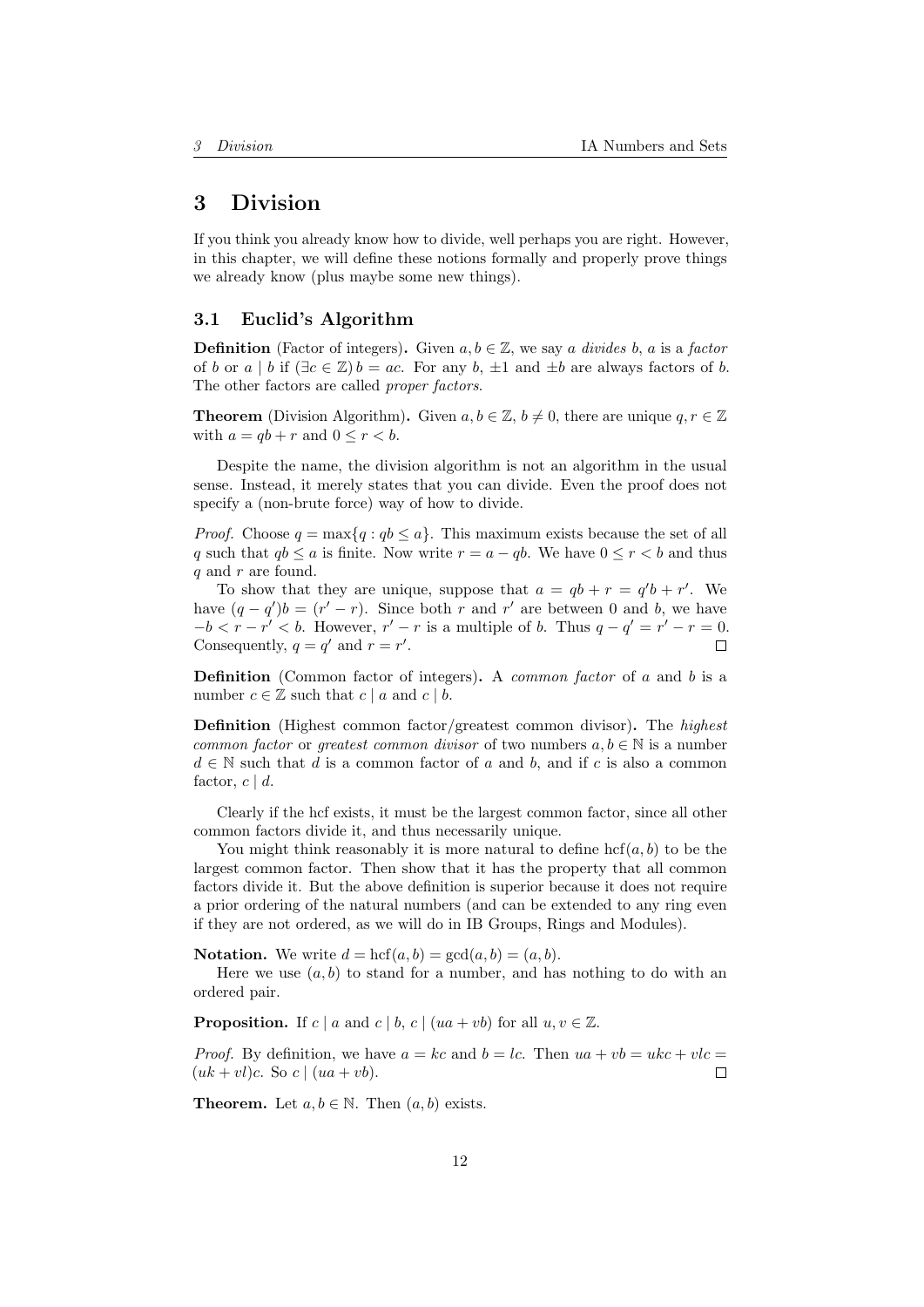*Proof.* Let  $S = \{ua + vb : u, v \in \mathbb{Z}\}\$ be the set of all linear combinations of a, b. Let d be the smallest positive member of S. Say  $d = xa + yb$ . Hence if  $c | a, c | b$ , then c | d. So we need to show that d | a and d | b, and thus  $d = (a, b)$ .

By the division algorithm, there exist numbers  $q, r \in \mathbb{Z}$  with  $a = qd + r$  with  $0 \leq r < d$ . Then  $r = a - qd = a(1-qx) - qyb$ . Therefore r is a linear combination of a and b. Since d is the smallest positive member of S and  $0 \leq r \leq d$ , we have  $r = 0$  and thus d | a. Similarly, we can show that d | b. □

**Corollary.** (from the proof) Let  $d = (a, b)$ , then d is the smallest positive linear combination of a and b.

**Corollary** (Bézout's identity). Let  $a, b \in \mathbb{N}$  and  $c \in \mathbb{Z}$ . Then there exists  $u, v \in \mathbb{Z}$  with  $c = ua + vb$  iff  $(a, b) \mid c$ .

*Proof.* ( $\Rightarrow$ ) Let  $d = (a, b)$ . If c is a linear combination of a and b, then d | c because  $d | a$  and  $d | b$ .

(  $\Leftarrow$  ) Suppose that *d* | *c*. Let *d* = *xa* + *yb* and *c* = *kd*. Then *c* = (*kx*)*a* + (*ky*)*b*. Thus c is a linear combination of a and b.  $\Box$ 

Note that the proof that  $(a, b)$  exists is existential, not constructive. How can we actually find d, and how can we find x, y such that  $d = xa + yb$ ?

While it might be easy to simply inspect  $d$  for small numbers, how would you find common factors of, say, 4931 and 3795? We cannot use primes because (a) prime factorization is hard; and (b) primes are not yet defined.

You might spot if c | 4931 and c | 3795, then c | (4931 – 3795) = 1136. The process is also reversible — if c | 1136 and c | 3795, then c |  $(1136 + 3795) = 4931$ . Thus the problem is equivalent to finding common factors of 3795 and 1136. The process can be repeated until we have small numbers.

**Proposition** (Euclid's Algorithm). If we continuously break down a and b by the following procedure:

$$
a = q_1b + r_1
$$
  
\n
$$
b = q_2r_1 + r_2
$$
  
\n
$$
r_1 = q_3r_2 + r_3
$$
  
\n
$$
\vdots
$$
  
\n
$$
r_{n-2} = q_nr_{n-1}
$$

then the highest common factor is  $r_{n-1}$ .

*Proof.* We have (common factors of  $a, b$ ) = (common factors of  $b, r_1$ ) = (common factors of  $r_1, r_2$ ) =  $\cdots$  = (factors of  $r_{n-1}$ ).  $\Box$ 

This gives an alternative proof that hcfs exist.

How efficient is this algorithm? For every step, we have  $a \geq b + r_1 > 2r_1$ . Thus every two steps, the number on the left goes down by at least half. Hence the number of digits goes down every 8 steps. Thus the time needed is  $\leq 8 \times$ number of digits and has time complexity  $O(\log b)$ .

**Example.** Suppose  $a = 57$  and  $b = 42$ .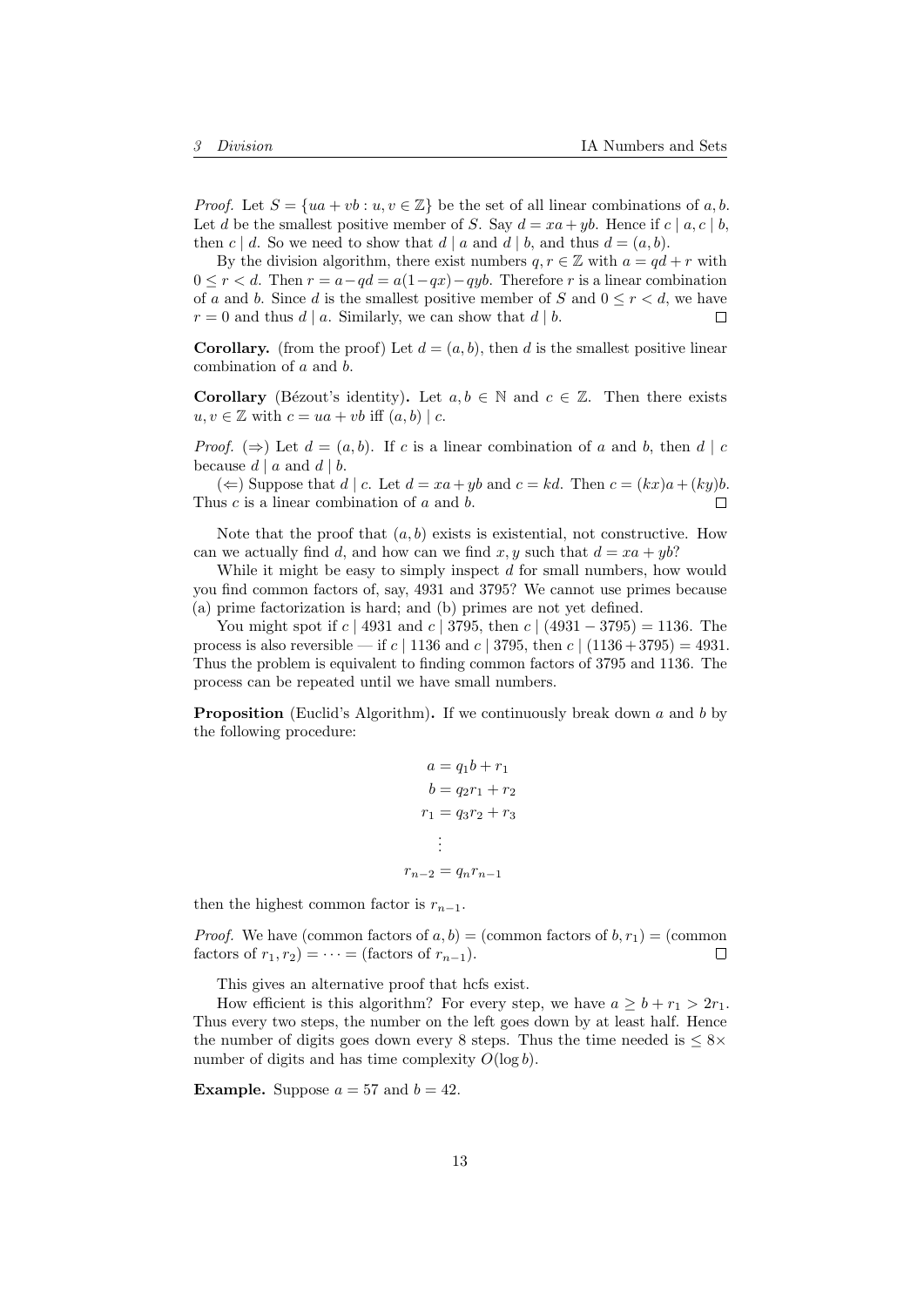| common factors of 57 and 42     | $57 = 1 \times 42 + 15$ |
|---------------------------------|-------------------------|
| $=$ common factors of 42 and 15 | $42 = 2 \times 15 + 12$ |
| $=$ common factors of 15 and 12 | $15 = 1 \times 12 + 3$  |
| $=$ common factors of 12 and 3  | $12 = 4 \times 3 + 0$   |
| $=$ common factors of 3 and 0   |                         |
| $=$ factors of 3.               |                         |

So the hcf is 3.

By reversing Euclid's Algorithm, we can find the hcf of two numbers as a linear combination of a and b.

Example. Consider 57 and 21.

$$
57 = 2 \times 21 + 15
$$

$$
21 = 1 \times 15 + 6
$$

$$
15 = 2 \times 6 + 3
$$

$$
6 = 2 \times 3
$$

In the opposite direction, we have

$$
3 = 15 - 2 \times 6
$$
  
= 15 - 2 \times (21 - 15)  
= 3 \times 15 - 2 \times 21  
= 3 \times (57 - 2 \times 21) - 2 \times 21  
= 3 \times 57 - 8 \times 21

This gives an alternative constructive proof of Bézout's identity. Moreover, it gives us a quick way of expressing  $(a, b) = ax + by$ . However, this algorithm requires storing the whole process of Euclid's Algorithm and is not efficient space-wise.

To achieve higher space efficiency, we attempt to find a recurrence relation for the coefficients  $A_j$ ,  $B_j$  such that  $a \times B_j - b \times A_j = (-1)^j r_j$ . The possible factor of −1 is there just so that the recurrence relation will look nicer. Suppose that this is satisfied for all indices less than  $j$ . Then we have

$$
(-1)^{j}r_{j} = (-1)^{j}(r_{j-2} - q_{j}r_{j-1})
$$
  
=  $(-1)^{j-2}r_{j-2} + q_{j}(-1)^{j-1}r_{j-1}$   
=  $a(B_{j-2} + q_{j}B_{j-1}) - b(A_{j-2} + q_{j}A_{j-1}).$ 

Hence we can obtain the following recurrence relation:

$$
A_j = q_j A_{j-1} + A_{j-2}
$$
  

$$
B_j = q_j B_{j-1} + B_{j-2}
$$

with

$$
a \times B_j - b \times A_j = (-1)^j r_j.
$$

In particular,  $a \times B_{n-1} - b \times A_{n-1} = (-1)^{n-1} r_{n-1} = (a, b)$ . Also, by an easy induction,  $A_j B_{j-1} - B_j A_{j-1} = (-1)^j$ . So  $(A_j, B_j) = 1$ .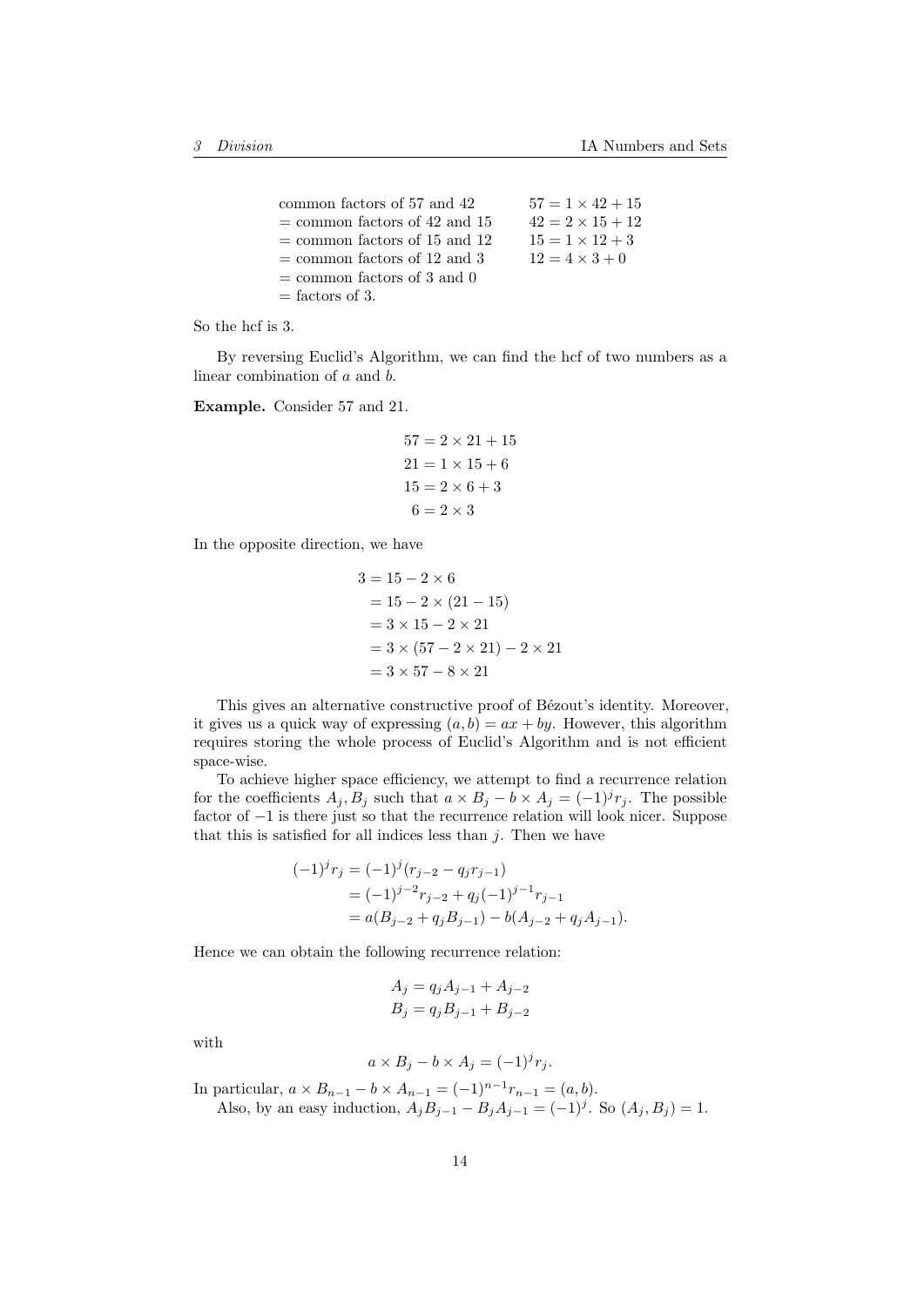These coefficients also play another role. We can put the Euclid's Algorithm's equations in the following form:

$$
\frac{57}{21} = 2 + \frac{15}{21}
$$

$$
\frac{21}{15} = 1 + \frac{6}{15}
$$

$$
\frac{15}{6} = 2 + \frac{3}{6}
$$

$$
\frac{6}{3} = 2
$$

Then we can write out the fraction  $\frac{57}{21}$  in continued fraction form

$$
\frac{57}{21} = 2 + \cfrac{1}{1 + \cfrac{1}{2 + \cfrac{1}{2}}}
$$

Expanding this continued fractions term by term, we can have the sequence  $2, 2 + \frac{1}{1} = 3, 2 + \frac{1}{1+\frac{1}{2}} = \frac{8}{3}$ . These are called the "convergents". The sequence happens to be  $\frac{A_i}{B_i}$ .

#### <span id="page-14-0"></span>3.2 Primes

There are a lot of ways we can define prime numbers in N. The definition we will use is the following:

**Definition** (Prime number).  $p \in \mathbb{N}$  is a *prime* if  $p > 1$  and the only factors of p  $(in \mathbb{Z})$  are  $\pm 1$  and  $\pm p$ .

In this chapter, the objective is to prove things we already know and think are obvious.

Theorem. Every number can be written as a product of primes.

*Proof.* If  $n \in \mathbb{N}$  is not a prime itself, then by definition  $n = ab$ . If either a or b is not prime, then that number can be written as a product, say  $b = cd$ . Then  $n = acd$  and so on. Since these numbers are getting smaller, and the process  $\Box$ will stop when they are all prime.

In the proof, we handwaved a bit when we said "and so on". We will later come up with the principle of (strong) induction that rigorously justifies this. This is the case for many proofs we will have here.

Theorem. There are infinitely many primes.

*Proof.* (Euclid's proof) Suppose there are finitely many primes, say  $p_1, p_2 \cdots p_n$ . Then  $N = p_1 p_2 \cdots p_n + 1$  is divisible by none of the primes. Otherwise,  $p_j$  $(N - p_1p_2 \cdots p_n)$ , i.e.  $p_i \mid 1$ , which is impossible. However, N is a product of primes, so there must be primes not amongst  $p_1, p_2 \cdots p_n$ .  $\Box$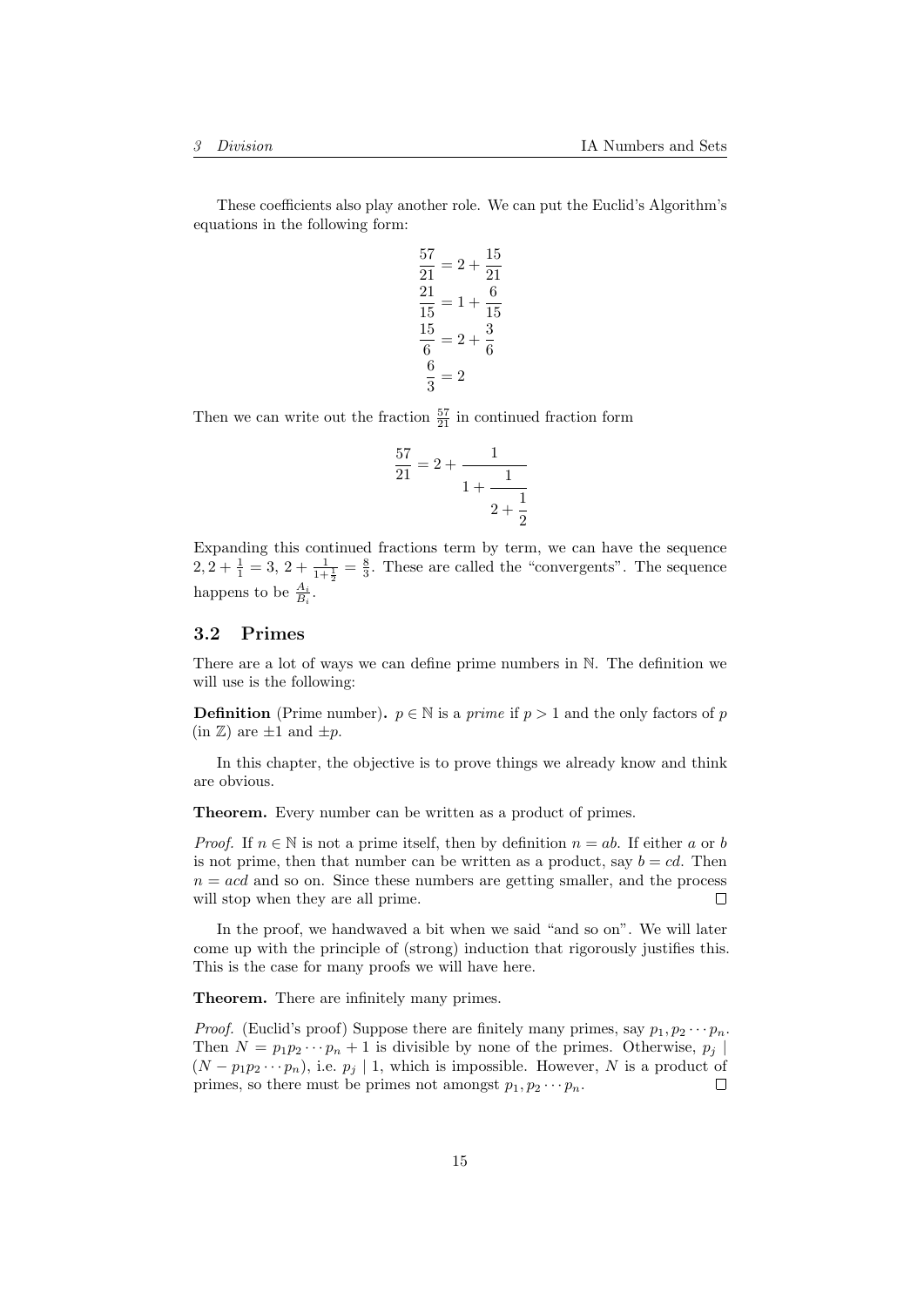*Proof.* (Erdös 1930) Suppose that there are finitely many primes,  $p_1, p_2 \cdots p_k$ . Consider all numbers that are the products of these primes, i.e.  $p_1^{j_1} p_2^{j_2} \cdots p_k^{j_k}$ , where  $j_i \geq 0$ . Factor out all squares to obtain the form  $m^2 p_1^{i_1} p_2^{i_2} \cdots p_k^{i_k}$ , where  $m \in \mathbb{N}$  and  $i_j = 0$  or 1.

Let  $N \in \mathbb{N}$ . Given any number  $x \leq N$ , when put in the above form, we have Let  $N \in \mathbb{N}$ . Given any number  $x \leq N$ , when put in the above form, we have  $m \leq \sqrt{N}$ . So there are at most  $\sqrt{N}$  possible values of m. For each m, there  $m \leq \sqrt{N}$ . So there are at most  $\sqrt{N}$  possible values of m. For each m, there are  $2^k$  numbers of the form  $m^2 p_1^{i_1} p_2^{i_2} \cdots p_k^{i_k}$ . So there are only  $\sqrt{N} \times 2^k$  possible values of  $x$  of this kind.

les of x of this kind.<br>Now pick  $N \geq 4^k$ . Then  $N > \sqrt{N} \times 2^k$ . So there must be a number  $\leq N$ not of this form, i.e. it has a prime factor not in this list.  $\Box$ 

Historically, many people have came up with "new" proofs that there are infinitely many primes. However, most of these proofs were just Euclid's proof in disguise. Erdös' proof is genuinely a new proof. For example, Euclid's proof comes up with a *particular* number  $N$ , and says all its factors are not in the list of primes. On the other hand, Erdös' proof says that there is *some* number, which we don't know, with at least one factor not in the list.

Also, the proofs give different bounds on when we should expect to see the kth prime. For example, Euclid tells us that the kth prime must be less than  $2^{2^k}$ , while Erdös tells us it is less than  $4^k$ .

**Theorem.** If  $a \mid bc$  and  $(a, b) = 1$ , then  $a \mid c$ .

*Proof.* From Euclid's algorithm, there exist integers  $u, v \in \mathbb{Z}$  such that  $ua+vb=1$ . So multiplying by c, we have  $uac + vbc = c$ . Since a | bc, a | LHS. So a | c.  $\Box$ 

**Definition** (Coprime numbers). We say a, b are coprime if  $(a, b) = 1$ .

**Corollary.** If p is a prime and  $p \mid ab$ , then  $p \mid a$  or  $p \mid b$ . (True for all p, a, b)

*Proof.* We know that  $(p, a) = p$  or 1 because p is a prime. If  $(p, a) = p$ , then  $p \mid a$ . Otherwise,  $(p, a) = 1$  and  $p \mid b$  by the theorem above. г

**Corollary.** If p is a prime and  $p | n_1 n_2 \cdots n_i$ , then  $p | n_i$  for some i.

Note that when we defined primes, we defined it in terms of factors of  $p$ . This corollary is the opposite — it is about how  $p$  behaves as a factor of other numbers.

Theorem (Fundamental Theorem of Arithmetic). Every natural number is expressible as a product of primes in exactly one way. In particular, if  $p_1p_2\cdots p_k =$  $q_1q_2 \cdots q_l$ , where  $p_i, q_i$  are primes but not necessarily distinct, then  $k = l$ .  $q_1, \cdots q_l$ are  $p_1, \cdots p_k$  in some order.

Proof. Since we already showed that there is at least one way above, we only need to show uniqueness.

Let  $p_1 \cdots p_k = q_1 \cdots q_l$ . We know that  $p_1 | q_1 \cdots q_l$ . Then  $p_1 | q_1 (q_2 q_3 \cdots q_l)$ . Thus  $p_1 | q_i$  for some i. wlog assume  $i = 1$ . Then  $p_1 = q_1$  since both are primes. Thus  $p_2p_3\cdots p_k = q_2q_3\cdots q_l$ . Likewise, we have  $p_2 = q_2, \cdots$  and so on.  $\Box$ 

**Corollary.** If  $a = p_1^{i_1} p_2^{i_2} \cdots p_r^{i_r}$  and  $b = p_1^{j_1} p_2^{j_2} \cdots p_r^{j_r}$ , where  $p_i$  are distinct primes (exponents can be zero). Then  $(a, b) = \prod p_k^{\min\{i_k, j_k\}}$ . Likewise,  $\text{lcm}(a, b) =$  $\prod p_k^{\max\{i_k,j_k\}}$ . We have  $\mathrm{hcf}(a,b) \times \mathrm{lcm}(a,b) = ab$ .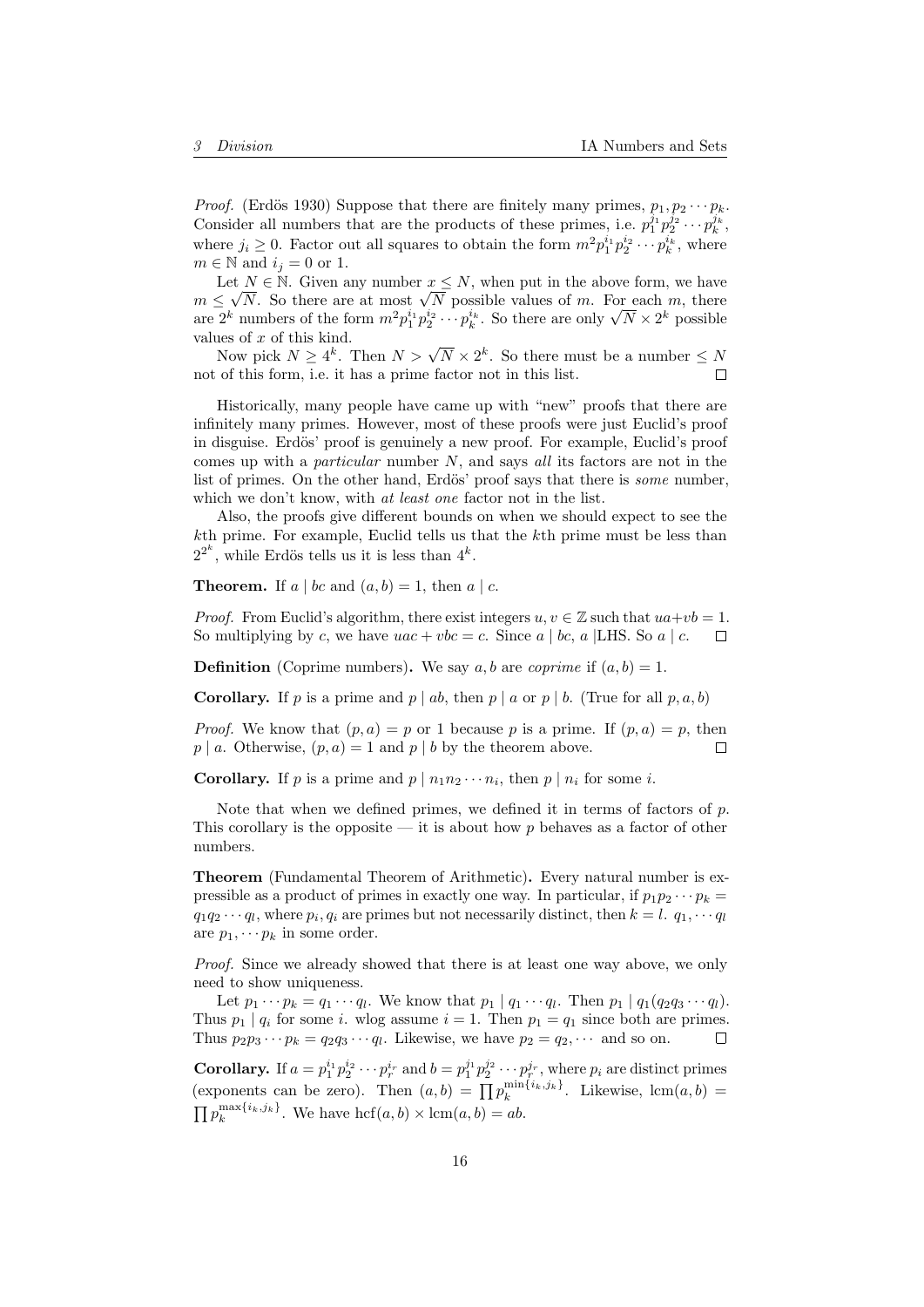However, this is not an efficient way to calculate  $(a, b)$ , since prime factorization is very hard.

Note that this is a property peculiar to natural numbers. There are "arithmetical systems" (permitting addition, multiplication and subtraction) where factorization is not unique, e.g. even numbers.

Example. The following systems have no prime unique factorization

- (i) Even numbers. "Primes" are twice of odd numbers. So 6 is a prime (NOT divisible by 2!) while 8 is not. We have  $60 = 2 \times 30 = 6 \times 10$ , where 2, 6, 10, 30 are primes. However, this example is not "proper" since there is no identity element. (i.e. not a ring)
- (ii) Consider  $\mathbb{Z}[\sqrt{-5}] = \{a + b\sqrt{-5} : a, b \in \mathbb{Z}\}\$ . We have  $6 = 2 \times 3 = 2$ Consider  $\mathbb{Z}[\sqrt{-3}] = \{a + b\sqrt{-3} : a, b \in \mathbb{Z}\}\.$  We have  $0 = 2 \times 3 = (1 - \sqrt{-5})(1 + \sqrt{-5})$ . It can be shown that these are primes (see IB Groups, Rings and Modules).

Exercise: Where does the proof of the Fundamental Theorem of Arithmetic fail in these examples?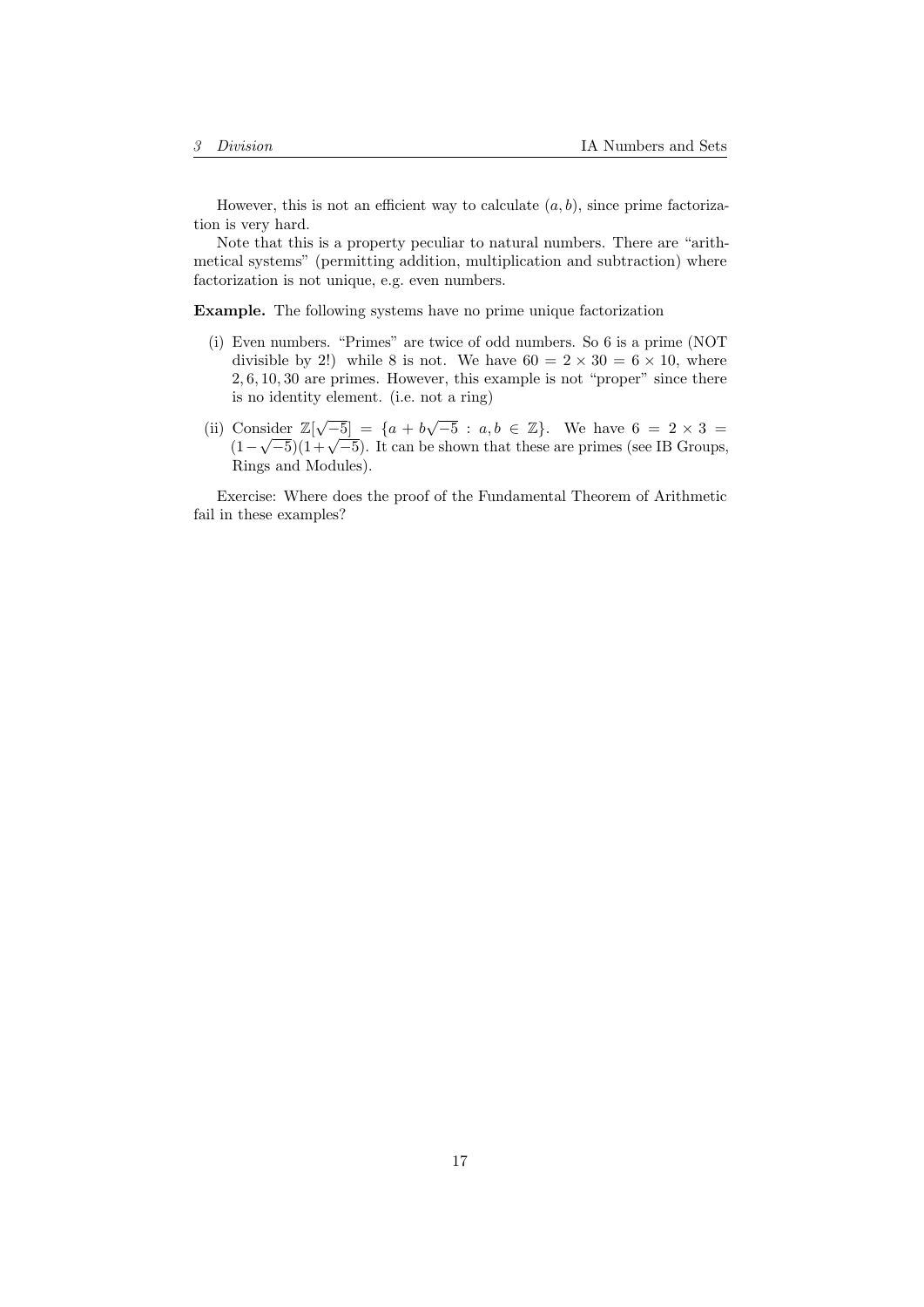# <span id="page-17-0"></span>4 Counting and integers

This chapter exists because experience shows that mathematicians do not know how to count.

## <span id="page-17-1"></span>4.1 Basic counting

A useful theorem is the pigeonhole principle.

**Theorem** (Pigeonhole Principle). If we put  $mn + 1$  pigeons into n pigeonholes, then some pigeonhole has at least  $m + 1$  pigeons.

Example. In Cambridge, there are 2 people who have the same number of hairs.

Another useful tool for counting is the indicator function.

**Definition** (Indicator function/characteristic function). Let  $X$  be a set. For each  $A \subseteq X$ , the *indicator function* or *characteristic function* of A is the function  $i_A: X \to \{0,1\}$  with  $i_A(x) = 1$  if  $x \in A$ , 0 otherwise. It is sometimes written as  $\chi_A$ .

#### Proposition.

- (i)  $i_A = i_B \Leftrightarrow A = B$
- (ii)  $i_{A\cap B} = i_A i_B$
- (iii)  $i_{\bar{A}} = 1 i_A$
- (iv)  $i_{A\cup B} = 1 i_{\overline{A\cup B}} = 1 i_{\overline{A}\cap\overline{B}} = 1 i_{\overline{A}}i_{\overline{B}} = 1 (1 i_A)(1 i_B) =$  $i_A + i_B - i_{A\cap B}$ .
- (v)  $i_{A\setminus B} = i_{A\cap \bar{B}} = i_A i_{\bar{B}} = i_A(1 i_B) = i_A i_{A\cap B}$

Example. We can use the indicator function to prove certain properties about sets:

(i) Proof that  $A \cap (B \cup C) = (A \cap B) \cup (A \cap C)$ :

$$
i_{A \cap (B \cup C)} = i_A i_{B \cup C}
$$
  
=  $i_A (i_B + i_C - i_B i_C)$   
=  $i_A i_B + i_A i_C - i_A i_B i_C$   
 $i_{(A \cap B) \cup (A \cap C)} = i_{A \cap B} + i_{A \cap C} - i_{A \cap C} i_{A \cap B}$   
=  $i_A i_B + i_A i_C - i_A i_C i_A i_B$   
=  $i_A i_B + i_A i_C - i_A i_B i_C$ 

Therefore  $i_{A\cap(B\cup C)} = i_{(A\cap B)\cup(A\cap C)}$  and thus  $A\cap (B\cup C) = (A\cap B)\cup$  $(A \cap C)$ .

Note that  $i_A = i_A^2$  since  $i_A = 0$  or 1, and  $0^2 = 0$  and  $1^2 = 1$ .

(ii) Proof that the symmetric difference is associative: Observe that  $i_{A\Delta B} \equiv$  $i_A + i_B \pmod{2}$ . Thus  $i_{(A\Delta B)\Delta C} = i_{A\Delta(B\Delta C)} \equiv i_A + i_B + i_C \pmod{2}$ .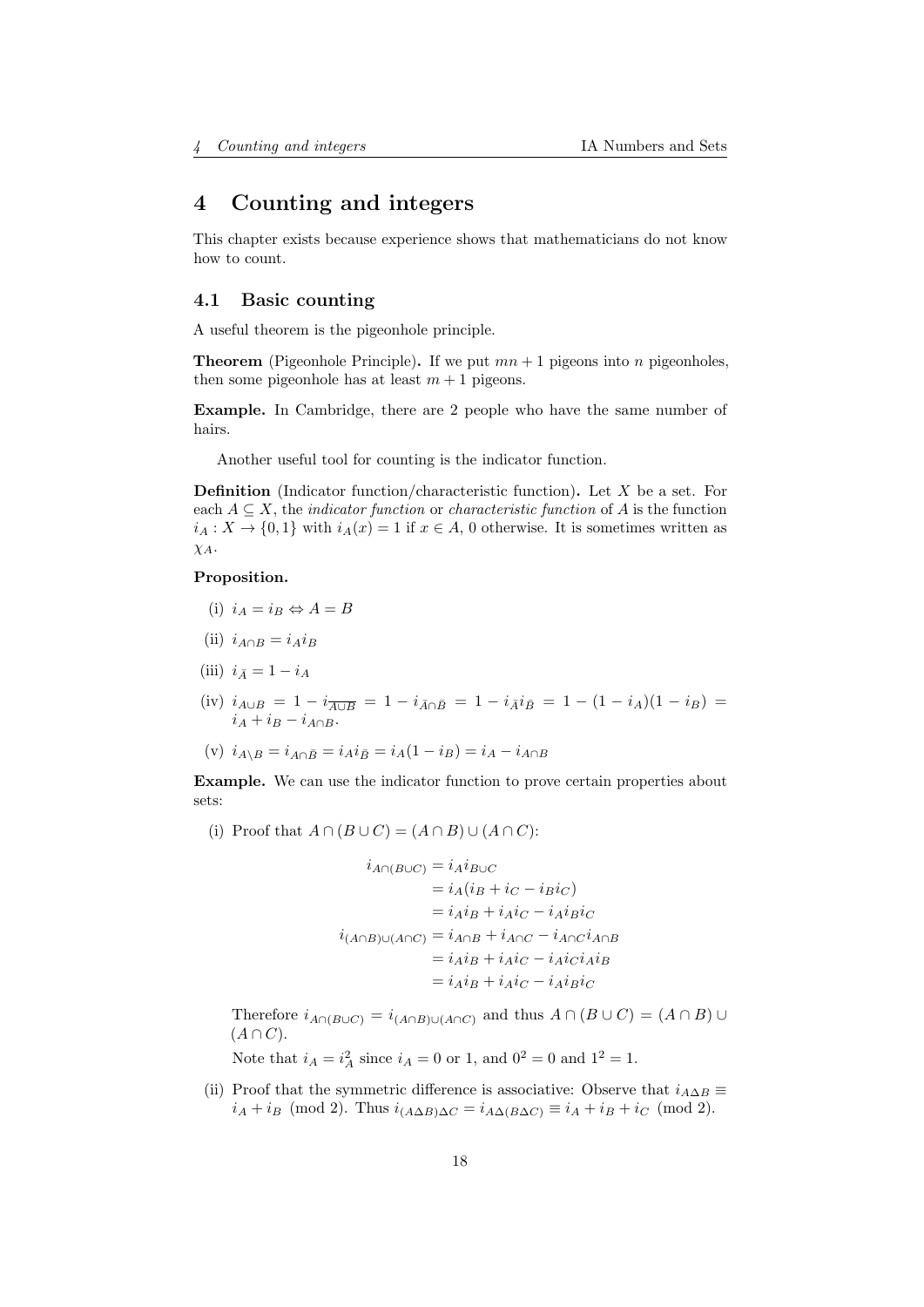Indicator functions are handy for computing the sizes of finite sets because if  $A \subseteq X$ , then  $|A| = \sum$  $\sum_{x \in X} i_A(x).$ 

**Proposition.**  $|A \cup B| = |A| + |B| - |A \cap B|$ 

Proof.

$$
|A \cup B| = \sum_{x \in X} i_{A(x) \cup B(x)}
$$
  
=  $\sum (i_A(x) + i_B(x) - i_{A \cap B}(x))$   
=  $\sum i_A(x) + \sum i_B(x) - \sum i_{A \cap B}(x)$   
=  $|A| + |B| - |A \cap B|$ 

More importantly, we will use indicator functions to prove a powerful result. **Theorem** (Inclusion-Exclusion Principle). Let  $A_i$  be subsets of a finite set  $X$ , for  $1 \leq i \leq n$ . Then

$$
|\bar{A}_1 \cap \cdots \cap \bar{A}_n| = |X| - \sum_i |A_i| + \sum_{i < j} |A_i \cap A_j| - \cdots + (-1)^n |A_1 \cap \cdots A_n|.
$$

Equivalently,

$$
|A_1 \cup \cdots \cup A_n| = \sum_i |A_i| - \sum_{i < j} |A_i \cap A_j| + \cdots + (-1)^{n-1} |A_1 \cap \cdots \cap A_n|.
$$

The two forms are equivalent since  $|A_1 \cup \cdots \cup A_n| = |X| - |\overline{A}_1 \cap \cdots \cap \overline{A}_n|$ . Proof. Using indicator functions,

$$
i_{\bar{A}_1 \cap \bar{A}_2 \cap \dots \cap \bar{A}_n} = \prod_j i_{\bar{A}_j}
$$
  
= 
$$
\prod_j (1 - i_{A_j})
$$
  
= 
$$
1 - \sum_i i_{A_i} + \sum_{i < j} i_{A_i} i_{A_j} - \dots + (-1)^n i_{A_1} i_{A_2} \dots i_{A_n}
$$
  
= 
$$
1 - \sum_i i_{A_i} + \sum_{i < j} i_{A_i \cap A_j} - \dots + (-1)^n i_{A_1 \cap A_2 \cap A_3 \cap \dots \cap A_n}
$$

Thus

$$
|\bar{A}_1 \cap \cdots \cap \bar{A}_n| = \sum_{x \in X} i_{\bar{A}_1 \cap \bar{A}_2 \cap \cdots \cap \bar{A}_n}(x)
$$
  
\n
$$
= \sum_{x} 1 - \sum_{i} \sum_{x} i_{A_i}(x) + \sum_{i < j} \sum_{x} i_{A_i \cap A_j}(x) - \cdots
$$
  
\n
$$
+ \sum_{x} (-1)^n i_{A_1 \cap A_2 \cap A_3 \cap \cdots \cap A_n}(x)
$$
  
\n
$$
= |X| - \sum_{i} |A_i| + \sum_{i < j} |A_i \cap A_j|
$$
  
\n
$$
- \sum_{i < j < k} |A_i \cap A_j \cap A_k| + \cdots + (-1)^n |A_1 \cap A_2 \cap \cdots A_n| \quad \Box
$$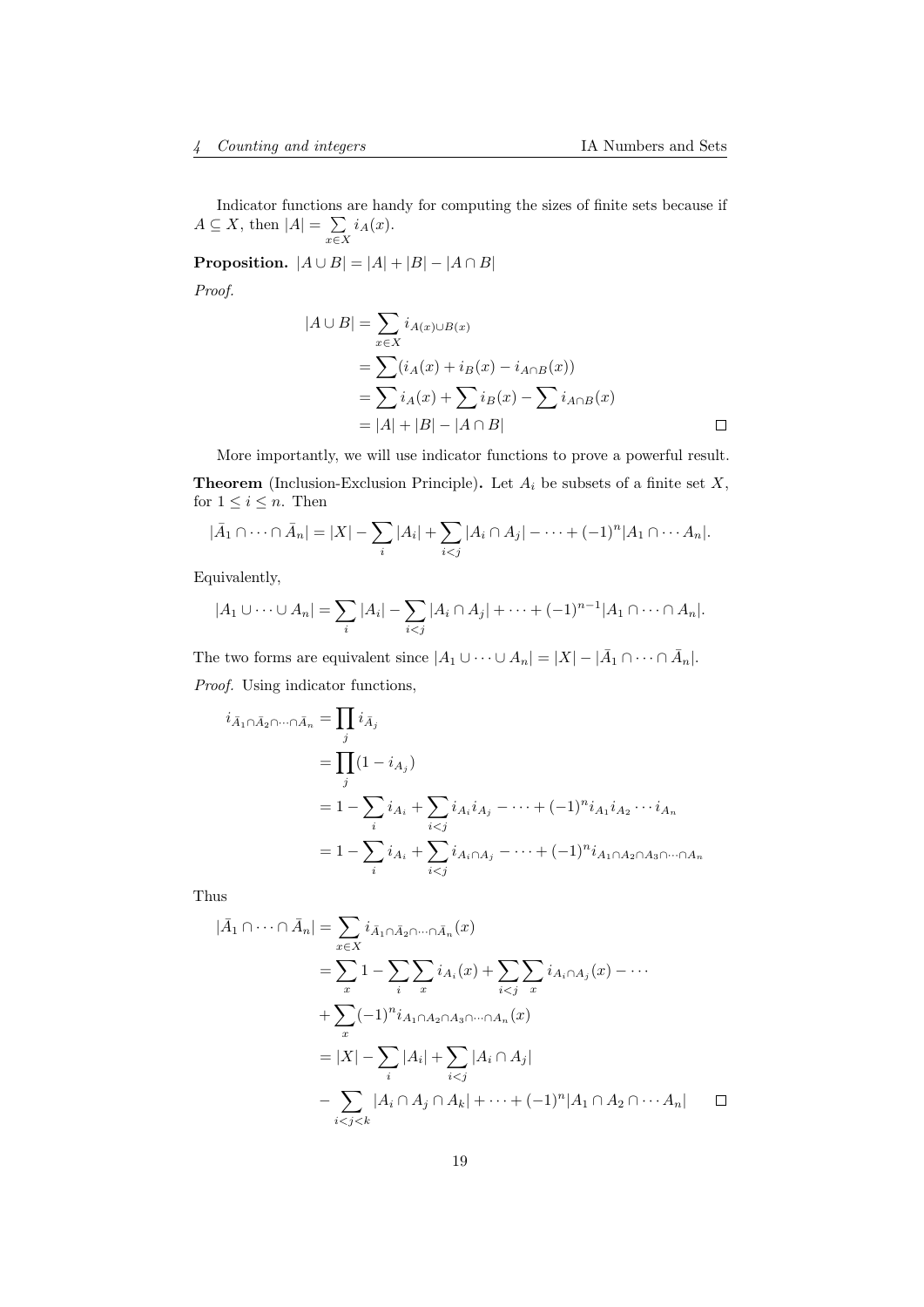**Example.** How many numbers  $\leq 200$  are coprime to 110?

Let  $X = \{1, \dots 200\}$ , and  $A_1 = \{x : 2 \mid x\}$ ,  $A_2 = \{x : 5 \mid x\}$ ,  $A_3 = \{x : 11 \mid x\}$ . We know that

> $|A_1| = |200/2| = 100$  $|A_2| = |200/5| = 40$  $|A_3| = |200/11| = 18$  $|A_1 \cap A_2| = |200/10| = 20$  $|A_1 \cap A_3| = |200/22| = 9$  $|A_2 \cap A_3| = |200/55| = 3$  $|A_1 \cap A_2 \cap A_3| = |200/110| = 1$

Then the answer is  $200 - 100 - 40 - 18 + 20 + 9 + 3 - 1 = 73$ .

### <span id="page-19-0"></span>4.2 Combinations

"Combinations" is about counting the ways we can pick things without regards to order. We can formulate these problems in the language of sets: given a set  $X$ , how many subsets of  $X$  are there that satisfy some particular properties? For example, if we want to pick 3 people from 10, we can let  $X$  be the set of the 10 people. Then the number of ways of picking the 3 people is the number of subsets of size three.

**Example.** How many subsets of  $\{1, 2, \cdots n\}$  are there? There are  $2 \times 2 \times \cdots \times 2 =$ 2 <sup>n</sup>. Since for each subset, every element is either in or out of the subset, and there are two choices for each element. Equivalently, there are  $2<sup>n</sup>$  possible indicator functions, i.e. functions  $\{1, 2, 3, \cdots, n\} \rightarrow \{0, 1\}.$ 

**Definition** (Combination  $\binom{n}{r}$ ). The number of subsets of  $\{1, 2, 3, \cdots, n\}$  of size r is denoted by  $\binom{n}{r}$ . The symbol is pronounced as "n choose r".

This is the *definition* of  $\binom{n}{r}$ . This does not in any way specify how we can actually calculate the value of  $\binom{n}{r}$ .

Proposition. By definition,

$$
\binom{n}{0} + \binom{n}{1} + \dots + \binom{n}{n} = 2^n
$$

**Theorem** (Binomial theorem). For  $n \in \mathbb{N}$  with  $a, b \in \mathbb{R}$ , we have

$$
(a+b)^n = {n \choose 0} a^n b^0 + {n \choose 1} a^{n-1} b^1 + \dots + {n \choose r} a^{n-r} b^r + \dots + {n \choose n} a^0 b^n
$$

*Proof.* We have  $(a+b)^n = (a+b)(a+b)\cdots(a+b)$ . When we expand the product, we get all terms attained by choosing  $b$  from some brackets,  $a$  from the rest. The term  $a^{n-r}b^r$  comes from choosing b from r brackets, a from the rest, and there are  $\binom{n}{r}$  ways to make such a choice.  $\Box$ 

This theorem is not immediately useful since we do not know the value of  $\binom{n}{r}!$ 

Because of this theorem,  $\binom{n}{r}$  is sometimes called a "binomial coefficient".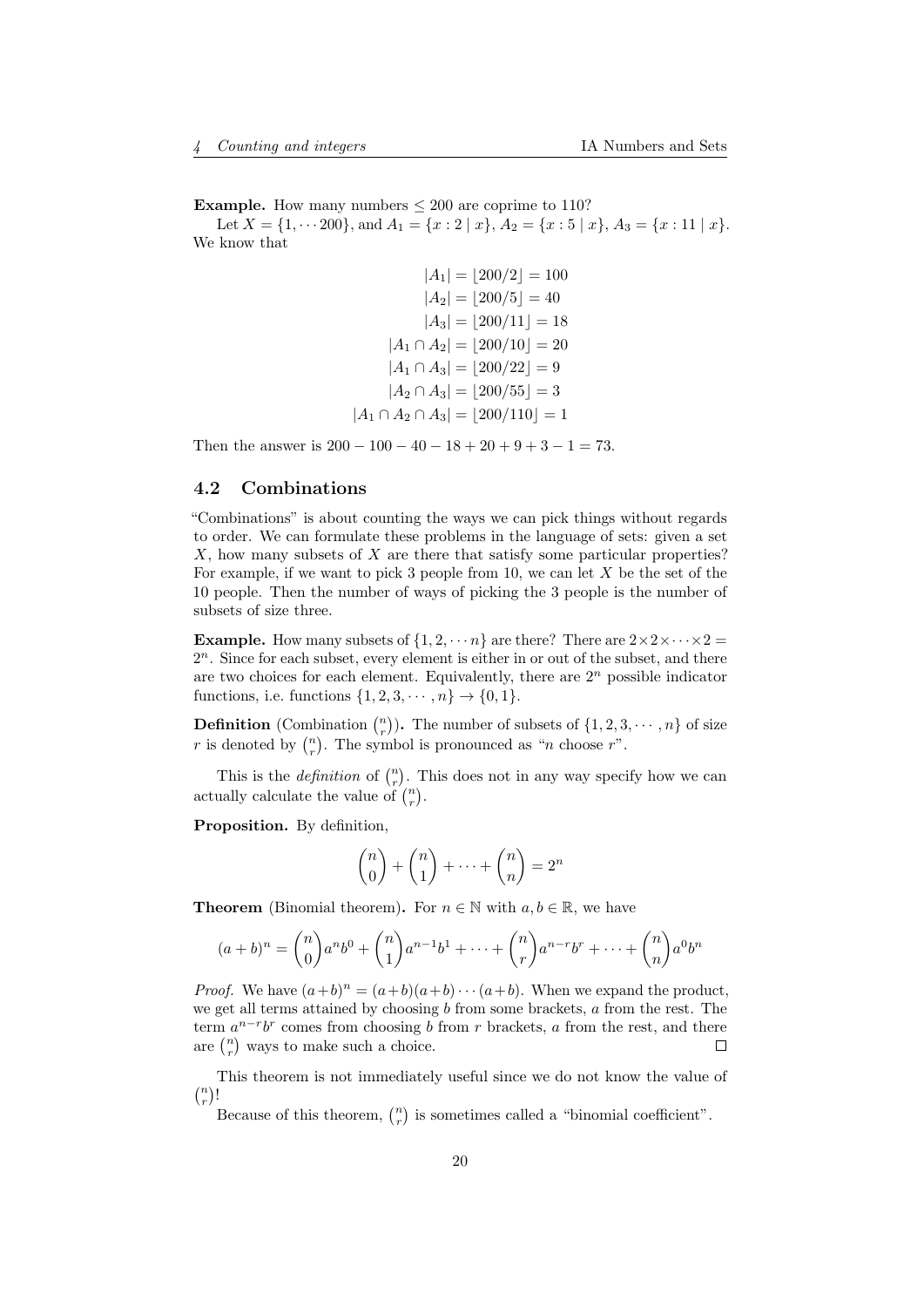#### Proposition.

- $(i)$   $\binom{n}{i}$ r  $\Big) = \Big( \begin{array}{c} n \end{array} \Big)$  $n - r$ ). This is because choosing r things to keep is the same as choosing  $n - r$  things to throw away.
- (ii)  $\binom{n}{n}$  $r-1$  $\bigg) + \bigg( \begin{array}{c} n \\ n \end{array} \bigg)$ r  $\binom{n+1}{n}$ r (Pascal's identity) The RHS counts the number of ways to choose a team of r players from  $n + 1$  available players, one of whom is Pietersen. If Pietersen is chosen, there are  $\binom{n}{r-1}$  ways to choose the remaining players. Otherwise, there are  $\binom{n}{r}$  ways. The total number of ways is thus  $\binom{n}{r-1} + \binom{n}{r}$ .

Now given that  $\binom{n}{0} = \binom{n}{n} = 1$ , since there is only one way to choose nothing or everything, we can construct *Pascal's triangle*:

1 1 1 1 2 1 1 3 3 1 1 4 6 4 1

where each number is the sum of the two numbers above it, and the rth item of the *n*th row is  $\binom{n}{r}$  (first row is row 0).

- $(iii)$   $\binom{n}{i}$ k  $\setminus$  / k r  $\bigg) = \bigg( \begin{matrix} n \\ n \end{matrix} \bigg)$ r  $\setminus$   $(n-r)$  $k - r$  . We are counting the number of pairs of sets  $(Y, Z)$  with  $|Y| = k$  and  $|Z| = r$  with  $Z \subseteq Y$ . In the LHS, we first choose Y then choose  $Z \subseteq Y$ . The RHS chooses Z first and then choose the remaining  $Y \setminus Z$  from  $\{1, 2, \dots n\} \setminus Z$ .
- $(iv)$   $\left( \begin{array}{c} a \end{array} \right)$ r  $\setminus$  (*b*)  $\boldsymbol{0}$  $\Big) + \Big( \begin{array}{c} a \end{array}$  $r-1$  $\setminus$  (*b*) 1  $+ \cdots + \begin{pmatrix} a \\ b \end{pmatrix}$  $r - k$  $\setminus$  (*b*) k  $\Big) + \cdots \Big( \frac{a}{a} \Big)$ 0  $\setminus/b$ r  $\bigg) = \bigg( \begin{matrix} a+b \end{matrix} \bigg)$ r Λ (Vandermonde's convolution) Suppose we have a men and b women, and we need to choose a committee of  $r$  people. The right hand side is the total number of choices. The left hand side breaks the choices up according to the number of men vs women.

**Example.** A greengrocer stocks n kinds of fruit. In how many ways can we choose a bag of r fruits? If we are only allowed to choose one of each kind, then the answer is  $\binom{n}{r}$ . But we might have  $r = 4$ , and we want to allow picking 2 apples, 1 plum and 1 quince. The total number of ways to choose is  $\binom{n+r-1}{r}$ . Why?

Each choice can be represented by a binary string of length  $n + r - 1$ , with r 0's and  $n - 1$  1's. The string can be constructed as follows (by example): when  $n = 5$  and  $r = 8$ , a possible binary string 000100110010. The block of zeros corresponds to the number of each fruit chosen, and the 1s separate the choices. In the string above, we have 3 of type 1, 2 of type 2, 0 of type 3, 2 of type 4 and 1 of type 5.

Then clearly the number of possible strings is  $\binom{n+r-1}{r}$ .

**Proposition.** 
$$
\binom{n}{r} = \frac{n!}{(n-r)!r!}
$$
.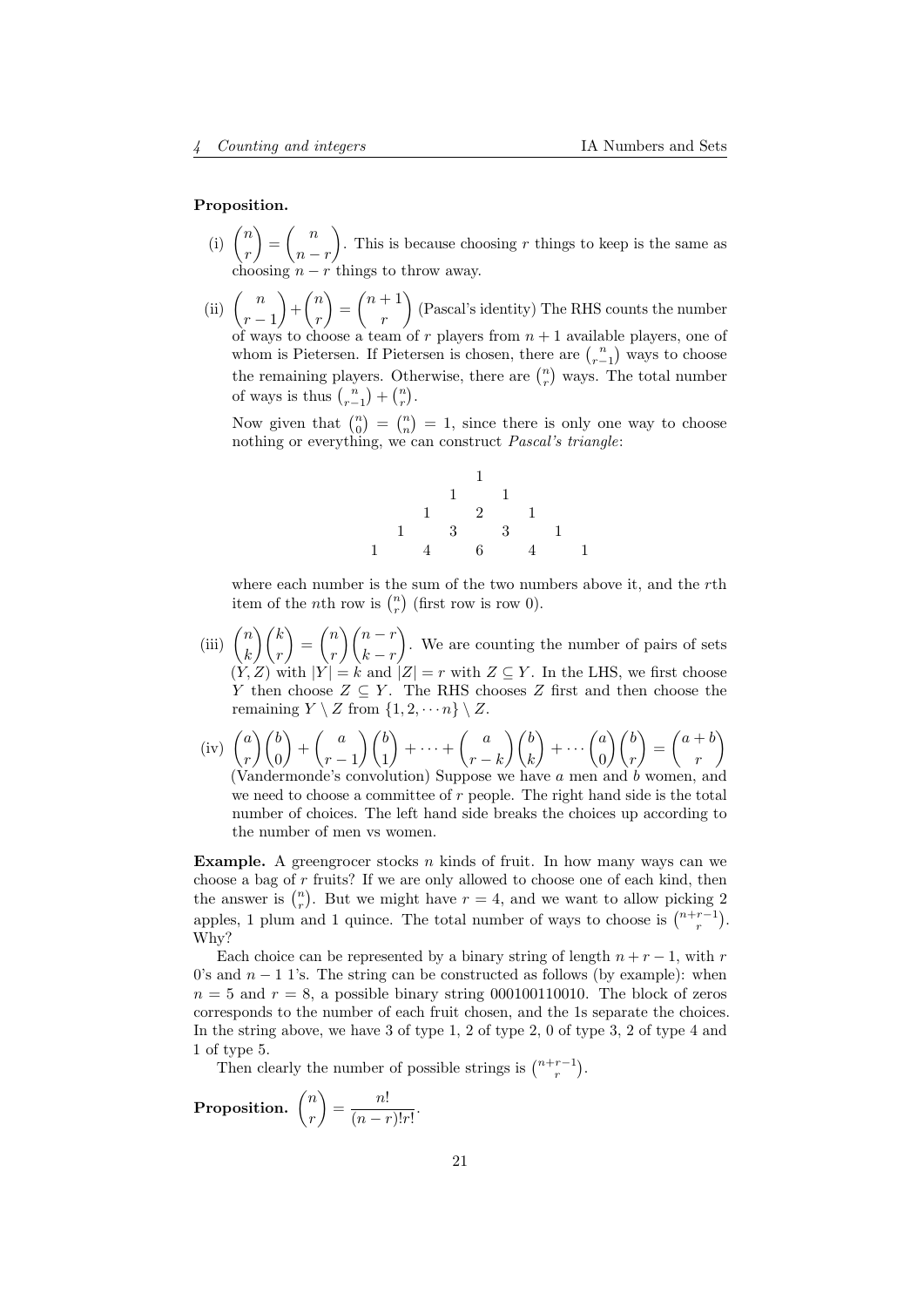*Proof.* There are  $n(n-1)(n-2)\cdots(n-r+1) = \frac{n!}{(n-r)!}$  ways to choose r elements in order. Each choice of subsets is chosen this way in r! orders, so the number of subsets is  $\frac{n!}{(n-r)!r!}$ .

We might write  $x^{\text{f}}$  for the polynomial  $x(x-1)\cdots(x-r+1)$ . We call this "x to the r falling". We can write  $\binom{n}{k}$ r  $\bigg\} = \frac{n^2}{n}$  $\frac{1}{r!}$ . Multiplying Vandermonde by r!, we obtain the "falling binomial theorem"

$$
\binom{r}{0}a^{\underline{r}}b^{\underline{0}} + \binom{r}{1}a^{\underline{r-1}}b^{\underline{1}} + \cdots + \binom{r}{r}a^{\underline{0}}b^{\underline{r}} = (a+b)^{\underline{r}}.
$$

**Example.** A bank prepares a letter for each of its n customers, saying how much it cares. (Each of these letters costs the customer  $\mathcal{L}$ 40) There are n! ways to put the letters in the envelopes. In how many ways can this be done so that no one gets the right letter (i.e. how many *derangements* are there of n elements)?

We let X be the set of all envelopings (permutation of n).  $|X| = n!$ . For each i, let  $A_i = \{x \in X : x$  assigns the correct letter to customer i. We want to know  $|\bigcap_i \bar{A}_i|$ . We know that  $|A_i| = (n-1)!$  since i's letter gets in i's envelopes and all others can be placed randomly. We have  $|A_i \cap A_j| = (n-2)!$  as well. Similarly,  $|A_i \cap A_j \cap A_k| = (n-3)!$ .

By the inclusion-exclusion formula, we have

$$
\left| \bigcap_{i} \bar{A}_{i} \right| = |X| - \sum |A_{i}| + \sum |A_{i} \cap A_{j}| + \cdots
$$
  
=  $n! - {n \choose 1} (n-1)! + {n \choose 2} (n-2)! - \cdots$   
=  $n! \left(1 - \frac{1}{1!} + \frac{1}{2!} - \cdots + \frac{(-1)^{n}}{n!}\right)$   
 $\approx n! e^{-1}$ 

#### <span id="page-21-0"></span>4.3 Well-ordering and induction

Several proofs so far involved "take the least integer such that", e.g. division algorithm; or involved a sequence of moves "and so on. . . " e.g. Euclid's algorithm, every number is a product of primes. We rely on the following:

**Theorem** (Weak Principle of Induction). Let  $P(n)$  be a statement about the natural number  $n$ . Suppose that

- (i)  $P(1)$  is true
- (ii)  $(\forall n) P(n) \Rightarrow P(n+1)$

Then  $P(n)$  is true for all  $n \geq 1$ .

Example (Tower of Hanoi). Referring to the image below,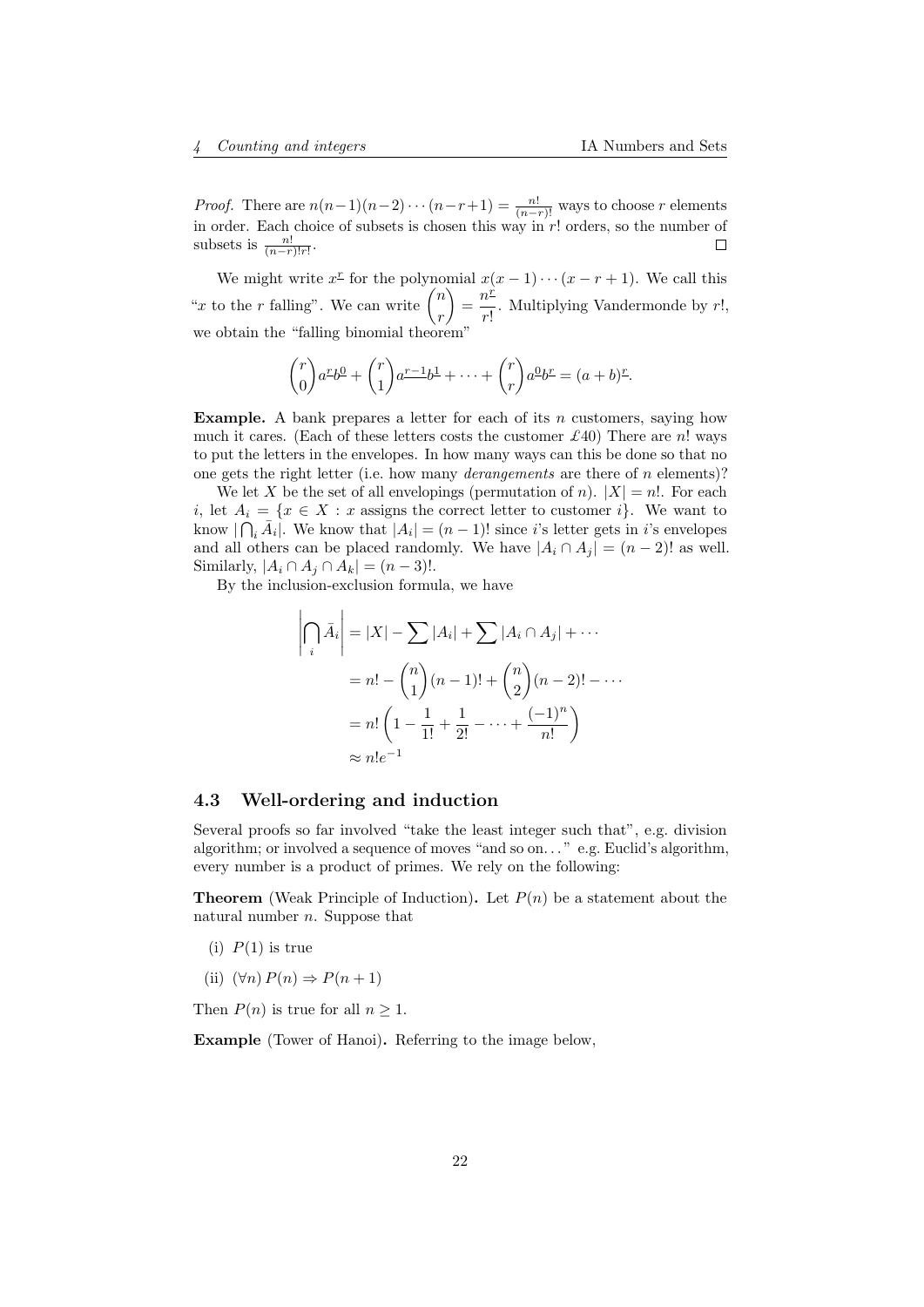

The objective is to move the n rings on peg A to peg B, with the constraints that you can only move one ring at a time, and you can never place a larger ring onto a smaller ring.

Now claim that this needs exactly  $2<sup>n</sup> - 1$  moves.

Let  $P(n)$  be "n rings needs  $2<sup>n</sup> - 1$  moves". Note that this statement contains two assertions — (1) we can do it in  $2<sup>n</sup> - 1$  moves; (2) We can't do it in fewer. First consider  $P(1)$ . We simply have to move the ring from A to B.

Suppose we have  $n+1$  rings. We can move the top n rings to peg C, then move the bottom ring to peg B, then move the  $n$  rings from  $C$  back to  $B$ . Assuming  $P(n)$  is true, this needs at most  $2 \times (2^{n} - 1) + 1 = 2^{n+1} - 1$  moves.

Can we do it in fewer moves? To succeed, we must free the bottom ring, so we must shift the top n rings to another pe.g. This needs  $\geq 2^n - 1$  moves by  $P(n)$ . Then we need to shift the bottom ring. Then we need to shift the n smaller rings to the big one. This needs  $\geq 2^n - 1$  moves by  $P(n)$ . So this needs  $\geq 2^{n+1} - 1$  moves altogether.

So we showed that  $P(n) \Rightarrow P(n+1)$  (we used  $P(n)$  four times). By the WPI,  $P(n)$  is true for all n.

**Example.** All numbers are equal. Let  $P(n)$  be "if  $\{a_1, \dots, a_n\}$  is a set of n numbers, then  $a_1 = a_2 = \cdots a_n$ ".  $P(1)$  is trivially true. Suppose we have  $\{a_1, a_2 \cdots a_{n+1}\}.$  Assuming  $P(n)$ , apply it to  $\{a_1, a_2 \cdots a_n\}$  and  $\{a_2, \cdots, a_{n+1}\},$ then  $a_1 = \cdots = a_n$  and  $a_2 = a_3 = \cdots = a_{n+1}$ . So  $a_1 = a_2 = \cdots = a_{n+1}$ . Hence  $P(n) \Rightarrow P(n+1)$ . So  $P(n)$  is true for all  $n \in \mathbb{N}$ .

Theorem. Inclusion-exclusion principle.

*Proof.* Let  $P(n)$  be the statement "for any sets  $A_1 \cdots A_n$ ", we have  $|A_1 \cup \cdots \cup A_n|$  $|A_n| = \sum_i |A_i| - \sum_{i < j} |A_i \cap A_j| + \cdots \pm |A_i \cap A_2 \cap \cdots \cap A_n|$ ".

 $P(1)$  is trivially true.  $P(2)$  is also true (see above). Now given  $A_1 \cdots A_{n+1}$ , Let  $B_i = A_i \cap A_{n+1}$  for  $1 \leq i \leq n$ . We apply  $P(n)$  both to the  $A_i$  and  $B_i$ .

Now observe that  $B_i \cap B_j = A_i \cap A_j \cap A_{n+1}$ . Likewise,  $B_i \cap B_j \cap B_k =$  $A_i \cap A_j \cap A_k \cap A_{n+1}$ . Now

$$
|A_1 \cup A_2 \cup \dots \cup A_{n+1}| = |A_1 \cup \dots \cup A_n| + |A_{n+1}| - |(A_1 \cup \dots \cup A_n) \cap A_{n+1}|
$$
  
\n
$$
= |A_1 \cup \dots \cup A_n| + |A_{n+1}| - |B_1 \cup \dots \cup B_n|
$$
  
\n
$$
= \sum_{i \le n} |A_i| - \sum_{i < j \le n} |A_i \cap A_j| + \dots + |A_{n+1}|
$$
  
\n
$$
- \sum_{i \le n} |B_i| + \sum_{i < j \le n} |B_i \cap B_j| - \dots
$$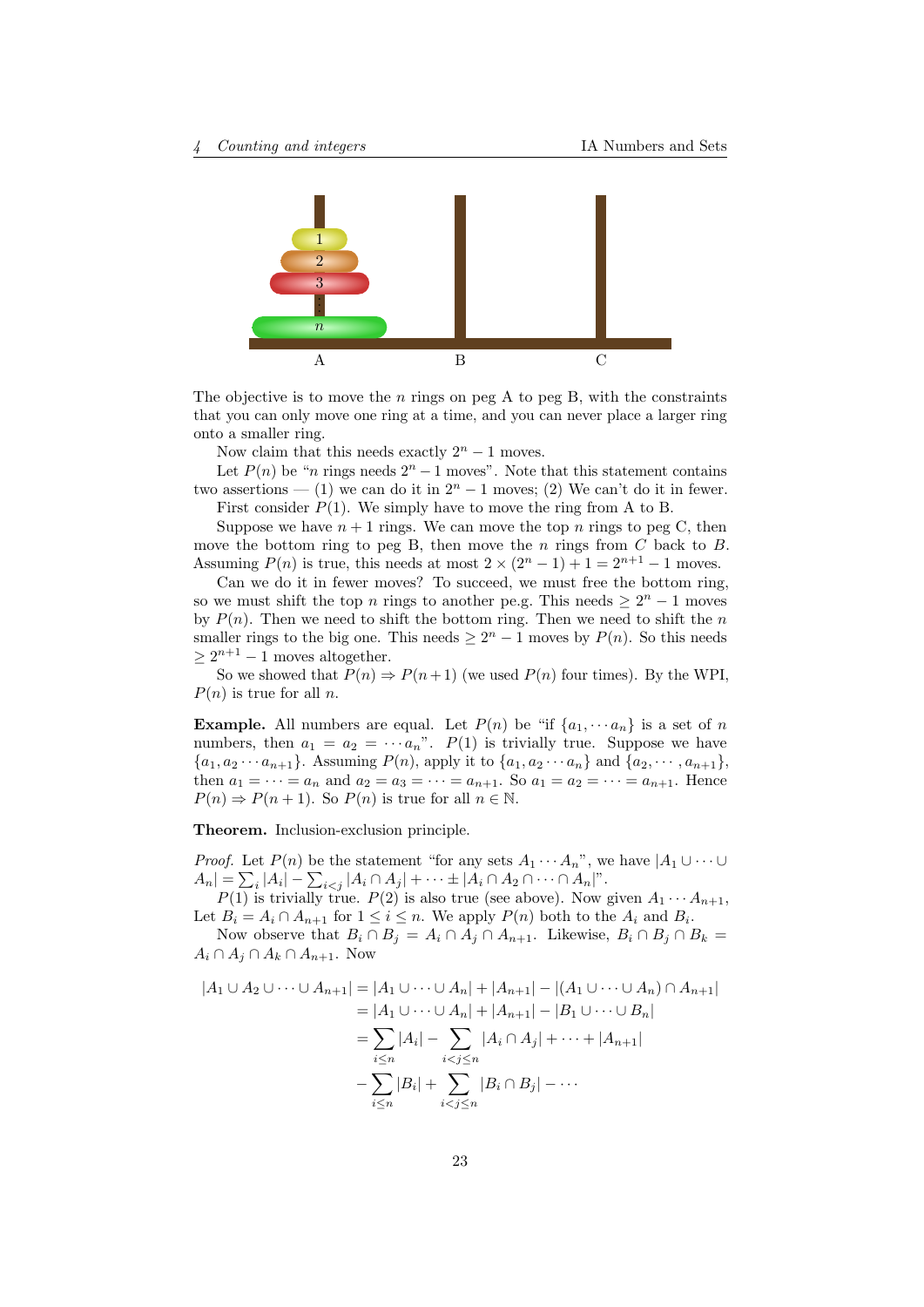$\Box$ 

Note  $\Sigma$  $\sum_{i\leq n}|B_i|=\sum_{i\leq n}$  $\sum_{i\leq n} |A_i \cap A_{n+1}|$ . So  $\sum_{i < j \leq n} |A_i \cap A_j| + \sum_{i \leq n}$  $\sum_{i\leq n}|B_i|=\sum_{i$  $\sum_{i < j \leq n+1} |A_i \cap A_j|,$ and similarly for the other terms. So

$$
=\sum_{i\leq n+1}|A_i|-\sum_{i
$$

So  $P(n) \Rightarrow P(n+1)$  for  $n \ge 2$ . By WPI,  $P(n)$  is true for all n.

However, WPI is not quite what we want for "every number is a product of primes". We need a different form of induction.

**Theorem** (Strong principle of induction). Let  $P(n)$  be a statement about  $n \in \mathbb{N}$ . Suppose that

- (i)  $P(1)$  is true
- (ii)  $\forall n \in N$ , if  $P(k)$  is true  $\forall k < n$  then  $P(n)$  is true.

Then  $P(n)$  is true for all  $n \in N$ .

Note that (i) is redundant as it follows from (ii), but we state it for clarity.

Example. "Evolutionary trees" Imagine that we have a mutant that can produce two offsprings. Each offspring is either an animal or another mutant. A possible evolutionary tree is as follows:



Let  $P(n)$  be the statement  $n-1$  mutants produces n animals. Given some tree with *n* animals, remove the top mutant to get two sub-trees, with  $n_1$  and  $n_2$ animals, where  $n_1 + n_2 = n$ . If  $P(k)$  is true  $\forall k < n$ , then  $P(n_1)$  and  $P(n_2)$  are true. So the total number of mutants is  $1 + (n_1 - 1) + (n_2 - 1) = n - 1$ . So  $P(n)$ is true. Hence by strong principle of induction,  $P(n)$  is true for all n.

Theorem. The strong principle of induction is equivalent to the weak principle of induction.

*Proof.* Clearly the strong principle implies the weak principle since if  $P(n) \Rightarrow$  $P(n + 1)$ , then  $(P(1) \wedge P(2) \wedge \cdots \wedge P(n)) \Rightarrow P(n + 1)$ .

Now show that the weak principle implies the strong principle. Suppose that  $P(1)$  is true and  $(\forall n) P(1) \wedge P(2) \wedge \cdots \wedge P(n-1) \Rightarrow P(n)$ . We want to show that  $P(n)$  is true for all n using the weak principle.

Let  $Q(n) = {}^{n}P(k)$  is true  $\forall k \leq n$ ". Then  $Q(1)$  is true. Suppose that  $Q(n)$  is true. Then  $P(1) \wedge P(2) \wedge \cdots \wedge P(n)$  is true. So  $P(n+1)$  is true. Hence  $Q(n+1)$ is true. By the weak principle,  $Q(n)$  is true for all n. So  $P(n)$  is true for all  $\overline{n}$ .  $\Box$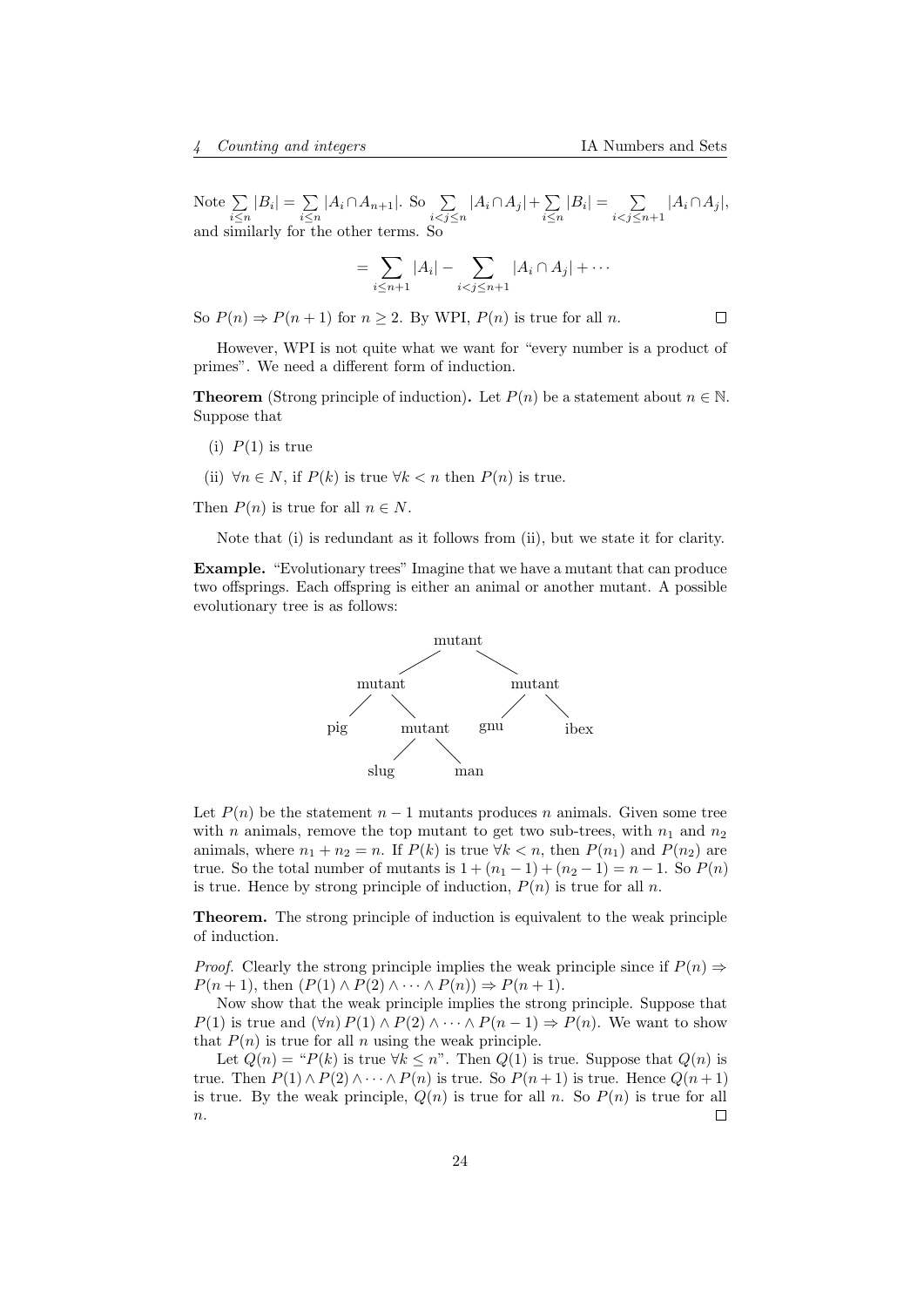While strong and weak induction are practically equivalent, they are rather distinct conceptually. Weak induction is expressed in terms of "adding 1", while strong induction is based on the ordering of natural numbers.

It turns out that there is another statement about the natural numbers that can be stated in terms of orders. We first formally define what it means to be an order.

Definition (Partial order). A partial order on a set is a reflexive, antisymmetric  $((aRb) \wedge (bRa) \Leftrightarrow a = b)$  and transitive relation.

**Example.** The ordinary ordering of  $\mathbb{N}$   $a \leq b$  is a partial order of  $\mathbb{N}$ . Also,  $a \mid b$ on N is also a partial order.

**Definition** (Total order). A *total order* is a partial order where  $\forall a \neq b$ , exactly one of aRb or bRa holds. This means that every two things must be related.

Definition (Well-ordered total order). A total order is *well-ordered* if every non-empty subset has a minimal element, i.e. if  $S \neq \emptyset$ , then  $\exists m \in S$  such that  $x < m \Rightarrow x \notin S$ .

**Example.**  $\mathbb{Z}$  with the usual order is not well-ordered since the set of even integers has no minimum. The positive rationals are also not well-ordered under the usual order.

Theorem (Well-ordering principle). N is well-ordered under the usual order, i.e. every non-empty subset of N has a minimal element.

Theorem. The well-ordering principle is equivalent to the strong principle of induction.

Proof. First prove that well-ordering implies strong induction. Consider a proposition  $P(n)$ . Suppose  $P(k)$  is true  $\forall k < n$  implies  $P(n)$ .

Assume the contrary. Consider the set  $S = \{n \in \mathbb{N} : \neg P(n)\}\.$  Then S has a minimal element m. Since m is the minimal counterexample to  $P, P(k)$  is true for all  $k < m$ . However, this implies that  $P(m)$  is true, which is a contradiction. Therefore  $P(n)$  must be true for all n.

To show that strong induction implies well-ordering, let  $S \subseteq \mathbb{N}$ . Suppose that S has no minimal element. We need to show that S is empty. Let  $P(n)$  be the statement  $n \notin S$ .

Certainly  $1 \notin S$ , or else it will be the minimal element. So  $P(1)$  is true. Suppose we know that  $P(k)$  is true for all  $k < n$ , i.e.  $k \notin S$  for all  $k < n$ . Now  $n \notin S$ , or else n will be the minimal element. So  $P(n)$  is true. By strong induction,  $P(n)$  is true for all n, i.e. S is empty. П

The well-ordering principle enables us to show that  $P(n)$  is true as follows: if  $P(n)$  fails for some n, then there is a minimal counterexample m. Then we try to show that this leads to a contradiction.

Example. Proof that every number is a product of primes by strong induction: Assume the contrary. Then there exists a minimal  $n$  that cannot be written as a product of prime (by the well-ordering principle). If  $n$  is a prime, then  $n$  is a product of primes. Otherwise, write  $n = ab$ , where  $1 < a, b < n$ . By minimality of  $n$ , both  $a$  and  $b$  are products of primes. Hence so is  $n$ . Contradiction.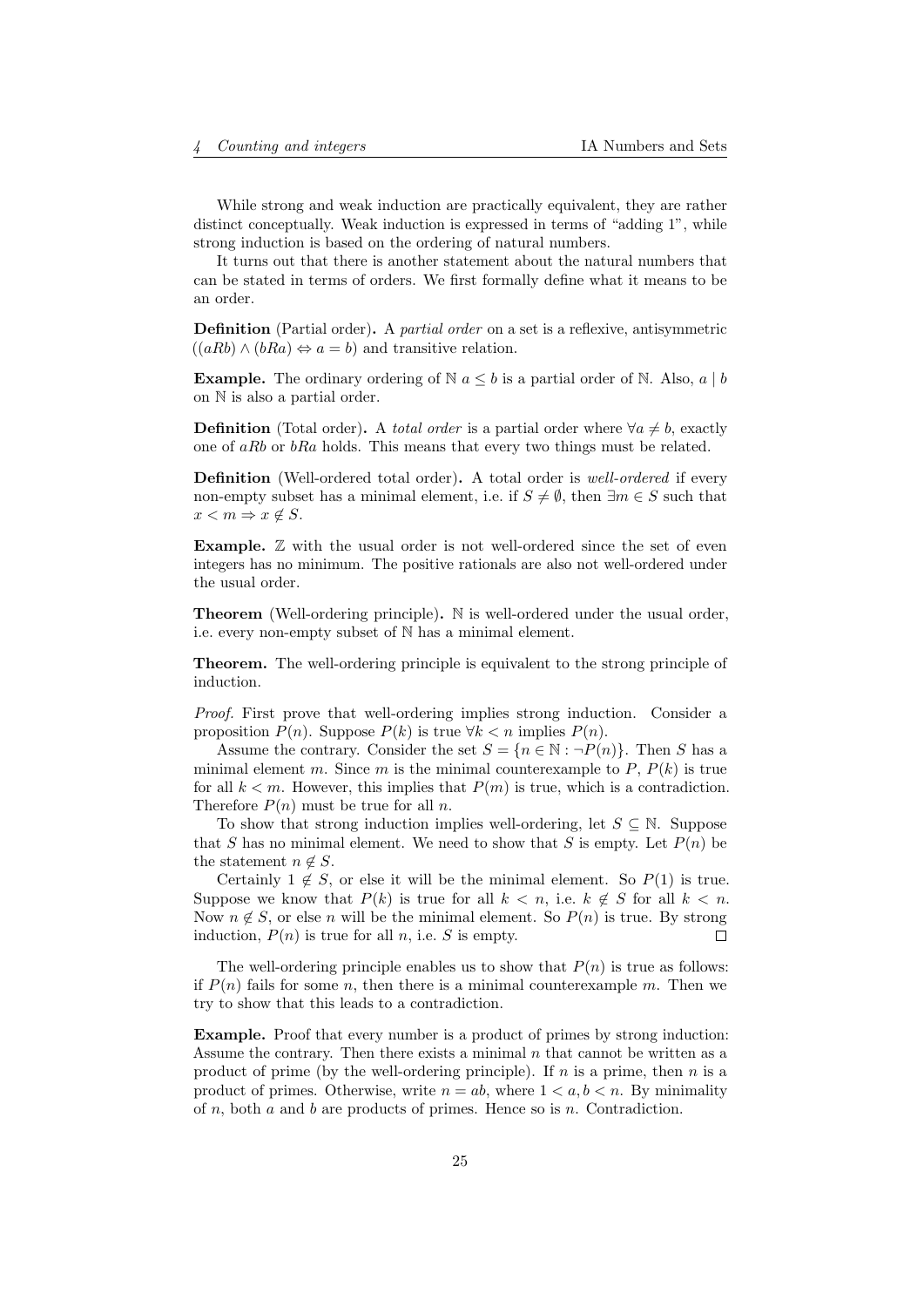Example. All numbers are interesting. Suppose that there are uninteresting numbers. Then there exists a smallest uninteresting number. Then the property of being the smallest uninteresting number is itself interesting. Contradiction.

**Example.** Consider a total order on  $N \times N$  by "lexicographic" or "dictionary" order, i.e.  $(a, b) \leq (c, d)$  if  $a < c$  or  $(a = c \land b \leq d)$ .

The Ackermann function is a function  $a : \mathbb{N}_0 \times \mathbb{N}_0 \to \mathbb{N}$  is defined by

$$
a(m,n) = \begin{cases} n+1 & \text{if } m = 0\\ a(m-1,1) & \text{if } m > 0 \text{ and } n = 0\\ a(m-1,a(m,n-1)) & \text{if } m > 0 \text{ and } n > 0. \end{cases}
$$

We want to show that this is well-defined.

Note that  $a(m, n)$  is expressed in terms of a at points  $(x, y) < (m, n)$ . So a is well-defined if lexicographic order is well-ordered, i.e. every non-empty subset has a minimal element (if a were not well-defined, then would be a smallest place where the definition is bad. But definition of that point is defined in terms of smaller points which are well defined).

We can see that  $\mathbb{N}_0 \times \mathbb{N}_0$  is well-ordered: if  $S \subseteq \mathbb{N}_0 \times \mathbb{N}_0$  is non-empty, let  $S_x$  be the set of  $\{x \in \mathbb{N} : (\exists y)(x, y) \in S\}$ , i.e. the set of all x-coordinates of S. By the well-ordering principle,  $S_x$  has a minimal element m. Then let  $S_y = \{y \in \mathbb{N}_0 : (m, y) \in S\}$ . Then  $S_y$  has a minimal element n. Then  $(m, n)$  is the minimal element of S.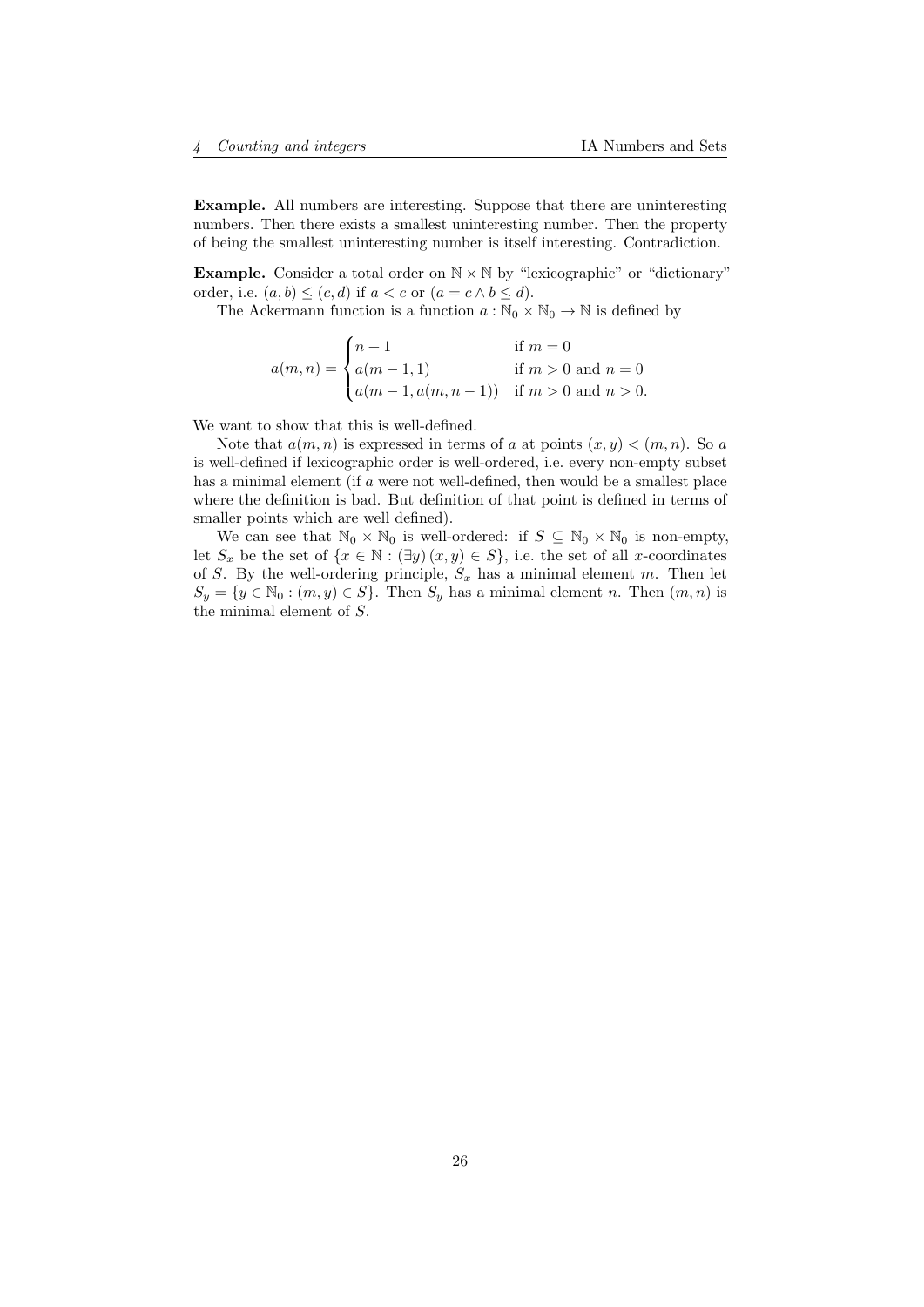# <span id="page-26-0"></span>5 Modular arithmetic

We are going to study *modular arithmetic*. In modular arithmetic, we first pick a particular natural number to be the modulus, say 7. Then we consider two numbers to be "equal" if their difference is a multiple of the modulus. For example, modulo 7, we will think that 3 and 10 are "the same", while 2 and 4 are different.

We will study arithmetic under this number system. Like the integers, we are allowed to add and multiply numbers. However, while in  $\mathbb{Z}$ , we can only divide by 1 and -1, in modular arithmetic, more numbers can be divided. For example, modulo 10, we are allowed to divide by 3.

An important application of modular arithmetic is RSA encryption. This is a widely deployed asymmetric encryption algorithm. By asymmetric, we mean that the key for encryption is different from the key for decryption. This is very useful in real life, since we can broadcast the encryption key to the world, and keep the decryption key to ourselves. This way anyone can send you encrypted messages that only you can decrypt.

### <span id="page-26-1"></span>5.1 Modular arithmetic

**Definition** (Modulo). If  $a, b \in \mathbb{Z}$  have the same remainder after division by m, i.e.  $m | (a - b)$ , we say a and b are congruent modulo m, and write

$$
a \equiv b \pmod{m}
$$

Example. The check digits of the ISBN (or Hong Kong ID Card Number) are calculated modulo 11.

Example.  $9 \equiv 0 \pmod{3}$ ,  $11 \equiv 6 \pmod{5}$ .

**Proposition.** If  $a \equiv b \pmod{m}$ , and  $d \mid m$ , then  $a \equiv b \pmod{d}$ .

*Proof.*  $a \equiv b \pmod{m}$  if and only if  $m \mid (a - b)$ , hence  $d \mid (a - b)$ , i.e.  $a \equiv b$  $(mod d).$ Г

Observe that with m fixed,  $a \equiv b \pmod{m}$  is an equivalence relation. The set of equivalence classes is written as  $\mathbb{Z}_m$  or  $\mathbb{Z}/(m\mathbb{Z})$ .

Example.  $\mathbb{Z}_3 = \{ [0], [1], [2] \}$ 

**Proposition.** If  $a \equiv b \pmod{m}$  and  $u \equiv v \pmod{m}$ , then  $a + u \equiv b + v$  $(mod m)$  and  $au \equiv bv \pmod{m}$ .

*Proof.* Since  $a \equiv b \pmod{m}$  and  $u \equiv v \pmod{m}$ , we have  $m \mid (a-b)+(u-v) =$  $(a + u) - (b + v)$ . So  $a + u \equiv b + v \pmod{m}$ 

Since  $a \equiv b \pmod{m}$  and  $u \equiv v \pmod{m}$ , we have  $m \mid (a - b)u + b(u - v) =$  $au - bv$ . So  $au \equiv bv \pmod{m}$ . П

This means that we can do arithmetic modulo  $n$ . Formally, we are doing arithmetic with the congruence classes, i.e  $\mathbb{Z}_m$ . For example, in  $\mathbb{Z}_7$ ,  $[4] + [5] =$  $[9] = [2].$ 

Modular arithmetic can sometimes be used to show that equations have no solutions.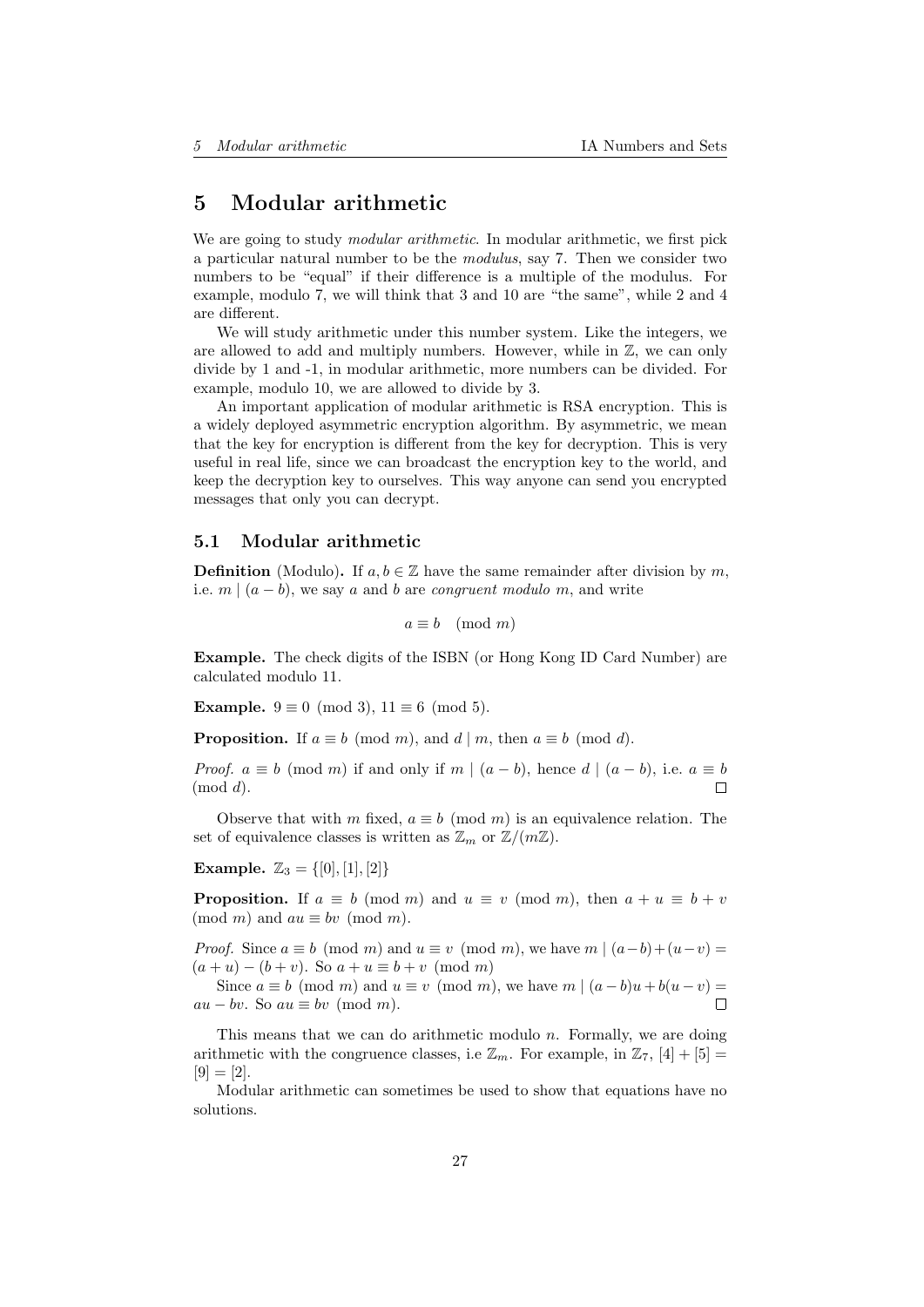**Example.**  $2a^2 + 3b^3 = 1$  has no solutions in Z. If there were a solution, then  $2a^2 \equiv 1 \pmod{3}$ . But  $2 \cdot 0^2 \equiv 0$ ,  $2 \cdot 1^2 \equiv 2$  and  $2 \cdot 2^2 \equiv 2$ . So there is no solution to the congruence, and hence none to the original equation.

Observe that all odd numbers are either  $\equiv 1 \pmod{4}$  or  $\equiv 3 \equiv -1 \pmod{4}$ . So we can classify primes depending on their value modulo 4.

**Theorem.** There are infinitely many primes that are  $\equiv -1 \pmod{4}$ .

*Proof.* Suppose not. So let  $p_1, \dots p_k$  be all primes  $\equiv -1 \pmod{4}$ . Let  $N =$  $4p_1p_2\cdots p_k-1$ . Then  $N \equiv -1 \pmod{4}$ . Now N is a product of primes, say  $N = q_1 q_2 \cdots q_\ell$ . But  $2 \nmid N$  and  $p_i \nmid N$  for all i. So  $q_i \equiv 1 \pmod{4}$  for all i. But then that implies  $N = q_1 q_2 \cdots q_\ell \equiv 1 \pmod{4}$ , which is a contradiction.  $\Box$ 

**Example.** Solve  $7x \equiv 2 \pmod{10}$ . Note that  $3 \cdot 7 \equiv 1 \pmod{10}$ . If we multiply the equation by 3, then we get  $3 \cdot 7 \cdot x \equiv 3 \cdot 2 \pmod{10}$ . So  $x \equiv 6 \pmod{10}$ . Effectively, we divided by 7.

"Division" doesn't always work for all numbers, e.g. you cannot divide by 2 mod 10. We give a name to numbers we can divide.

**Definition** (Unit (modular arithmetic)). u is a *unit* if  $\exists v$  such that  $uv \equiv 1$  $(mod m).$ 

**Theorem.** u is a unit modulo m if and only if  $(u, m) = 1$ .

*Proof.* ( $\Rightarrow$ ) Suppose u is a unit. Then  $\exists v$  such that  $uv \equiv 1 \pmod{m}$ . Then  $uv = 1 + mn$  for some n, or  $uv - mn = 1$ . So 1 can be written as a linear combination of u and m. So  $(u, m) = 1$ .

(←) Suppose that  $(u, m) = 1$ . Then there exists a, b with  $ua + mb = 1$ . Thus  $ua \equiv 1 \pmod{m}$ . П

Using the above proof, we can find the inverse of a unit efficiently by Euclid's algorithm.

**Corollary.** If  $(a, m) = 1$ , then the congruence  $ax \equiv b \pmod{m}$  has a unique solution (mod m).

*Proof.* If  $ax \equiv b \pmod{m}$ , and  $(a,m) = 1$ , then  $\exists a^{-1}$  such that  $a^{-1}a \equiv 1$ (mod m). So  $a^{-1}ax \equiv a^{-1}b \pmod{m}$  and thus  $x \equiv a^{-1}b \pmod{m}$ . Finally we check that  $x \equiv a^{-1}b \pmod{m}$  is indeed a solution:  $ax \equiv aa^{-1}b \equiv b \pmod{m}$ .  $\Box$ 

**Proposition.** There is a solution to  $ax \equiv b \pmod{m}$  if and only if  $(a, m) \mid b$ . If  $d = (a, m) | b$ , then the solution is the unique solution to  $\frac{a}{d}x \equiv \frac{b}{d} \pmod{\frac{m}{d}}$ 

*Proof.* Let  $d = (a, m)$ . If there is a solution to  $ax \equiv b \pmod{m}$ , then  $m \mid ax - b$ . So  $d \mid ax - b$  and  $d \mid b$ .

On the contrary, if d | b, we have  $ax \equiv b \pmod{m} \Leftrightarrow ax - b = km$  for some  $k \in \mathbb{Z}$ . Write  $a = da'$ ,  $b = db'$  and  $m = dm'$ . So  $ax \equiv b \pmod{m} \Leftrightarrow da'x - db' =$  $dkm' \Leftrightarrow a'x - b' = km' \Leftrightarrow a'x \equiv b' \pmod{m'}$ . Note that  $(a', m') = 1$  since we divided by their greatest common factor. Then this has a unique solution modulo  $m'$ . П

**Example.**  $2x \equiv 3 \pmod{4}$  has no solution since  $(2, 4) = 2$  which does not divide 3.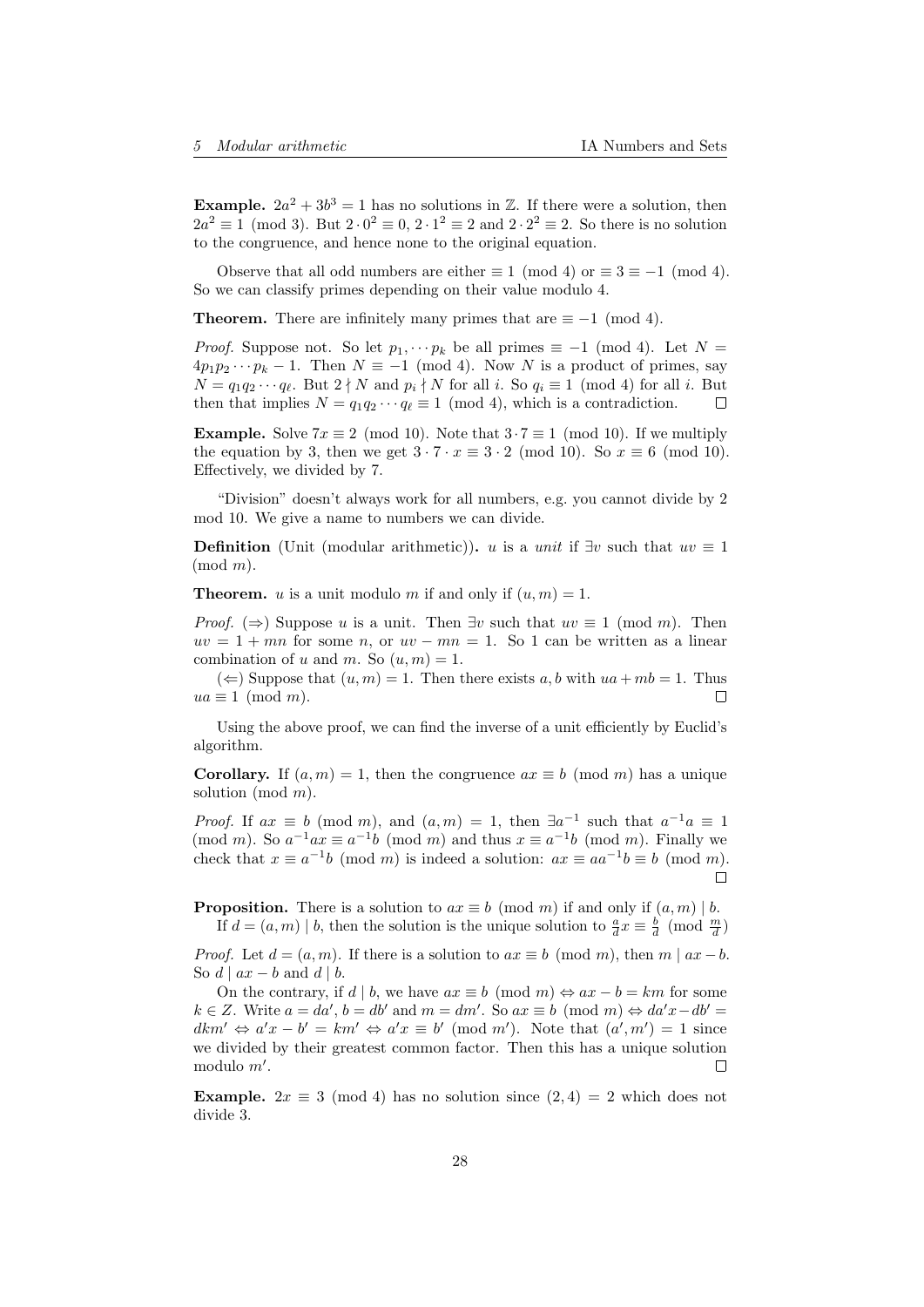#### <span id="page-28-0"></span>5.2 Multiple moduli

In this section, we are concerned with multiple equations involving different moduli.

Suppose we are given  $x \equiv 2 \pmod{3}$  and  $x \equiv 1 \pmod{4}$ . What is the general solution to x? We work in mod 12. Since we are given that  $x \equiv 2 \pmod{3}$ , we know that  $x \equiv 2, 5, 8$  or 11 (mod 12). Similarly, since  $x \equiv 1 \pmod{4}$ , we must have  $x \equiv 1, 5$  or 9 (mod 12). Combining these results, we must have  $x \equiv 5$ (mod 12).

On the other hand, if  $x \equiv 5 \pmod{12}$ , then  $x \equiv 5 \equiv 2 \pmod{3}$  and  $x \equiv 5 \equiv 1$ (mod 4). So  $x \equiv 5 \pmod{12}$  is indeed the most general solution.

In general, we have the *Chinese remainder theorem*.

**Theorem** (Chinese remainder theorem). Let  $(m, n) = 1$  and  $a, b \in \mathbb{Z}$ . Then there is a unique solution (modulo  $mn$ ) to the simultaneous congruences

$$
\begin{cases} x \equiv a \pmod{m} \\ x \equiv b \pmod{n} \end{cases}
$$

i.e.  $\exists x$  satisfying both and every other solution is  $\equiv x \pmod{mn}$ .

*Proof.* Since  $(m, n) = 1$ ,  $\exists u, v \in \mathbb{Z}$  with  $um + vn = 1$ . Then  $vn \equiv 1 \pmod{m}$ and  $um \equiv 1 \pmod{n}$ . Put  $x = umb + vna$ . So  $x \equiv a \pmod{m}$  and  $x \equiv b$  $(mod n).$ 

To show it is unique, suppose both  $y$  and  $x$  are solutions to the equation. Then

$$
y \equiv a \pmod{m} \text{ and } y \equiv b \pmod{n}
$$
  
\n
$$
\Leftrightarrow y \equiv x \pmod{m} \text{ and } y \equiv x \pmod{n}
$$
  
\n
$$
\Leftrightarrow m \mid y - x \text{ and } n \mid y - x
$$
  
\n
$$
\Leftrightarrow mn \mid y - x
$$
  
\n
$$
\Leftrightarrow y \equiv x \pmod{mn}
$$

,

This shows a congruence (mod  $mn$ ) is equivalent to one (mod n) and another  $(mod m).$ 

We can easily extend this to more than two moduli by repeatedly applying this theorem.

**Proposition.** Given any  $(m, n) = 1$ , c is a unit mod mn iff c is a unit both  $mod m$  and  $mod n$ .

*Proof.* ( $\Rightarrow$ ) If  $\exists u$  such that  $cu \equiv 1 \pmod{mn}$ , then  $cu \equiv 1 \pmod{m}$  and  $cu \equiv 1$  $(mod n)$ . So c is a unit mod m and n.

(←) Suppose there exists u, v such that  $cu \equiv 1 \pmod{m}$  and  $cv \equiv 1 \pmod{n}$ . Then by CRT,  $\exists w$  with  $w \equiv u \pmod{m}$  and  $w \equiv v \pmod{n}$ . Then  $cw \equiv cu \equiv 1$ (mod m) and  $cw \equiv cv \equiv 1 \pmod{n}$ .

But we know that  $1 \equiv 1 \pmod{m}$  and  $1 \equiv 1 \pmod{n}$ . So 1 is a solution to  $cw \equiv 1 \pmod{m}$ ,  $cw \equiv 1 \pmod{n}$ . By the "uniqueness" part of the Chinese remainder theorem, we must have  $cw \equiv 1 \pmod{mn}$ . П

**Definition** (Euler's totient function). We denote by  $\phi(m)$  the number of integers  $a, 0 \le a \le m$ , such that  $(a, m) = 1$ , i.e. a is a unit mod m. Note  $\phi(1) = 1$ .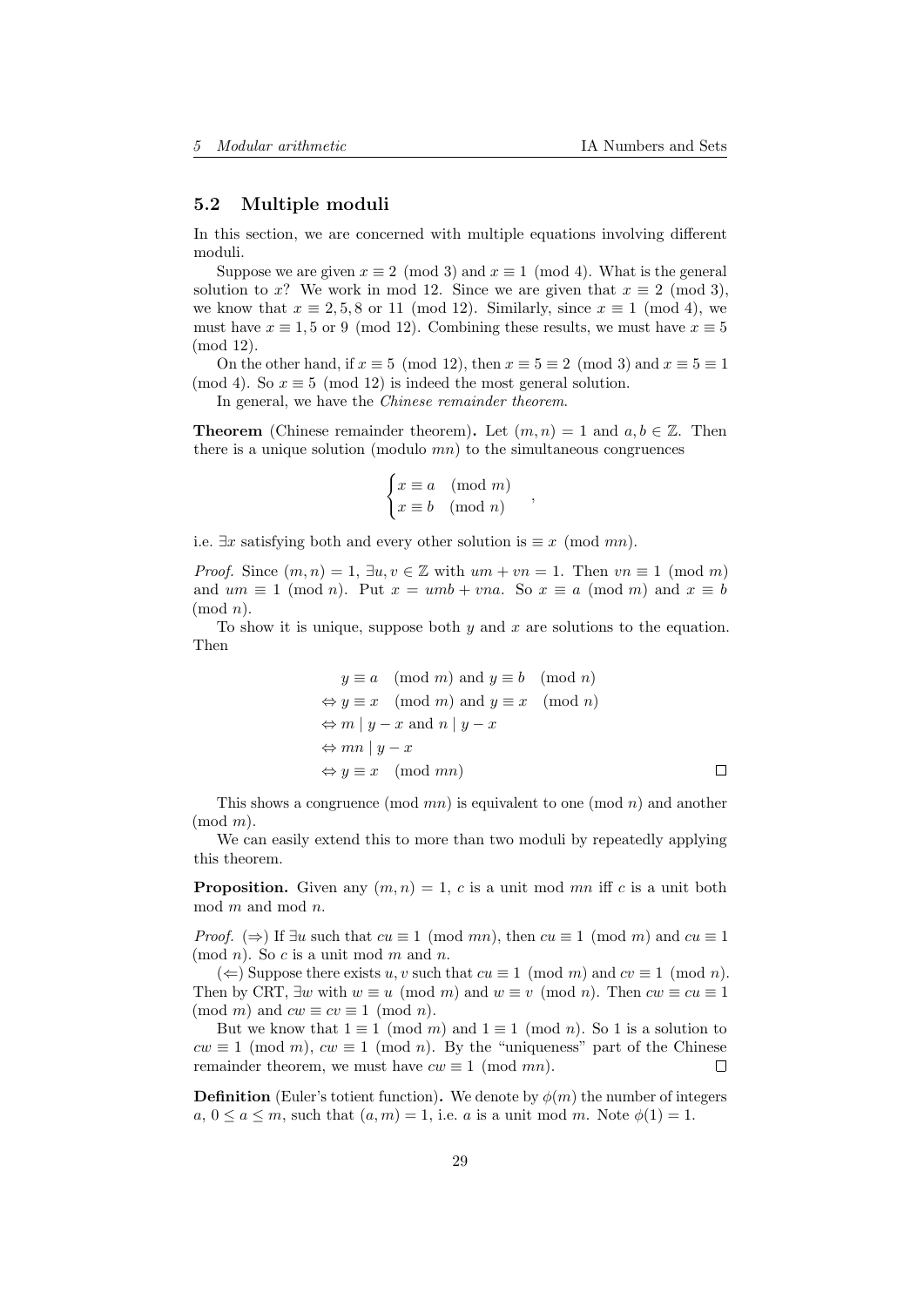Proposition.

- (i)  $\phi(mn) = \phi(m)\phi(n)$  if  $(m, n) = 1$ , i.e.  $\phi$  is multiplicative.
- (ii) If p is a prime,  $\phi(p) = p 1$
- (iii) If p is a prime,  $\phi(p^k) = p^k p^{k-1} = p^k(1 1/p)$
- (iv)  $\phi(m) = m \prod_{p|m} (1 1/p).$

Proof. We will only prove (iv). In fact, we will prove it twice.

(i) Suppose  $m = p_1^{k_1} p_2^{k_2} \cdots p_\ell^{k_\ell}$ . Then

$$
\phi(m) = \phi(p_1^{k_1})\phi(p_2^{k_2})\cdots\phi(p_\ell^{k_\ell})
$$
  
=  $p_1^{k_1}(1 - 1/p_1)p_2^{k_2}(1 - 1/p_2)\cdots p_\ell^{k_\ell}(1 - 1/p_\ell)$   
=  $m \prod_{p|m} (1 - 1/p)$ 

(ii) Let  $m = p_1^{k_1} p_2^{k_2} \cdots p_\ell^{k_\ell}$ . Let  $X = \{0, \cdots m-1\}$ . Let  $A_j = \{x \in X : p_j \mid x\}$ . Then  $|X| = m$ ,  $|A_j| = m/p_j$ ,  $|A_i \cap A_j| = m/(p_i p_j)$  etc. So  $\phi(m) =$  $|\bar{A}_1 \cap \bar{A}_2 \cap \cdots \bar{A}_\ell| = m \prod_{p|m} (1 - 1/p).$ 

Example.  $\phi(60) = 60(1 - 1/2)(1 - 1/3)(1 - 1/5) = 16.$ 

If a, b are both units (mod m), then so is ab, for if  $au \equiv 1$  and  $bv \equiv 1$ , then  $(ab)(uv) \equiv 1$ . So the units form a multiplicative group of size  $\phi(m)$ .

### <span id="page-29-0"></span>5.3 Prime moduli

Modular arithmetic has some nice properties when the modulus is a prime number.

**Theorem** (Wilson's theorem).  $(p-1)! \equiv -1 \pmod{p}$  if p is a prime.

*Proof.* If p is a prime, then  $1, 2, \dots, p-1$  are units. Among these, we can pair each number up with its inverse (e.g.  $3$  with  $4$  in modulo 11). The only elements that cannot be paired with a different number are  $1$  and  $-1$ , who are self-inverses, as show below:

$$
x^{2} \equiv 1 \pmod{p}
$$
  
\n
$$
\Leftrightarrow p \mid (x^{2} - 1)
$$
  
\n
$$
\Leftrightarrow p \mid (x - 1)(x + 1)
$$
  
\n
$$
\Leftrightarrow p \mid x - 1 \text{ or } p \mid x + 1
$$
  
\n
$$
\Leftrightarrow x \equiv \pm 1 \pmod{p}
$$

Now  $(p-1)!$  is a product of  $(p-3)/2$  inverse pairs together with 1 and -1. So the product is  $-1$ .  $\Box$ 

**Theorem** (Fermat's little theorem). Let p be a prime. Then  $a^p \equiv a \pmod{p}$ for all  $a \in \mathbb{Z}$ . Equivalently,  $a^{p-1} \equiv 1 \pmod{p}$  if  $a \not\equiv 0 \pmod{p}$ .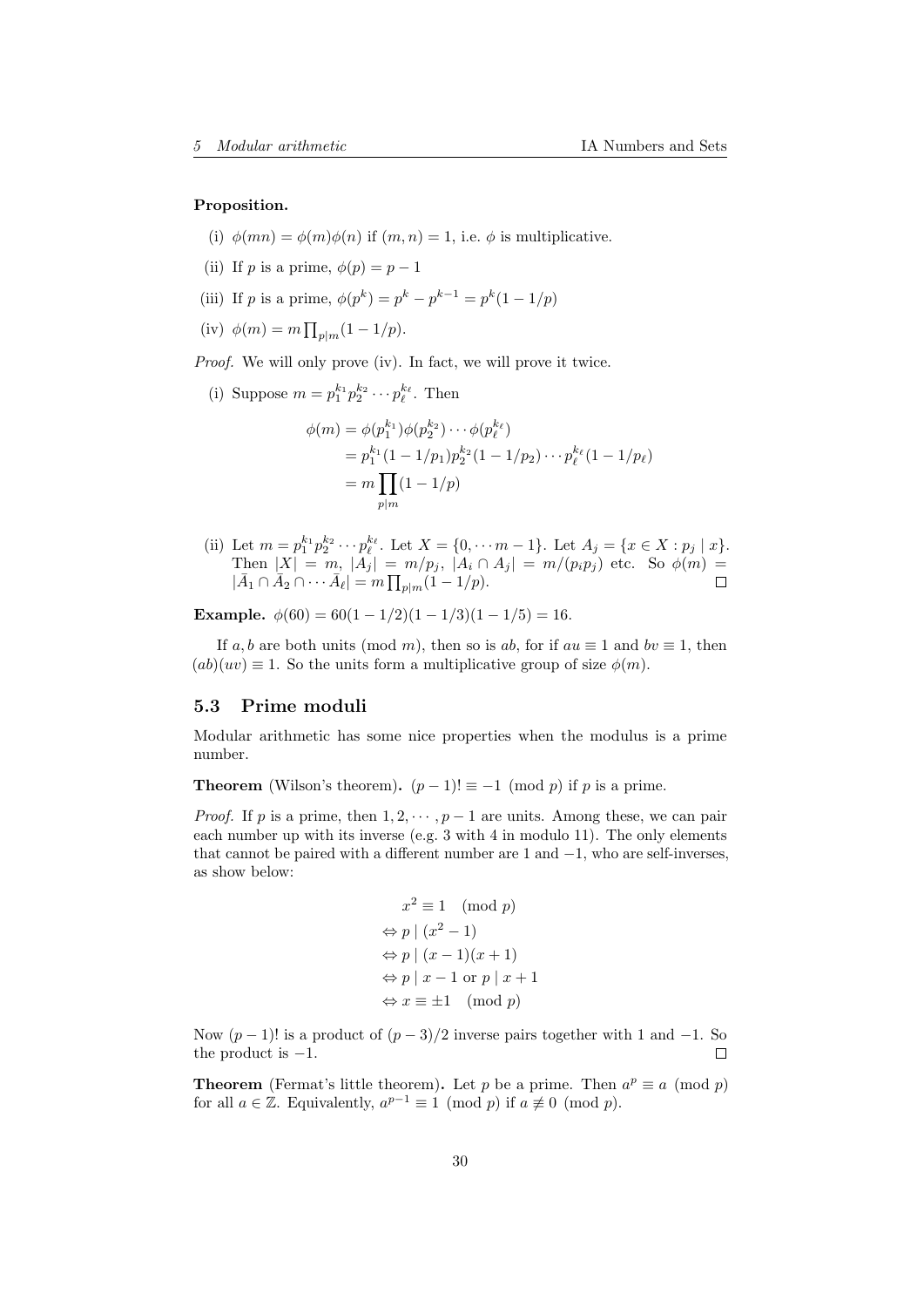Proof. Two proofs are offered:

- (i) The numbers  $\{1, 2, \dots, p-1\}$  are units modulo p and form a group of order  $p-1$ . So  $a^{p-1} \equiv 1$  by Lagrange's theorem.
- (ii) If  $a \not\equiv 0$ , then a is a unit. So  $ax \equiv ay$  iff  $x \equiv y$ . Then  $a, 2a, 3a, \cdots (p-1)a$ are distinct mod p. So they are congruent to  $1, 2, \dots$  p – 1 in some order. Hence  $a \cdot 2a \cdots 3a \cdots (p-1)a \equiv 1 \cdot 2 \cdot 3 \cdots (p-1)$ . So  $a^{p-1}(p-1)! \equiv (p-1)!$ . So  $a^{p-1} \equiv 1 \pmod{p}$ .  $\Box$

Neither Wilson nor Fermat's theorem hold if the modulus is non-prime. However, Fermat's theorem can be generalized:

**Theorem** (Fermat-Euler Theorem). Let  $a, m$  be coprime. Then

$$
a^{\phi(m)} \equiv 1 \pmod{m}.
$$

*Proof.* Lagrange's theorem: The units mod m form a group of size  $\phi(m)$ .

Alternatively, let  $U = \{x \in \mathbb{N} : 0 < x < m, (x, m) = 1\}$ . These are the  $\phi(m)$  units. Since a is a unit,  $ax \equiv ay \pmod{m}$  only if  $x \equiv y \pmod{m}$ . So if  $U = {u_1, u_2, \cdots, u_{\phi(m)}}$ , then  ${au_1, au_2, \cdots, au_{\phi(m)}}$  are distinct and are units. So they must be  $u_1, \cdots u_{\phi(m)}$  in some order. Then  $au_1au_2 \cdots au_{\phi(m)} \equiv$  $u_1u_2\cdots u_{\phi(m)}$ . So  $a^{\phi(m)}z \equiv z$ , where  $z = u_1u_2\cdots u_{\phi(m)}$ . Since z is a unit, we can multiply by its inverse and obtain  $a^{\phi(m)} \equiv 1$ .  $\Box$ 

**Definition** (Quadratic residues). The *quadratic residues* are the "squares" mod p, i.e.  $1^2, 2^2, \cdots, (p-1)^2$ .

Note that if  $a^2 \equiv b^2 \pmod{p}$ , then  $p \mid a^2 - b^2 = (a - b)(a + b)$ . Then  $p \mid a - b$ or p | a + b. So  $a \equiv \pm b \pmod{p}$ . Thus every square is a square of exactly two numbers.

**Example.** If  $p = 7$ , then  $1^2 \equiv 6^2 \equiv 1$ ,  $2^2 \equiv 5^2 \equiv 4$ ,  $3^2 \equiv 4^2 \equiv 2$ . So 1, 2, 4 are quadratic residues. 3, 5, 6 are not.

**Proposition.** If p is an odd prime, then  $-1$  is a quadratic residue if and only if  $p \equiv 1 \pmod{4}$ .

*Proof.* If  $p \equiv 1 \pmod{4}$ , say  $p = 4k + 1$ , then by Wilson's theorem,  $-1 \equiv (p - 1)$ 1)!  $\equiv 1 \cdot 2 \cdots \left(\frac{p-1}{2}\right) \left(-\frac{p-1}{2}\right) \cdots (-2)(-1) \equiv (-1)^{\frac{p-1}{2}} \left(\frac{p-1}{2}\right)!^2 = (-1)^{2k} (2k!)^2 \equiv$  $(2k!)^2$ . So -1 is a quadratic residue.

When  $p \equiv -1 \pmod{4}$ , i.e.  $p = 4k + 3$ , suppose  $-1$  is a square, i.e.  $-1 \equiv z^2$ . Then by Fermat's little theorem,  $1 \equiv z^{p-1} \equiv z^{4k+2} \equiv (z^2)^{2k+1} \equiv (-1)^{2k+1} \equiv -1$ . Contradiction. П

**Proposition.** (Unproven) A prime p is the sum of two squares if and only if  $p \equiv 1 \pmod{4}$ .

**Proposition.** There are infinitely many primes  $\equiv 1 \pmod{4}$ .

*Proof.* Suppose not, and  $p_1, \dots p_k$  are all the primes  $\equiv 1 \pmod{4}$ . Let  $N =$  $(2p_1 \cdots p_k)^2 + 1$ . Then N is not divisible by 2 or  $p_1, \cdots, p_k$ . Let q be a prime q | N. Then  $q \equiv -1 \pmod{4}$ . Then  $N \equiv 0 \pmod{q}$  and hence  $(2p_1 \cdots p_k)^2 + 1 \equiv 0$ (mod q), i.e.  $(2p_1 \cdots p_k)^2 \equiv -1 \pmod{q}$ . So -1 is a quadratic residue mod q, which is a contradiction since  $q \equiv -1 \pmod{4}$ .  $\Box$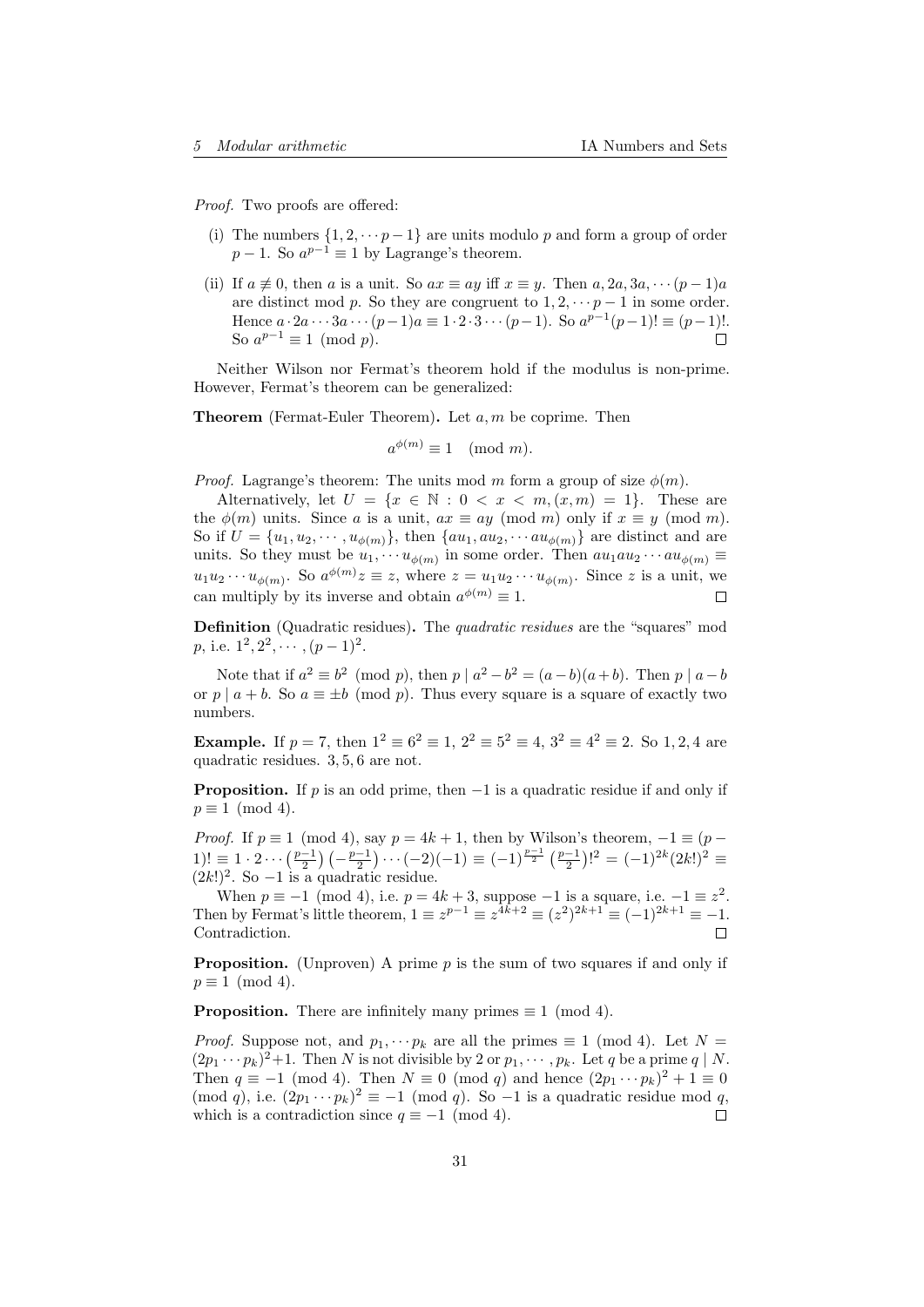**Proposition.** Let  $p = 4k + 3$  be a prime. Then if a is a quadratic residue, i.e.  $a \equiv z^2 \pmod{p}$  for some z, then  $z = \pm a^{k+1}$ .

*Proof.* By Fermat's little theorem,  $a^{2k+1} \equiv z^{4k+2} \equiv z^{p-1} \equiv 1$ . If we multiply by a, then  $a^{2k+2} \equiv a \pmod{p}$ . So  $(\pm a^{k+1})^2 \equiv a \pmod{p}$ .  $\Box$ 

This allows us to take square roots efficiently. This efficiency requires an effective way of computing powers of  $a$  efficiently. This can be done by repeated squaring. For example, to find  $a^{37}$ , we can calculate this by  $a^{37} = a^{32}a^4a^1 =$  $(((a^2)^2)^2)^2)^2 \cdot (a^2)^2 \cdot a$ . Thus calculation of  $a^n$  has time complexity  $O(\log n)$ , as opposed to  $O(n)$  if you take powers manually.

Suppose a is a square mod n, where  $n = pq$  and p, q are distinct primes. Then a is a square mod p and a square mod q. So there exists some s with  $(\pm s)^2 \equiv a$ (mod p) and some t with  $(\pm t)^2 \equiv a \pmod{q}$ . By the Chinese remainder theorem, we can find a unique solution of each case, so we get  $4$  square roots of  $a$  modulo  $n$ .

### <span id="page-31-0"></span>5.4 Public-key (asymmetric) cryptography

#### Tossing a coin over a phone

Suppose we have Alice and Bob who wish to toss a coin fairly over the phone. Alice chooses two 100 digit primes with  $p, q \equiv 3 \pmod{4}$ . Then she tells Bob the product  $n = pq$ . Bob picks a number u coprime to n, computes  $a \equiv u^2 \pmod{n}$ and tells Alice the value of a.

Alice can compute the square roots of a by the above algorithm  $(O(\log n))$ , obtain  $\pm u, \pm v$  and tells Bob one of these pairs.

Now if Alice picks  $\pm u$ , Bob says "you win". Otherwise, Bob says "you lose".

Can Bob cheat? If he says "you lose" when Alice says  $\pm u$ , Bob must produce the other pair  $\pm v$ , but he can't know  $\pm v$  without factorizing n. (If he knows  $\pm u$  and  $\pm v$ , then  $u^2 \equiv v^2 \pmod{n}$ , then  $n \mid (u-v)(u+v)$ . But  $n \nmid (u-v)$  and  $n \nmid (u + v)$ . So  $p \mid (u - v)$  and  $q \mid (u + v)$ . Then  $p = (n, u - v)$  and  $q = (n, u + v)$ which we can calculate efficiently by Euclid's algorithm)

Thus cheating is as hard as prime factorization.

Note that a difficult part is to generate the 100-digit prime. While there are sufficiently many primes to keep trying random numbers until we get one, we need an efficient method to test whether a number is prime. We cannot do this by factorization since it is slow. So we need an efficient prime-checking function.

We can test whether a large number is prime by doing Fermat-like checks. We choose random numbers and take it to the  $(p-1)$ th power and see if they become 1. If it is not 1, then it is definitely not a prime. If we do sufficiently many tests that all result in 1, we can be sufficiently certain that it is a prime (even though not with 100% certainty).

(Recent advancements in algorithms have found efficient ways of deterministic prime test, but they are generally slower than the above algorithm and is not widely used)

It is currently believed that it is hard to prime factorize a number, so this is secure as far as we know.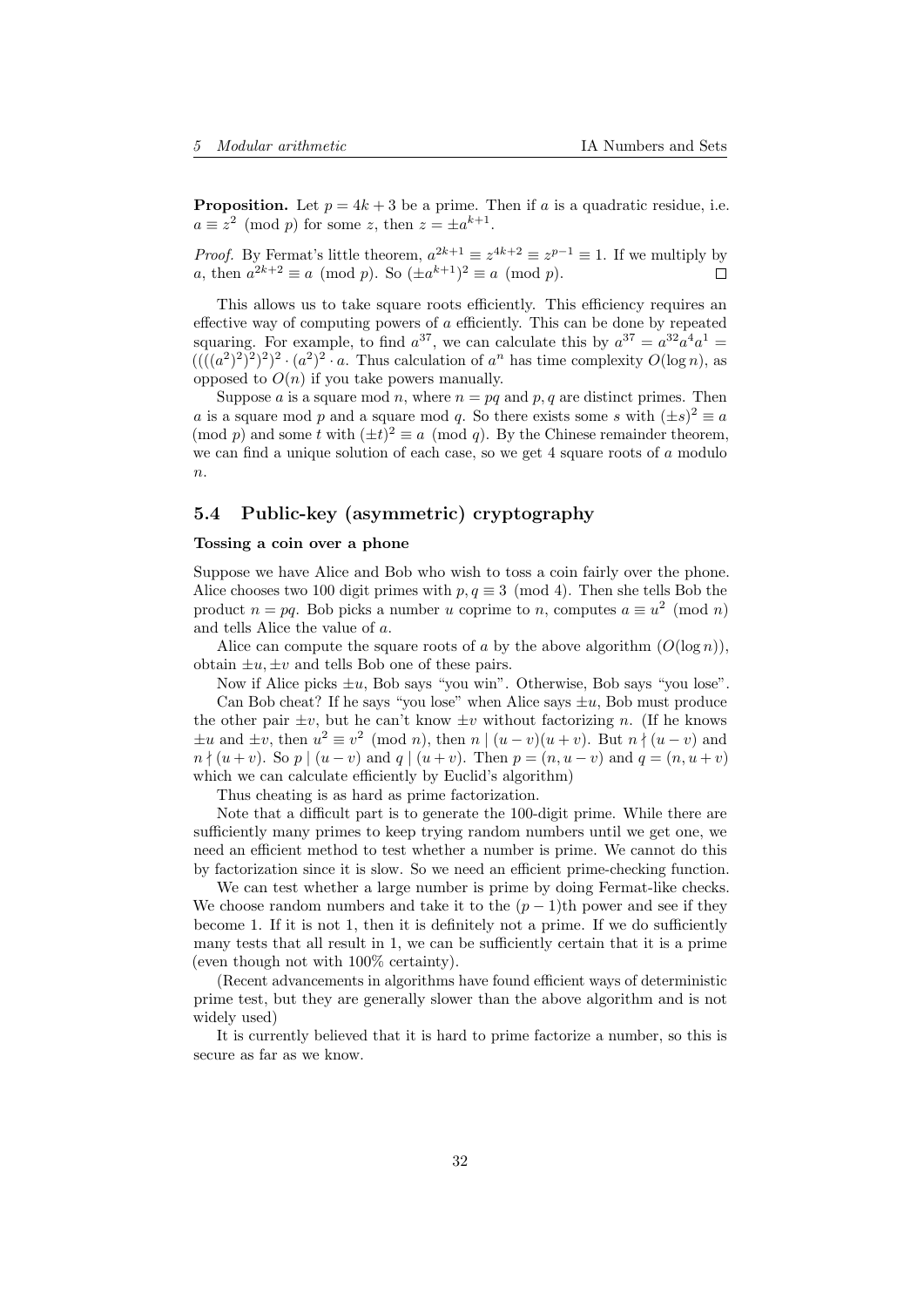#### RSA encryption

Theorem (RSA Encryption). We want people to be able to send a message to Bob without Eve eavesdropping. So the message must be encrypted. We want an algorithm that allows anyone to encrypt, but only Bob to decrypt (e.g. many parties sending passwords with the bank).

Let us first agree to write messages as sequences of numbers, e.g. in ASCII or UTF-8.

After encoding, the encryption part is often done with RSA encryption (Rivest, Shamier, Adleman). Bob thinks of two large primes p, q. Let  $n = pq$ and pick e coprime to  $\phi(n) = (p-1)(q-1)$ . Then work out d with  $de \equiv 1$ (mod  $\phi(n)$ ) (i.e.  $de = k\phi(n) + 1$ ). Bob then publishes the pair  $(n, e)$ .

For Alice to encrypt a message, Alice splits the message into numbers  $M < n$ . Alice sends  $M^e \pmod{n}$  to Bob.

Bob then computes  $(M^e)^d = M^{k\phi(n)+1} \equiv M \pmod{n}$  by Fermat-Euler theorem.

How can Eve find  $M$ ? We can, of course, factorize n, find d efficiently, and be in the same position as Bob. However, it is currently assumed that this is hard. Is there any other way? Currently we do not know if RSA can be broken without factorizing (cf. RSA problem).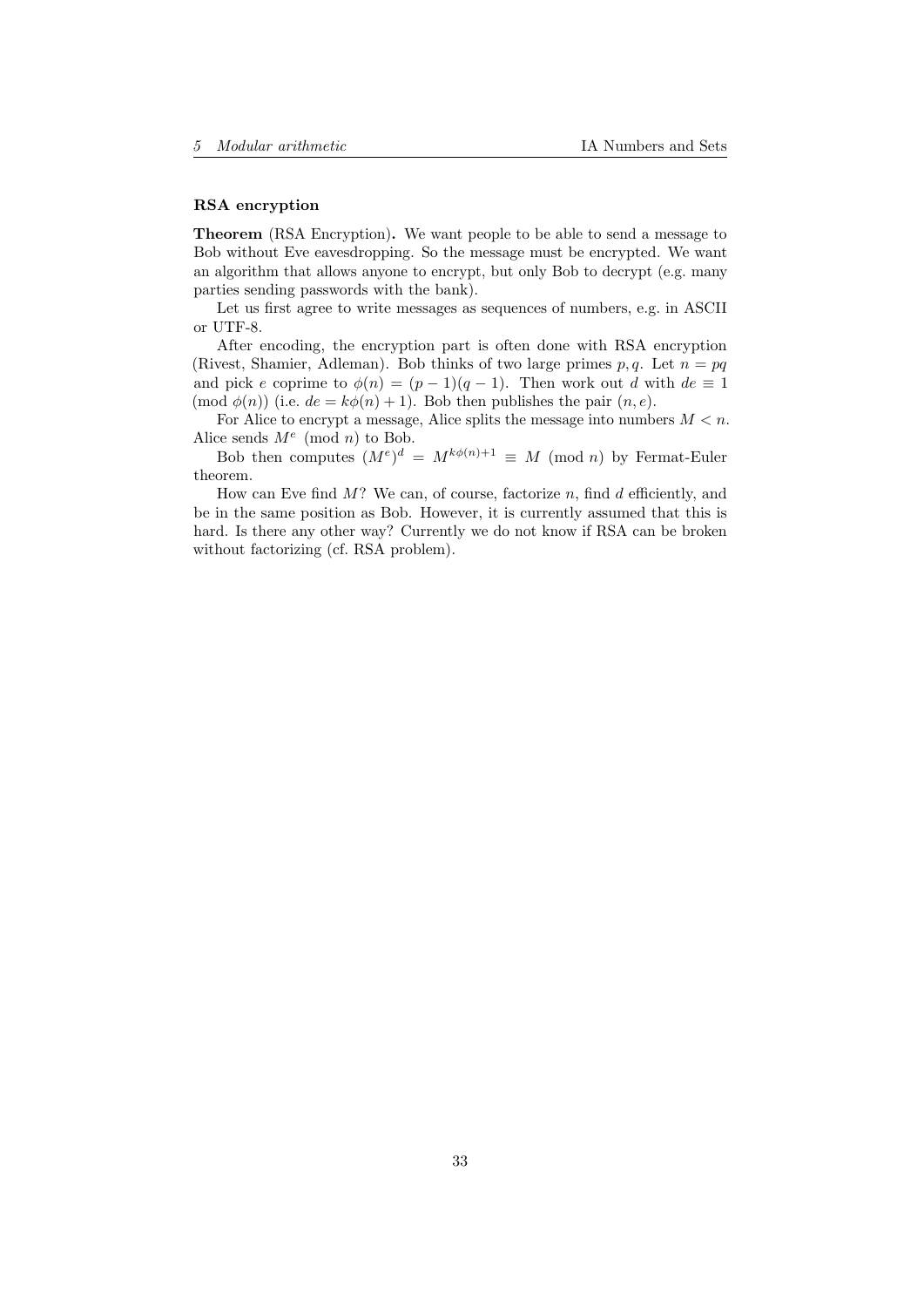# <span id="page-33-0"></span>6 Real numbers

So far, we have only worked with natural numbers and integers. Unfortunately the real world often involves rational numbers and even real numbers. In this chapter, our goal is to study real numbers. To do so, we will first have to define the real numbers. To do so, we will start from the natural numbers.

Before we start, an important (philosophical) point has to be made. The idea is to define, say, the "real numbers" as a set with some operations (e.g. addition, multiplication) that satisfies some particular properties, known as the axioms. When we do this, there are two questions we can ask  $\sim$  is there actually a set that satisfies these properties, and is it unique?

The first question can be answered by an explicit construction, i.e. we find a concrete set that actually satisfies these properties. However, it is important to note that we perform the construction only to show that it makes sense to talk about such a set. For example, we will construct a real number as a pair of subsets of  $\mathbb{Q}$ , but it would be absurd to actually think that a real number "is" a pair of sets. It's just that it can be constructed as a pair of sets. You would be considered insane if you asked if

$$
\exists x : x \in 3 \lor x \in \pi
$$

holds, even though it is a valid thing to ask if we view each real number as a set (and is in fact true).

The next problem of uniqueness is more subtle. Firstly, it is clear that the constructions themselves aren't unique — instead of constructing the natural number 0 as the set  $\emptyset$ , as we will later do, we could as well define it as  $\{\{\emptyset\}\}\$ , and the whole construction will go through. However, we could still hope that all possible constructions are "isomorphic" in some way. It turns out this is true for what we have below, but the proofs are not trivial.

However, while this is nice, it doesn't really matter. This is since we don't care how, say, the real numbers are constructed. When working with them, we just assume that they satisfy the relevant defining properties. So we can just choose anything that satisfies the axioms, and use it. The fact that there are other ones not isomorphic to this is not a problem.

Since we are mostly interested in the natural numbers and the real numbers, we will provide both the axiomatic description and explicit construction for these. However, we will only give explicit constructions for the integers and rationals, and we will not give detailed proofs of why they work.

### <span id="page-33-1"></span>6.1 Construction of numbers

#### Construction of natural numbers

Our construction of natural numbers will include 0.

**Definition** (Natural numbers). The natural numbers  $\mathbb N$  is defined by *Peano's* axioms. We call a set N "natural numbers" if it has a special element 0 and a map  $S : \mathbb{N} \to \mathbb{N}$  that maps n to its "successor" (intuitively, it is +1) such that:

- (i)  $S(n) \neq 0$  for all  $n \in \mathbb{N}$
- (ii) For all  $n, m \in \mathbb{N}$ , if  $S(n) = S(m)$ , then  $n = m$ .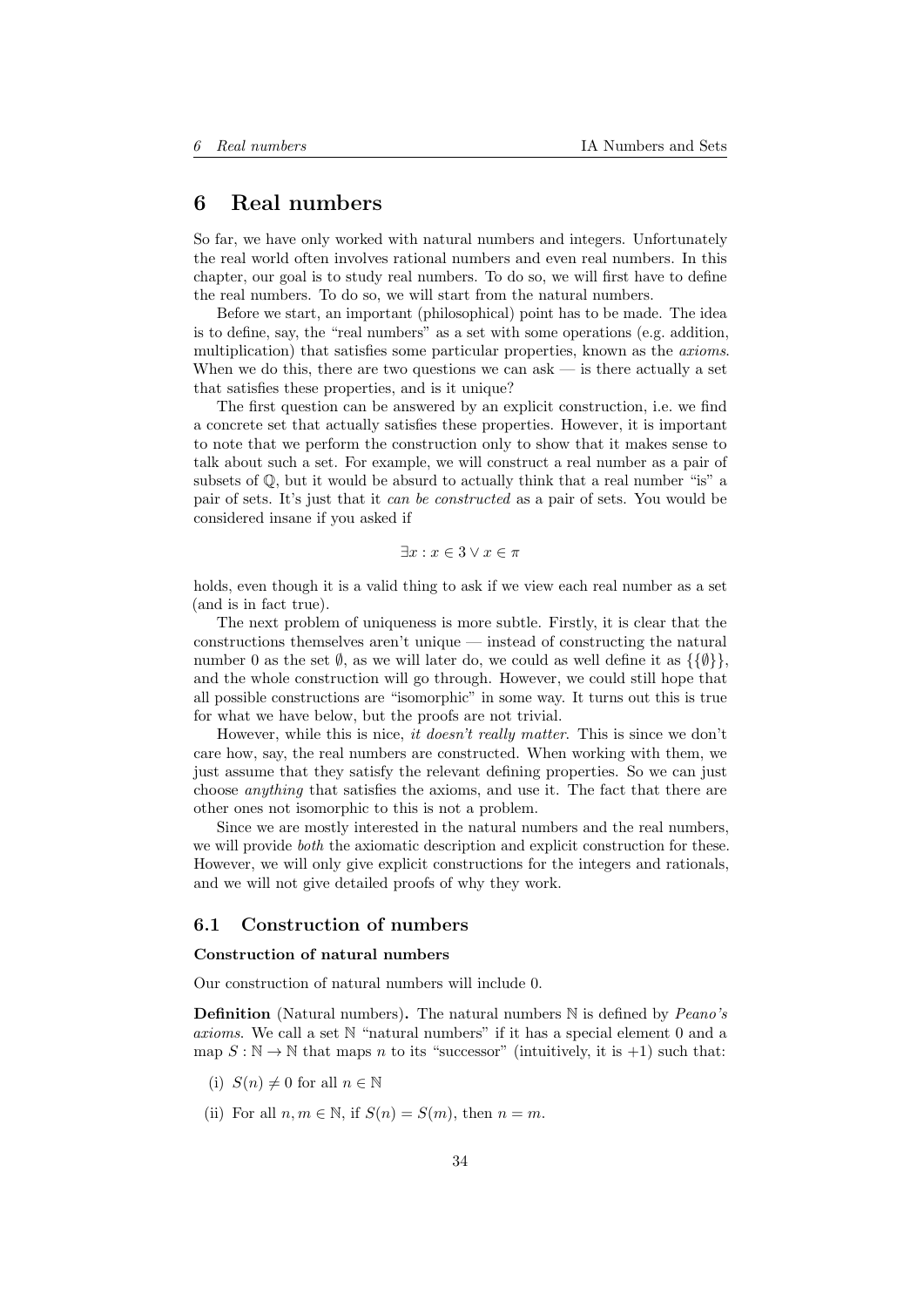(iii) For any subset  $A \subseteq \mathbb{N}$ , if  $0 \in A$  and " $n \in A \Rightarrow S(n) \in A$ , then in fact  $A = N$ .

The last axiom is the axiom of induction.

We write  $1 = S(0), 2 = S(1), 3 = S(2)$  etc. We can (but will not) prove that the axiom of induction allows us to define functions on N recursively (cf. IID Logic and Set Theory). Assuming this, we can define addition and multiplication recursively by

$$
n + 0 = n
$$
  
\n
$$
n + S(m) = S(n + m)
$$
  
\n
$$
n \times S(m) = n \times m + n
$$

We can show by induction that these satisfy the usual rules (e.g. associativity, distributivity).

We can construct this explicitly by  $0 = \emptyset$ ,  $1 = \{0\}$ ,  $2 = \{0, 1\}$  etc. In general, we define  $S(n) = \{n\} \cup n$ . Note that this is in some sense a circular definition, since we are defining the natural numbers recursively, but to do recursion, we need the natural numbers. Also, it is not clear how we can show this satisfies the axioms above. To actually do this properly, we will need to approach this in a slightly different way, and the details are better left for the IID Logic and Set Theory course.

### Construction of integers

**Definition** (Integers).  $\mathbb{Z}$  is obtained from  $\mathbb{N}$  by allowing subtraction. Formally, we define  $\mathbb Z$  to be the equivalence classes of  $\mathbb N \times \mathbb N$  under the equivalence relation

 $(a, b) \sim (c, d)$  if and only if  $a + d = b + c$ .

Intuitively, we think of  $(a, b)$  as  $a - b$ .

We write a for  $[(a, 0)]$  and  $-a$  for  $[(0, a)]$ , and define the operations by

$$
(a, b) + (c, d) = (a + c, b + d)
$$
  

$$
(a, b) \times (c, d) = (ac + bd, bd + ad).
$$

We can check that these are well-defined and satisfy the usual properties.

#### Construction of rationals

**Definition** (Rationals).  $\mathbb{Q}$  is obtained from  $\mathbb{Z}$  by allowing division. Formally, we define  $\mathbb{O}$  to be the equivalence classes of  $\mathbb{Z} \times \mathbb{N}$  under the relation

$$
(a, b) \sim (c, d)
$$
 if and only if  $ad = bc$ .

We write  $\frac{a}{b}$  for  $[(a, b)]$ . We define

$$
(a, b) + (c, d) = (ad + bc, bd)
$$

$$
(a, b) \times (c, d) = (ac, bd).
$$

We can check that these are well-defined and satisfy the usual properties.

Algebraically, we say Q is a "totally ordered field".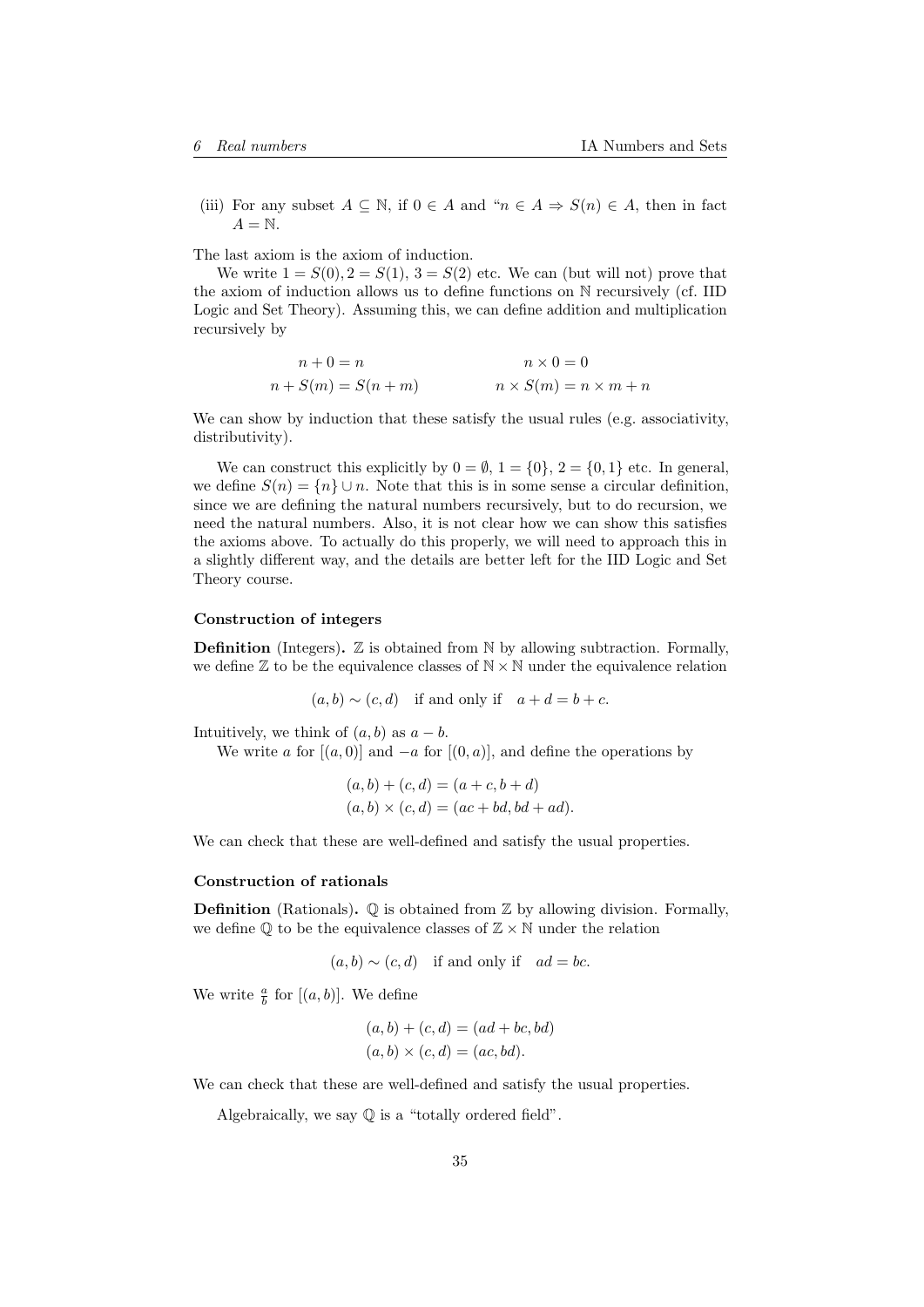**Definition** (Totally ordered field). A set  $F$  equipped with binary operations  $+$ ,  $\times$  and relation  $\leq$  is a *totally ordered field* if

- (i)  $F$  is an additive abelian group with identity 0.
- (ii)  $F \setminus \{0\}$  is a multiplicative abelian group with identity 1.
- (iii) Multiplication is distributed over addition:  $a(b+c) = ab + ac$ .
- (iv)  $\leq$  is a total order.
- (v) For any  $p, q, r \in F$ , if  $p \leq q$ , then  $p + r \leq q + r$ .
- (vi) For any  $p, q, r \in F$ , if  $p \leq q$  and  $0 \leq r$ , then  $pr \leq qr$ .

Proposition.  $\mathbb Q$  is a totally ordered-field.

Examples of non-totally-ordered fields include  $\mathbb{Z}_p$ , which is a field but not totally ordered.

**Proposition.**  $\mathbb Q$  is densely ordered, i.e. for any  $p, q \in \mathbb Q$ , if  $p < q$ , then there is some  $r \in \mathbb{Q}$  such that  $p < r < q$ .

*Proof.* Take 
$$
r = \frac{p+q}{2}
$$
.

However, Q is not enough for our purposes.

**Proposition.** There is no rational  $q \in \mathbb{Q}$  with  $q^2 = 2$ .

*Proof.* Suppose not, and  $(\frac{a}{b})^2 = 2$ , where b is chosen as small as possible. We will derive a contradiction in four ways.

- (i)  $a^2 = 2b^2$ . So a is even. Let  $a = 2a'$ . Then  $b^2 = 2a'^2$ . Then b is even as well, and  $b = 2b'$ . But then  $\frac{a}{b} = \frac{a'}{b'}$  $\frac{a'}{b'}$  with a smaller b'. Contradiction.
- (ii) We know that b is a product of primes if  $b \neq 1$ . Let p | b. Then  $a^2 = 2b^2$ . So  $p \mid a^2$ . So  $p \mid a$ . Contradict b minimal.
- (iii) (Dirichlet) We have  $\frac{a}{b} = \frac{2b}{a}$ . So  $a^2 = 2b^2$ . For any, u, v, we have  $a^2v = 2b^2v$ and thus  $uab + a^2v = uab + 2b^2v$ . So  $\frac{a}{b} = \frac{au + 2bv}{bu + av}$ . Put  $u = -1, v = 1$ . Then  $\frac{a}{b} = \frac{2b-a}{a-b}$ . Since  $a < 2b$ ,  $a - b < b$ . So we have found a rational with smaller b.
- (iv) Same as 3, but pick u, v so  $bu + av = 1$  since a and b are coprime. So  $\frac{a}{b}$  is an integer.

#### Construction of real numbers

As shown above, the rational numbers don't have all the numbers we need. What exactly do we mean by "numbers are missing"? We might want to say that the problem is that not all polynomial equations have solutions. However, this is not the real problem. First of all, even if we are working with the reals, not all equations have solutions, e.g.  $x^2 + 1 = 0$ . Also, some real numbers such as  $\pi$ are not solutions to polynomial equations (with integer coefficients), but we still want them.

The real problem is expressed in terms of least upper bounds, or suprema.

 $\Box$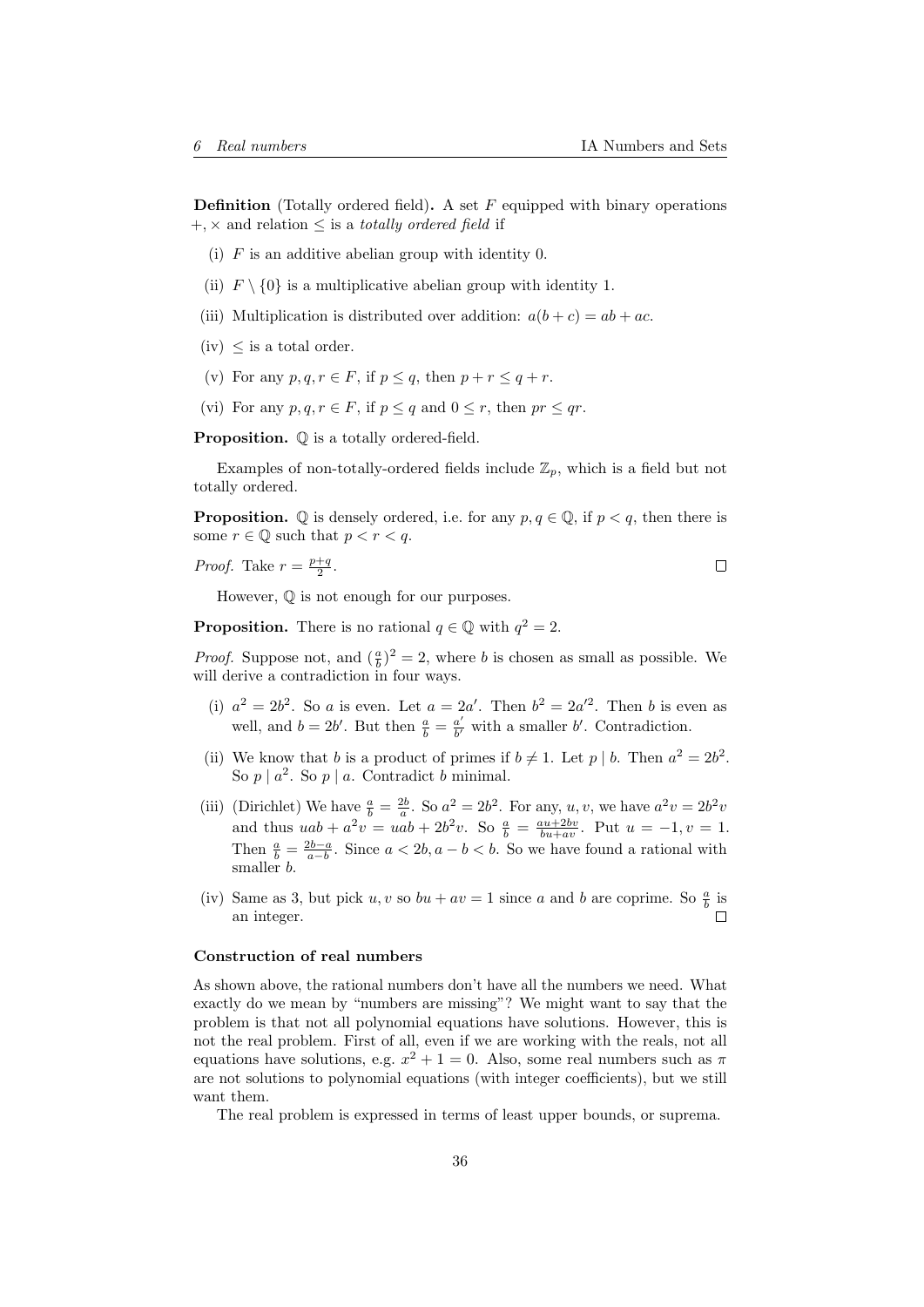Definition (Least upper bound/supremum and greatest lower bound/infimum). For an ordered set  $X, s \in X$  is a least upper bound (or supremum) for the set  $S \subseteq X$ , denoted by  $s = \sup S$ , if

- (i) s is an upper bound for S, i.e. for every  $x \in S$ , we have  $x \leq s$ .
- (ii) if t is any upper bound for S, then  $s \leq t$ .

Similarly,  $s \in X$  is a *greatest lower bound* (or  $\text{infimum}$ ) if s is a lower bound and any lower bound  $t \leq s$ .

By definition, the least upper bound for  $S$ , if exists, is unique.

The problem with  $\mathbb Q$  is that if we let  $S = \{q \in \mathbb Q : q^2 < 2\}$ , then it has no supremum in Q.

Recall that  $\mathbb O$  is a totally ordered field. We will define the real numbers axiomatically to be a totally ordered field without this problem.

Definition (Real numbers). The real numbers is a totally ordered field containing Q that satisfies the least upper bound axiom.

Axiom (Least upper bound axiom). Every non-empty set of the real numbers that has an upper bound has a least upper bound.

We have the requirement "non-empty" since every number is an upper bound of  $\emptyset$  but it has no least upper bound.

We will leave the construction to the end of the section.

Note that  $\mathbb Q$  is a subset of  $\mathbb R$ , in the sense that we can find a copy of  $\mathbb Q$  inside R. By definition of a field, there is a multiplicative identity  $1 \in \mathbb{R}$ . We can then define the natural numbers by

$$
n=\underbrace{1+\cdots+1}_{n \text{ times}}.
$$

We can then define the negative integers by letting  $-n$  be the additive inverse of n. Then  $\frac{1}{n}$  is the multiplicative inverse of n (for  $n \neq 0$ ), and  $\frac{m}{n}$  is just m copies of  $\frac{1}{n}$  added together. This is our canonical copy of  $\mathbb{Q}$ .

Corollary. Every non-empty set of the real numbers bounded below has an infimum.

*Proof.* Let S be non-empty and bounded below. Then  $-S = \{-x : x \in S\}$  is a non-empty set bounded above, and inf  $S = -\sup(-S)$ .  $\Box$ 

Alternatively, we can prove it just using the ordering of R:

*Proof.* Let S be non-empty and bounded below. Let L be the set of all lower bounds of  $S$ . Since  $S$  is bounded below,  $L$  is non-empty. Also,  $L$  is bounded above by any member of S. So  $L$  has a least upper bound sup  $L$ .

For each  $x \in S$ , we know x is an upper bound of L. So we have  $\sup L \leq x$ by definition. So  $\sup L$  is indeed a lower bound of S. Also, by definition, every lower bound of S is less than (or equal to) sup L. So this is the infimum.  $\Box$ 

Now the set  $\{q \in \mathbb{Q} : q^2 < 2\}$  has a supremum in  $\mathbb{R}$  (by definition). We make some useful definitions.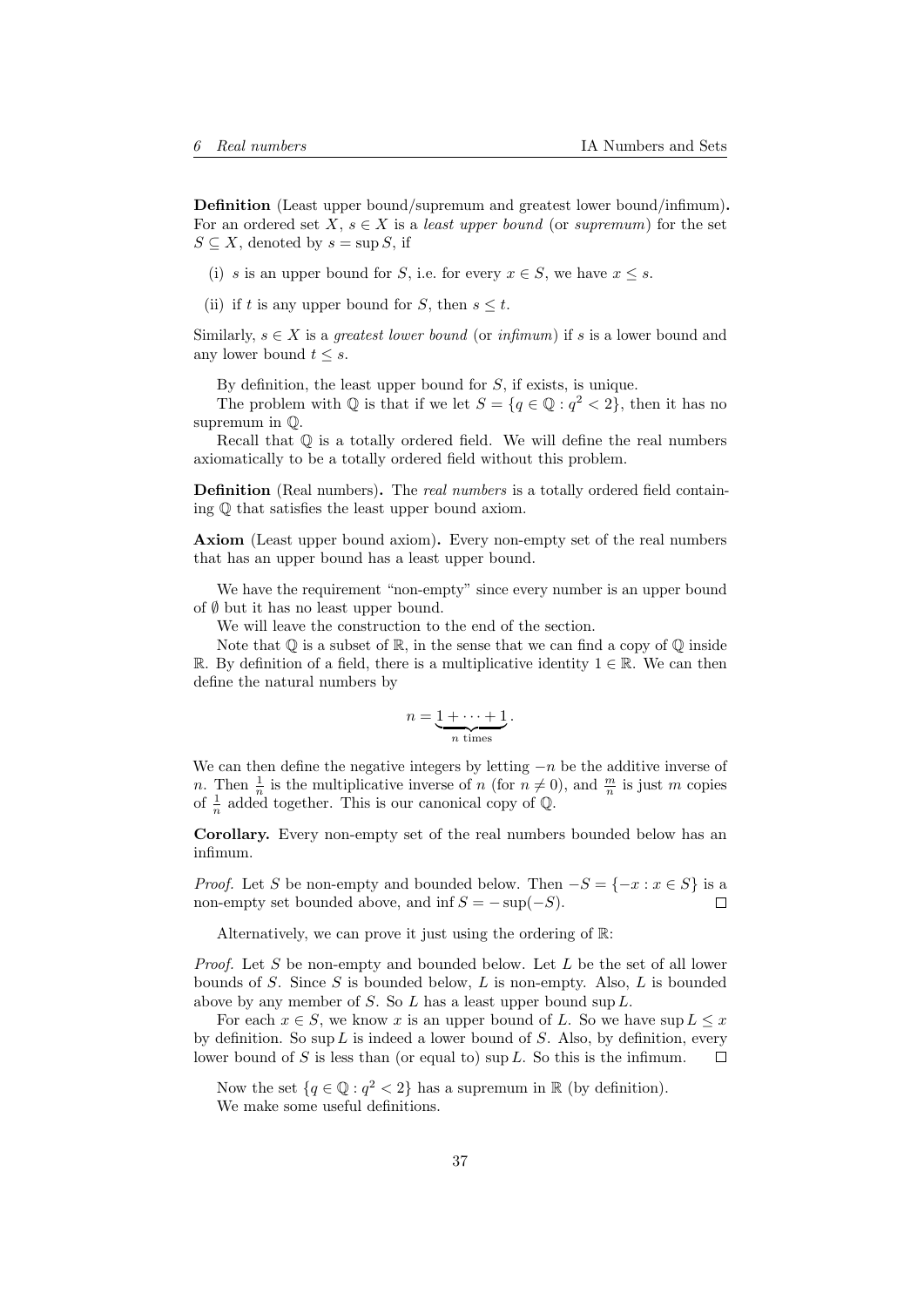**Definition** (Closed and open intervals). A closed interval [a, b] with  $a \leq b \in \mathbb{R}$ is the set  $\{x \in \mathbb{R} : a \leq x \leq b\}.$ 

An open interval  $(a, b)$  with  $a \leq b \in \mathbb{R}$  is the set  $\{x \in \mathbb{R} : a < x < b\}.$ 

Similarly, we can have  $[a, b) = \{x \in \mathbb{R} : a \leq x < b\}$  and  $(a, b) = \{x \in \mathbb{R} : a < b\}$  $x \leq b$ .

**Example.** Let  $S = [0, 1]$ . Then  $S \neq \emptyset$ . Also S has an upper bound, e.g. 2. Hence  $\sup S$  exists.

To find it explicitly, notice that 1 is an upper bound for S by definition, and if  $t < 1$ , then t is not an upper bound for S since  $1 \in S$  but  $1 \nless t$ . So every upper bound is at least 1 and therefore 1 is the supremum of  $S$ .

Now let  $T = (0, 1)$ . Again T is non-empty and has an upper bound (e.g. 2). So again sup T exists. We know that 1 is an upper bound. If  $t < 0$ , then  $0.5 \in S$  but  $s \nleq t$ . So t is not an upper bound. Now suppose  $0 \leq t < 1$ , then  $0 < t < \frac{1+t}{2} < 1$  and so  $\frac{1+t}{2} \in S$  but  $\frac{1+t}{2} \not\leq t$ . So t is not an upper bound. So  $\sup T = 1$ .

Note that these cases differ by  $\sup S \in S$  but  $\sup T \notin T$ . S has a maximum element 1 and the maximum is the supremum.  $T$  doesn't have a maximum, but the supremum can still exist.

The real numbers has a rather interesting property.

**Theorem** (Axiom of Archimedes). Given  $r \in \mathbb{R}$ , there exists  $n \in \mathbb{N}$  with  $n > r$ .

This was considered an axiom by Archimedes but we can prove this with the least upper bound axiom.

*Proof.* Assume the contrary. Then r is an upper bound for  $\mathbb N$ .  $\mathbb N$  is not empty since  $1 \in \mathbb{N}$ . By the least upper bound axiom,  $s = \sup \mathbb{N}$  exists. Since s is the least upper bound for N,  $s - 1$  is not an upper bound for N. So  $\exists m \in \mathbb{N}$  with  $m > s - 1$ . Then  $m + 1 \in \mathbb{N}$  but  $m + 1 > s$ , which contradicts the statement that s is an upper bound.  $\Box$ 

Notice that every non-empty set  $S \in \mathbb{R}$  which is bounded below has a *greatest* lower bound (or infimum). In particular, we have

**Proposition.**  $\inf\{\frac{1}{n}:n\in\mathbb{N}\}=0.$ 

*Proof.* Certainly 0 is a lower bound for S. If  $t > 0$ , there exists  $n \in \mathbb{N}$  such that  $n \geq 1/t$ . So  $t \geq 1/n \in S$ . So t is not a lower bound for S. П

**Theorem.**  $\mathbb Q$  is dense in  $\mathbb R$ , i.e. given  $r, s \in \mathbb R$ , with  $r < s$ ,  $\exists q \in \mathbb Q$  with  $r < q < s$ .

*Proof.* wlog assume first  $r \geq 0$  (just multiply everything by  $-1$  if  $r < 0$  and swap r and s). Since  $s - r > 0$ , there is some  $n \in \mathbb{N}$  such that  $\frac{1}{n} < s - r$ . By the Axiom of Archimedes,  $\exists N \in \mathbb{N}$  such that  $N > sn$ .

Let  $T = \{k \in \mathbb{N} : \frac{k}{n} \geq s\}$ . T is not empty, since  $N \in T$ . Then by the wellordering principle, T has a minimum element m. Now  $m \neq 1$  since  $\frac{1}{n} < s-r \leq s$ . Let  $q = \frac{m-1}{n}$ . Since  $m-1 \notin T$ ,  $q < s$ . If  $q = \frac{m-1}{n} < r$ , then  $\frac{m}{n} < r + \frac{1}{n} < s$ , so  $m \notin T$ , contradiction. So  $r < q < s$ .

**Theorem.** There exists  $x \in \mathbb{R}$  with  $x^2 = 2$ .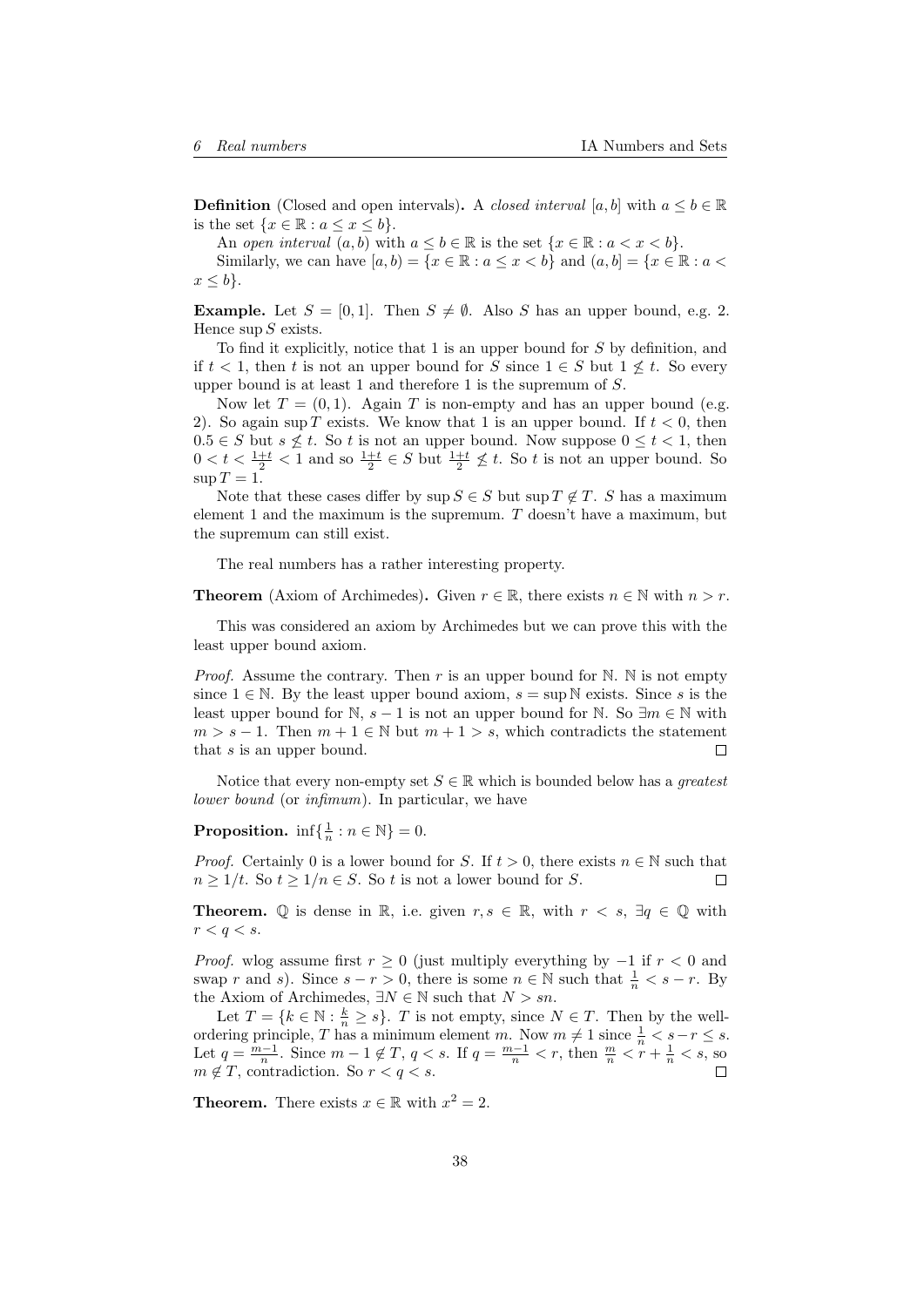*Proof.* Let  $S = \{r \in \mathbb{R} : r^2 \leq 2\}$ . Then  $0 \in S$  so  $S \neq \emptyset$ . Also for every  $r \in S$ , we have  $r \leq 3$ . So S is bounded above. So  $x = \sup S$  exists and  $0 \leq x \leq 3$ . By trichotomy, either  $x^2 < 2, x^2 > 2$  or  $x^2 = 2$ .

Suppose  $x^2 < 2$ . Let  $0 < t < 1$ . Then consider  $(x + t)^2 = x^2 + 2xt + t^2 <$  $x^2 + 6t + t \leq x^2 + 7t$ . Pick  $t < \frac{2-x^2}{7}$  $\frac{-x^2}{7}$ , then  $(x+t)^2 < 2$ . So  $x+t \in S$ . This contradicts the fact that  $x$  is an upper bound of  $S$ .

Now suppose  $x^2 > 2$ . Let  $0 < t < 1$ . Then consider  $(x-t)^2 = x^2 - 2xt + t^2 \ge$  $x^2 - 6t$ . Pick  $t < \frac{x^2 - 2}{6}$ . Then  $(x - t)^2 > 2$ , so  $x - t$  is an upper bound for S. This contradicts the fact that  $x$  is the least upper bound of  $S$ .

So by trichotomy,  $x^2 = 2$ .

 $\Box$ 

Now let's try to construct the real numbers from the rationals. The idea is that each set like  $\{q \in \mathbb{Q} : q^2 < 2\}$  represents a "missing number", namely the supremum  $\sqrt{2}$ . However, many different sets can correspond to the same<br>the supremum  $\sqrt{2}$ . However, many different sets can correspond to the same the supremum  $\sqrt{2}$ . However, many different sets can correspond to the same missing number, e.g.  $\{q \in \mathbb{Q} : q^2 < 2\} \cup \{-3\}$  also "should have" supremum  $\sqrt{2}$ . So we need to pick a particular one that represents this missing number.

To do so, we pick the maximal one, i.e. a subset S such that for  $x \in S$  and  $y \in \mathbb{Q}$ , if  $y < x$ , then  $y \in S$  (if y is not in S, we can add it to S, and  $S \cup \{y\}$  will "have the same upper bound"). Each rational  $q \in \mathbb{Q}$  can also be represented by the set  $\{x \in \mathbb{Q} : x \leq q\}$ . These are known as *Dedekind cuts*. By convention, a Dedekind cut is instead defined as the pair  $(S, \mathbb{Q} \setminus S)$ , and can be characterized by the following definition:

**Definition** (Dedekind cut). A *Dedekind cut* of  $\mathbb{Q}$  is a set of partition of  $\mathbb{Q}$  into L and R such that

$$
(\forall l \in L)(\forall r \in R) l < r,
$$

and  $R$  has no minimum.

The requirement that  $R$  has no minimum corresponds to our (arbitrary) decision that the rationals should be embedded as

$$
q \mapsto \{x \in q : x \leq \mathbb{Q}\}, \{x \in \mathbb{Q} : x > q\},\
$$

instead of  $q \mapsto \{x \in q : x < \mathbb{Q}\}, \{x \in \mathbb{Q} : x \geq q\},\$ 

We can then construct the set  $\mathbb R$  from  $\mathbb Q$  by letting  $\mathbb R$  be the set of all Dedekind cuts. The supremum of any bounded set of real numbers is obtained by taking the union of (the left sides) of the Dedekind cuts. The definition of the arithmetic operations is left as an exercise for the reader (to actually define them is tedious but not hard).

#### <span id="page-38-0"></span>6.2 Sequences

Here we will look at sequences, with series in the next chapter. Only a brief introduction to these topics will be provided here, as these topics will be studied later in Analysis I.

**Definition** (Sequence). A *sequence* is a function  $\mathbb{N} \to \mathbb{R}$ . If a is a sequence, instead of  $a(1), a(2), \cdots$ , we usually write  $a_1, a_2, \cdots$ . To emphasize it is a sequence, we write the sequence as  $(a_n)$ .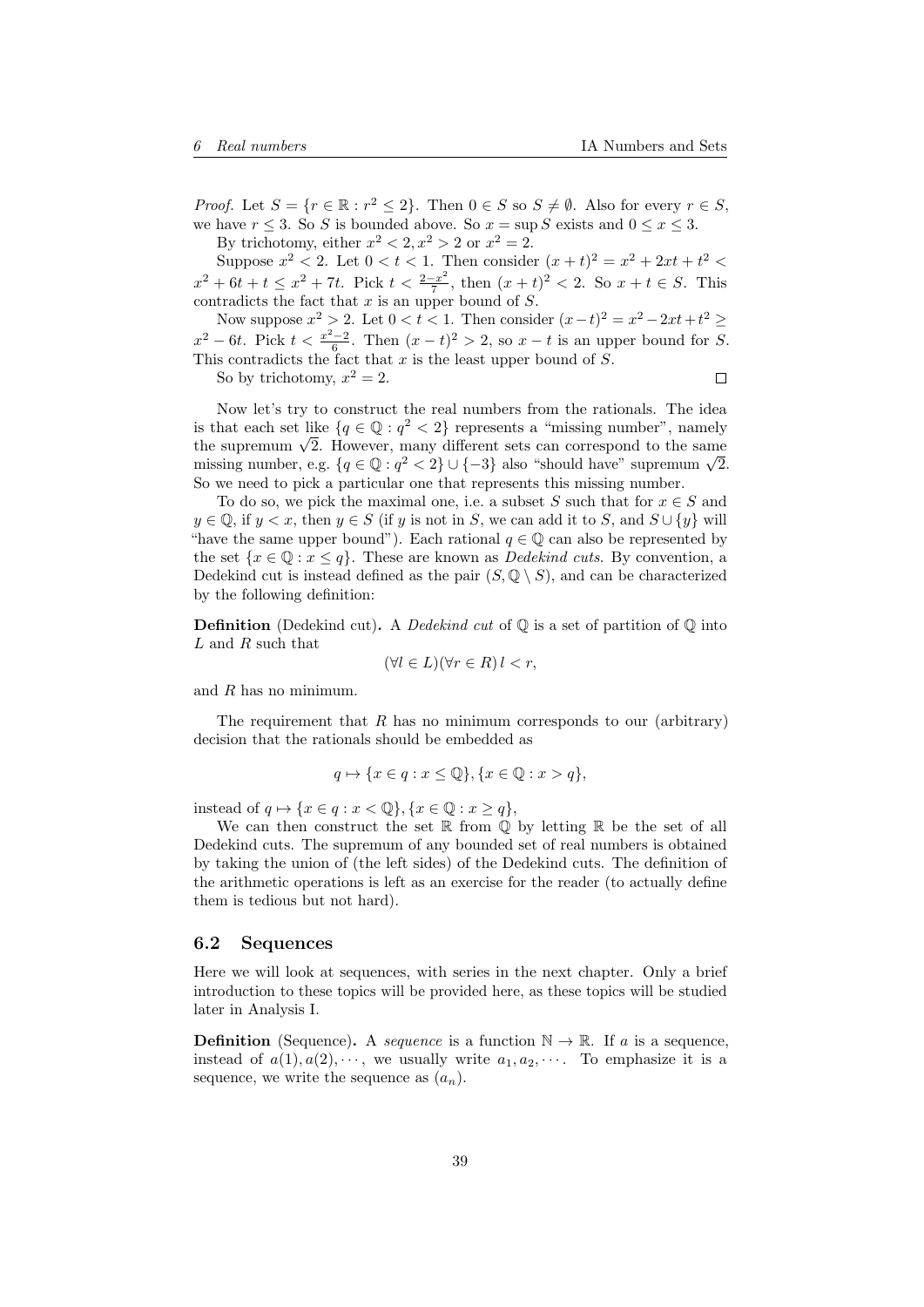We want to capture the notion of a sequence tending to a limit. For example, we want to say that  $1, \frac{1}{2}, \frac{1}{3}, \cdots$  tends to 0, while  $1, 2, 3, \cdots$  does not converge to a limit.

The idea is that if  $a_n \to l$ , then we can get as close to l as we like, as long as we are sufficiently far down the sequence. More precisely, given any "error threshold"  $\varepsilon$ , we can find a (possibly large) number N such that whenever  $n \geq N$ , we have  $|a_n - l| < \varepsilon$ .

**Definition** (Limit of sequence). The sequence  $(a_n)$  tends to  $l \in \mathbb{R}$  as n tends to infinity if and only if

$$
(\forall \varepsilon > 0)(\exists N \in \mathbb{N})(\forall n \ge N) |a_n - l| < \varepsilon.
$$

If  $a_n$  tends to l as n tends to infinity, we write  $a_n \to l$  as  $n \to \infty$ ;  $\lim_{n \to \infty} a_n = l$ ; or  $a_n$  converges to l.

Intuitively, if  $a_n \to l$ , we mean given any  $\varepsilon$ , for sufficiently large n,  $a_n$  is always within  $l \pm \varepsilon$ .

The definition  $a_n \nightharpoonup l$  is the negation of the above statement:

$$
(\exists \varepsilon > 0)(\forall N \in \mathbb{N})(\exists n \ge N) |a_n - l| \ge \varepsilon.
$$

**Definition** (Convergence of sequence). The sequence  $(a_n)$  converges if there exists an l such that  $a_n \to l$ . The sequence diverges if it doesn't converge.

Every proof of  $a_n \to l$  looks like: Given  $\varepsilon > 0$ , (argument to show N exists, maybe depending on  $\varepsilon$ ), such that  $\forall n \geq N$ ,  $|a_n - l| < \varepsilon$ .

**Example.** Show that  $a_n = 1 - \frac{1}{n} \rightarrow 1$ .

Given  $\varepsilon > 0$ , choose  $N > \frac{1}{\varepsilon}$ , which exists by the Axiom of Archimedes. If  $n \ge N$ , then  $|a_n - 1| = \frac{1}{n} \le \varepsilon$ . So  $a_n \to 1$ .

Example. Let

$$
a_n = \begin{cases} \frac{1}{n} & n \text{ is prime} \\ \frac{1}{2n} & n \text{ is not prime} \end{cases}.
$$

We will show that  $a_n \to 0$ . Given  $\varepsilon > 0$ . Choose  $N > \frac{1}{\varepsilon}$ . Then  $\forall n \ge N$ ,  $|a_n - 0| \leq \frac{1}{n} < \varepsilon.$ 

Example. Prove that

$$
a_n = \begin{cases} 1 & n \text{ is prime} \\ 0 & n \text{ is not prime} \end{cases}
$$

diverges.

Let  $\varepsilon = \frac{1}{3}$ . Suppose  $l \in \mathbb{R}$ . If  $l < \frac{1}{2}$ , then  $|a_n - l| > \varepsilon$  when n is prime. If  $l \geq \frac{1}{2}$ , then  $|a_n - l| > \varepsilon$  when n is not prime. Since the primes and non-primes are unbounded,  $(\forall N)\exists n>N$  such that  $|a_n-l|>\varepsilon$ . So  $a_n$  diverges.

An important property of  $\mathbb R$  is the following:

Theorem. Every bounded monotonic sequence converges.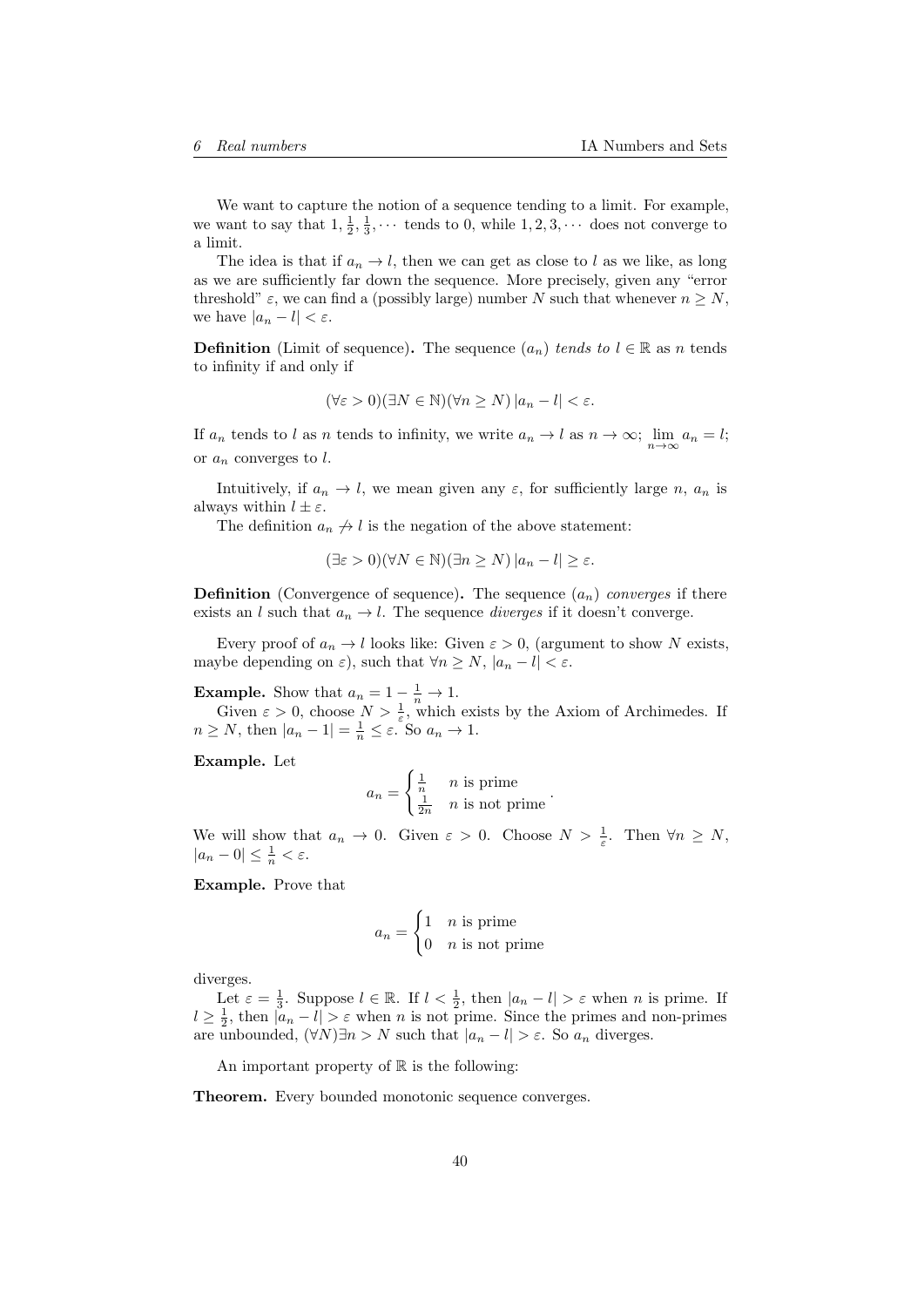In case of confusion, the terms are defined as follows:  $(a_n)$  is increasing if  $m \leq n$  implies  $a_m \leq a_n$ . Decreasing is defined similarly. Then it is monotonic if it is increasing or decreasing.  $(a_n)$  is bounded if there is some  $B \in \mathbb{R}$  such that  $|a_n| \leq B$  for all n.

*Proof.* wlog assume  $(a_n)$  is increasing. The set  $\{a_n : n \geq 1\}$  is bounded and non-empty. So it has a supremum  $l$  (least upper bound axiom). Show that  $l$  is the limit:

Given any  $\varepsilon > 0$ ,  $l - \varepsilon$  is not an upper bound of  $a_n$ . So  $\exists N$  such that  $a_N \geq l - \varepsilon$ . Since  $a_n$  is increasing, we know that  $l \geq a_m \geq a_N > l - \varepsilon$  for all  $m \geq N$ . So  $\exists N$  such that  $\forall n \geq N$ ,  $|a_n - l| < \varepsilon$ . So  $a_n \to l$ .  $\Box$ 

We can show that this theorem is equivalent to the least upper bound axiom.

**Definition** (Subsequence). A *subsequence* of  $(a_n)$  is  $(a_{g(n)})$  where  $g : \mathbb{N} \to \mathbb{N}$  is strictly increasing. e.g.  $a_2, a_3, a_5, a_7 \cdots$  is a subsequence of  $(a_n)$ .

Theorem. Every sequence has a monotonic subsequence.

*Proof.* Call a point  $a_k$  a "peak" if  $(\forall m \ge k) a_m \le a_k$ . If there are infinitely many peaks, then they form a decreasing subsequence. If there are only finitely many peaks,  $\exists N$  such that no  $a_n$  with  $n > N$  is a peak. Pick  $a_{N_1}$  with  $N_1 > N$ . Then pick  $a_{N_2}$  with  $N_2 > N_1$  and  $a_{N_2} > a_{N_1}$ . This is possible because  $a_{N_1}$  is not a peak. The pick  $a_{N_3}$  with  $N_3 > N_2$  and  $a_{N_3} > a_{N_2}$ , ad infinitum. Then we have a monotonic subsequence.  $\Box$ 

We will now prove the following basic properties of convergence:

#### Theorem.

- (i) If  $a_n \to a$  and  $a_n \to b$ , then  $a = b$  (i.e. limits are unique)
- (ii) If  $a_n \to a$  and  $b_n = a_n$  for all but finitely many n, then  $b_n \to a$ .
- (iii) If  $a_n = a$  for all n, then  $a_n \to a$ .
- (iv) If  $a_n \to a$  and  $b_n \to b$ , then  $a_n + b_n \to a + b$
- (v) If  $a_n \to a$  and  $b_n \to b$ , then  $a_n b_n \to ab$
- (vi) If  $a_n \to a \neq 0$ , and  $\forall n(a_n \neq 0)$ . Then  $1/a_n \to 1/a$ .
- (vii) If  $a_n \to a$  and  $b_n \to a$ , and  $\forall n (a_n \leq c_n \leq b_n)$ , then  $c_n \to a$ . (Sandwich theorem)

Many students are confused as to why we should prove these "obvious" properties of convergence. It seems "obvious" that if  $a_n$  converges to a and  $b_n$ converges to  $b$ , then the sum converges to  $a+b$ . However, it is not obvious (at least for the first-time learners) that if  $(\forall \varepsilon > 0)(\exists N)(\forall n \ge N) |a_n - a| < \varepsilon$  and  $(\forall \varepsilon > 0)(\exists N)(\forall n \ge N)$  $0$  $(∃N)(∀n ≥ N) |b_n-b| < ε$ , then  $(∀ε > 0)(∃N)(∀n ≥ N) |(a_n+b_n)-(a+b)| < ε$ . In some sense, what we are trying to prove is that our attempt at defining convergence actually satisfies the "obvious" properties we think convergence should satisfy.

In proving this, we will make frequent use of the *triangle inequality*:  $|x+y|$  $|x| + |y|$ .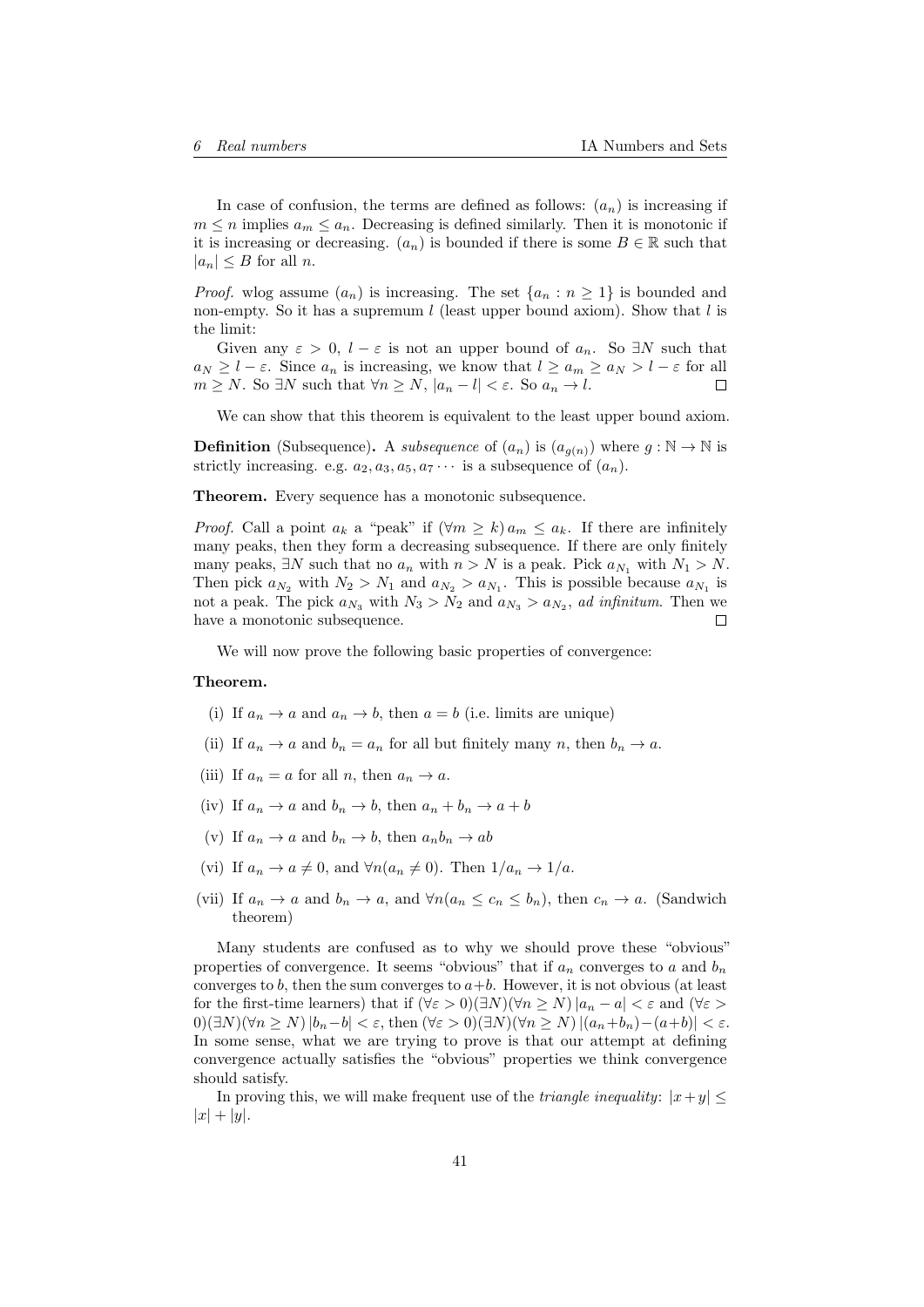Proof.

- (i) Suppose instead  $a < b$ . Then choose  $\varepsilon = \frac{b-a}{2}$ . By the definition of the limit,  $\exists N_1$  such that  $\forall n \ge N_1$ ,  $|a_n - a| < \varepsilon$ . There also  $\exists N_2$  st.  $\forall n \ge N_2$ ,  $|a_n - b| < \varepsilon$ . Let  $N = \max\{N_1, N_2\}$ . If  $n \ge \max\{N_1, N_2\}$ , then  $|a - b| \le |a - a_n| +$  $|a_n - b| < 2\varepsilon = b - a$ . Contradiction. So  $a = b$ .
- (ii) Given  $\varepsilon > 0$ , there  $\exists N_1$  st.  $\forall n \ge N_1$ , we have  $|a_n a| < \varepsilon$ . Since  $b_n = a_n$ for all but finitely many n, there exists  $N_2$  such that  $\forall n \ge N_2$ ,  $a_n = b_n$ . Let  $N = \max\{N_1, N_2\}$ . Then  $\forall n \ge N$ , we have  $|b_n - a| = |a_n - a| < \varepsilon$ . So  $b_n \to a$ .
- (iii)  $\forall \varepsilon$ , take  $N = 1$ . Then  $|a_n a| = 0 < \varepsilon$  for all  $n \ge 1$ .
- (iv) Given  $\varepsilon > 0$ ,  $\exists N_1$  such that  $\forall n \ge N_1$ , we have  $|a_n a| < \varepsilon/2$ . Similarly,  $\exists N_2$  such that  $\forall n \geq N_2$ , we have  $|b_n - b| < \varepsilon/2$ . Let  $N = \max\{N_1, N_2\}$ . Then  $\forall n \ge N$ ,  $|(a_n + b_n) - (a + b)| \le |a_n - a| +$  $|b_n - b| < \varepsilon$ .
- (v) Given  $\varepsilon > 0$ , Then there exists  $N_1, N_2, N_3$  such that

$$
\forall n \ge N_1 : |a_n - a| < \frac{\varepsilon}{2(|b| + 1)}
$$
\n
$$
\forall n \ge N_2 : |b_n - b| < \frac{\varepsilon}{2|a|}
$$
\n
$$
\forall n \ge N_3 : |b_n - b| < 1 \Rightarrow |b_n| < |b| + 1
$$

Then let  $N = \max\{N_1, N_2, N_3\}$ . Then  $\forall n \ge N$ ,

$$
|a_n b_n - ab| = |b_n(a_n - a) + a(b_n - b)|
$$
  
\n
$$
\leq |b_n||a_n - a| + |a||b_n - b|
$$
  
\n
$$
< (|b| + 1)|a_n - a| + |a||b_n - b|
$$
  
\n
$$
< \frac{\varepsilon}{2} + \frac{\varepsilon}{2}
$$
  
\n
$$
= \varepsilon
$$

(vi) Given  $\varepsilon > 0$ , then  $\exists N_1, N_2$  such that  $|a_n - a| < \frac{|a|^2}{2}$  $\frac{|a|^2}{2}\varepsilon$  and  $|a_n - a| < \frac{|a|}{2}$  $\frac{a_1}{2}$ . Let  $N = \max\{N_1, N_2\}$ . The  $\forall n \ge N$ ,

$$
\left|\frac{1}{a_n} - \frac{1}{a}\right| = \frac{|a_n - a|}{|a_n||a|}
$$

$$
< \frac{2}{|a|^2} |a_n - a|
$$

$$
< \varepsilon
$$

(vii) By (iii) to (v), we know that  $b_n - a_n \to 0$ . Let  $\varepsilon > 0$ . Then  $\exists N$  such that  $\forall n \geq N$ , we have  $|b_n - a_n| < \varepsilon$ . So  $|c_n - a_n| < \varepsilon$ . So  $c_n - a_n \to 0$ . So  $c_n = (c_n - a_n) + a_n \rightarrow a.$  $\Box$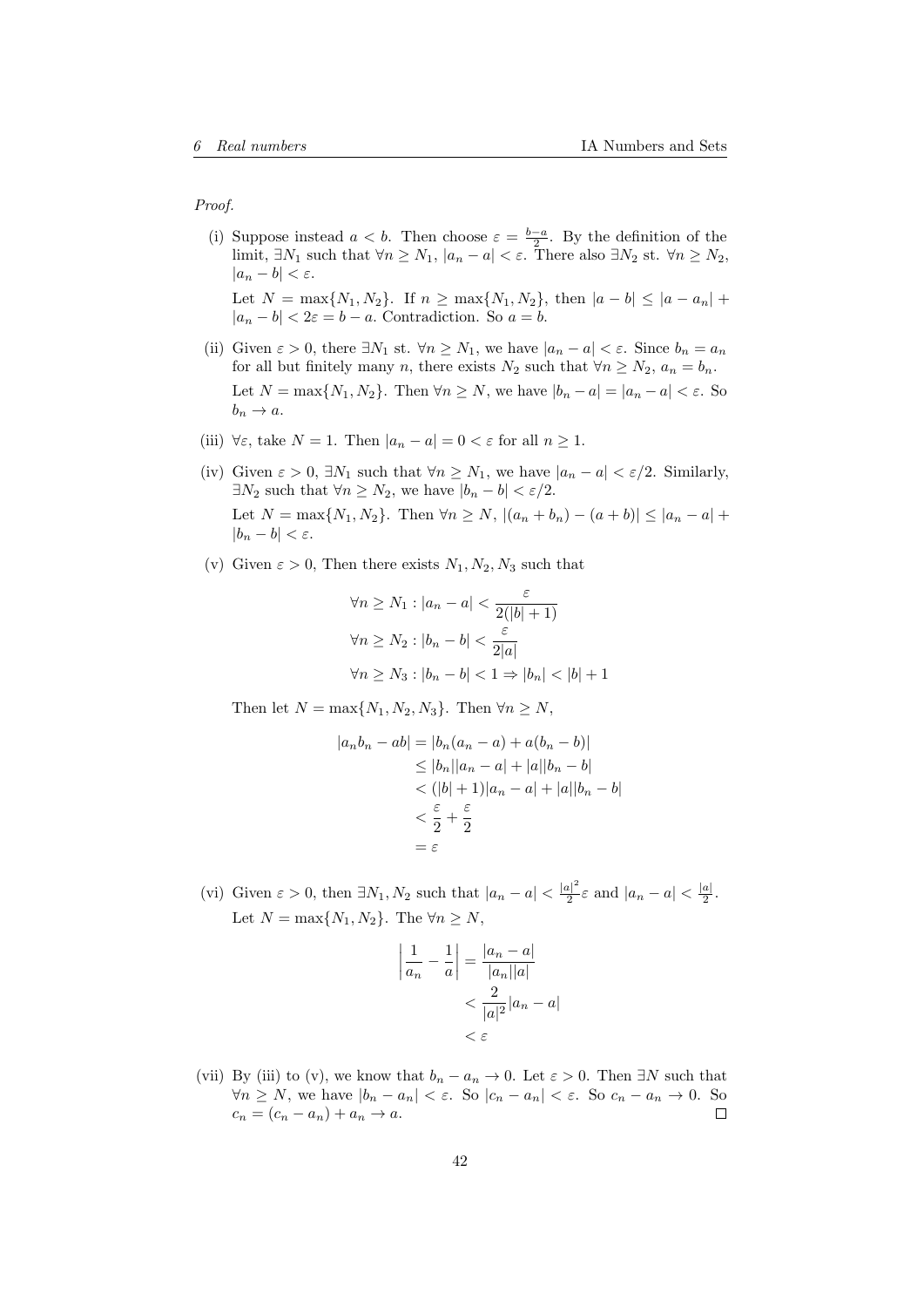**Example.** Let  $x_n = \frac{n^2(n+1)(2n+1)}{n^4+1}$ . Then we have

$$
x_n = \frac{(1 + 1/n)(2 + 1/n)}{1 + 1/n^4} \to \frac{1 \cdot 2}{1} = 2
$$

by the theorem (many times).

**Example.** Let  $y_n = \frac{100^n}{n!}$ . Since  $\frac{y_{n+1}}{y_n} = \frac{100}{n+1} < \frac{1}{2}$  for large  $n > 200$ , we know that  $0 \le y_n < y_{200} \cdot \frac{2^{200}}{2^n}$ . Since  $y_{200} \cdot \frac{2^{200}}{2^n} \to 0$ , we know that  $y_n \to 0$  as well.

### <span id="page-42-0"></span>6.3 Series

In a field, the sum of two numbers is defined. By induction, the sum of finitely many numbers is defined as well. However, infinite sums ("series") are not. We will define what it means to take an infinite sum. Of course, infinite sums exist only for certain nice sums. For example,  $1 + 1 + 1 + \cdots$  does not exist.

 $\sum_{n=1}^{m} a_n$  is the *mth partial sum* of  $(a_n)$ . We write **Definition** (Series and partial sums). Let  $(a_n)$  be a sequence. Then  $s_m$  =

$$
\sum_{n=1}^{\infty} a_n = \lim_{m \to \infty} s_m
$$

if the limit exists.

**Example.** Let  $a_n = \frac{1}{n(n-1)}$  for  $n \geq 2$ . Then

$$
s_m = \sum_{n=2}^{m} \frac{1}{n(n-1)} = \sum_{n=2}^{m} \left( \frac{1}{n-1} - \frac{1}{n} \right) = 1 - \frac{1}{m} \to 1.
$$

Then

$$
\sum_{n=2}^{\infty} \frac{1}{n(n-1)} = 1.
$$

**Example.** Let  $a_n = \frac{1}{n^2}$ . Then  $s_m = \sum_{n=1}^m \frac{1}{n^2}$ . We know that  $s_m$  is increasing. We also know that  $s_m \leq 1 + \sum_{n=1}^{\infty} \frac{1}{n(n-1)} \leq 2$ , i.e. it is bounded above. So  $s_m$ converges and  $\sum_{n=1}^{\infty} \frac{1}{n^2}$  exists (in fact it is  $\pi^2/6$ ).

**Example.** (Geometric series) Suppose  $a_n = r^n$ , where  $|r| < 1$ . Then  $s_m =$  $r \cdot \frac{1-r^{\tilde{m}}}{1-r} \to \frac{r}{1-r}$  since  $r^n \to 0$ . So

$$
\sum_{n=1}^{\infty} r^n = \frac{r}{1-r}.
$$

**Example.** (Harmonic series) Let  $a_n = \frac{1}{n}$ . Consider

$$
S_{2^{k}} = 1 + \frac{1}{2} + \frac{1}{3} + \frac{1}{4} + \frac{1}{5} + \frac{1}{6} + \frac{1}{7} + \frac{1}{8} + \frac{1}{9} + \dots + \frac{1}{2^{k}}
$$
  
\n
$$
\geq 1 + \frac{1}{2} + \frac{1}{4} + \frac{1}{4} + \frac{1}{8} + \frac{1}{8} + \frac{1}{8} + \frac{1}{8} + \frac{1}{16} + \dots + \frac{1}{2^{k}}
$$
  
\n
$$
\geq 1 + \frac{k}{2}.
$$

 $\int_{\mathcal{S}_{\Omega}}^{\infty}$  $n=1$ 1  $\frac{1}{n}$  diverges.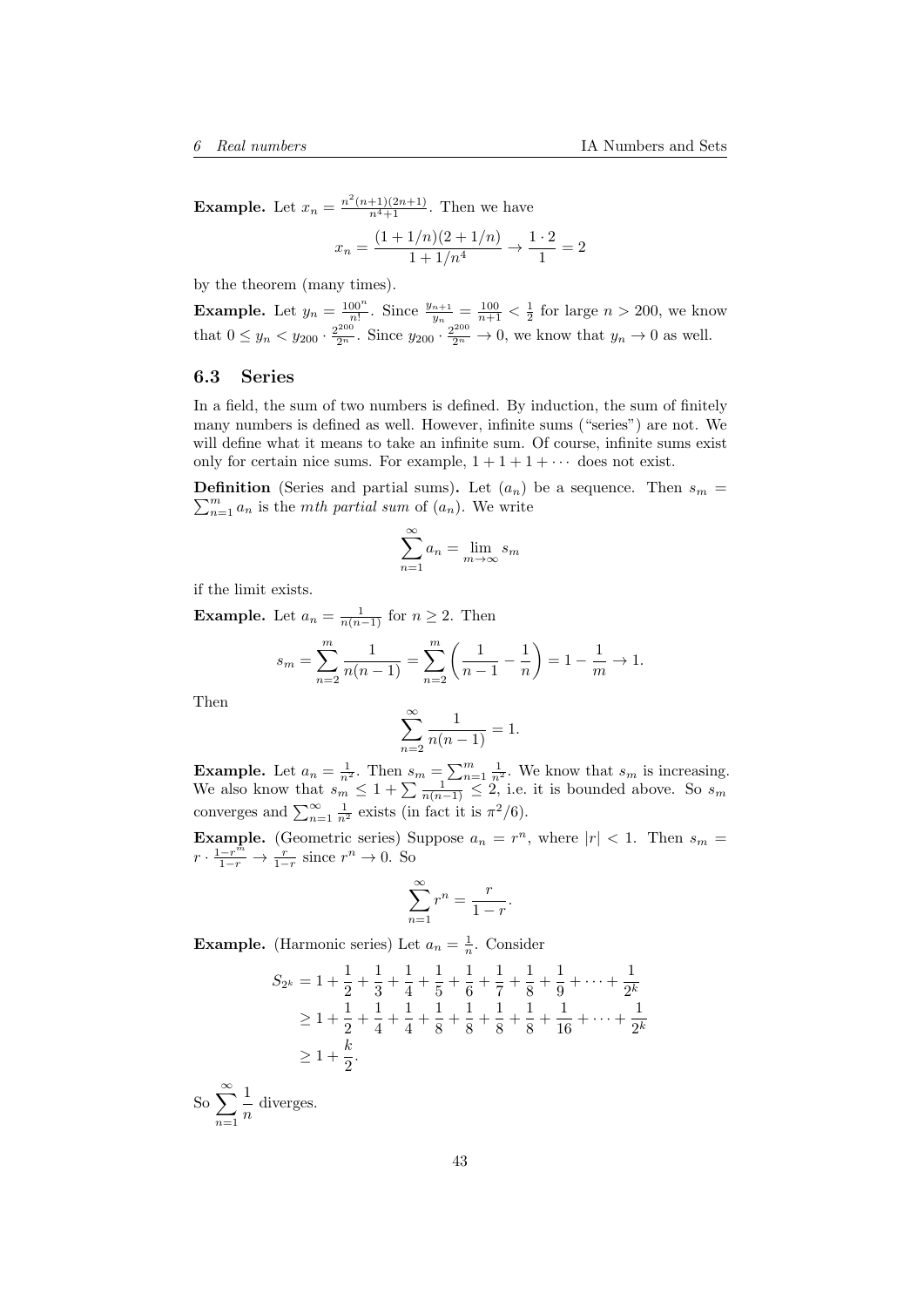#### Decimal expansions

**Definition** (Decimal expansion). Let  $(d_n)$  be a sequence with  $d_n \in \{0, 1, \dots 9\}$ . Then  $\sum_{n=1}^{\infty}$  $n=1$ d  $\frac{a}{10^n}$  converges to a limit r with  $0 \le r \le 1$  since the partial sums  $s_m$  are increasing and bounded by  $\sum \frac{9}{10^n} \rightarrow 1$  (geometric series). We say  $r = 0.d_1d_2d_3\cdots$ , the *decimal expansion* of r.

Does every x with  $0 \leq x < 1$  have a decimal expansion? Pick  $d_1$  maximal such that  $\frac{d_1}{10} \leq x < 1$ . Then  $0 \leq x - \frac{d_1}{10} < \frac{1}{10}$  since  $d_1$  is maximal. Then pick  $d_2$  maximal such that  $\frac{d_2}{100} \leq x - \frac{d_1}{10}$ . By maximality,  $0 \leq x - \frac{d_1}{10} - \frac{d_2}{100} < \frac{1}{100}$ . Repeat inductively, pick maximal  $d_n$  with

$$
\frac{d_n}{10^n} \le x - \sum_{j=1}^{n-1} \frac{d_j}{10^j}
$$

so

$$
0 \le x - \sum_{j=1}^{n} \frac{d_j}{10^j} < \frac{1}{10^n}.
$$

Since both LHS and RHS  $\rightarrow$  0, by sandwich,  $x - \sum_{j=1}^{\infty} \frac{d_j}{10^j} = 0$ , i.e.  $x = 0.d_1d_2\cdots$ .

Since we have shown that at least one decimal expansion, can the same number have two different decimal expansions? i.e. if  $0.a_1a_2\cdots = 0.b_1b_2\cdots$ , must  $a_i = b_i$  for all i?

Now suppose that the  $a_j$  and  $b_j$  are equal until k, i.e.  $a_j = b_j$  for  $j < k$ . wlog assume  $a_k < b_k$ . Then

$$
\sum_{j=k+1}^{\infty} \frac{a_j}{10^j} \le \sum_{j=k+1}^{\infty} \frac{9}{10^j} = \frac{9}{10^{k+1}} \cdot \frac{1}{1 - 1/10} = \frac{1}{10^k}.
$$

So we must have  $b_k = a_k + 1$ ,  $a_j = 9$  for  $j > k$  and  $b_j = 0$  for  $j > k$ . For example,  $0.47999 \cdots = 0.48000 \cdots$ 

#### <span id="page-43-0"></span>6.4 Irrational numbers

Recall  $\mathbb{O} \subseteq \mathbb{R}$ .

**Definition** (Irrational number). Numbers in  $\mathbb{R} \setminus \mathbb{Q}$  are *irrational*.

**Definition** (Periodic number). A decimal is *periodic* if after a finite number  $\ell$ of digits, it repeats in blocks of k for some k, i.e.  $d_{n+k} = d_n$  for  $n > \ell$ .

Proposition. A number is periodic iff it is rational.

*Proof.* Clearly a periodic decimal is rational: Say  $x = 0.7413157157157...$ Then

$$
10^{\ell}x = 10^{4}x
$$
  
= 7413.157157...  
= 7413 + 157  $\left(\frac{1}{10^{3}} + \frac{1}{10^{6}} + \frac{1}{10^{9}} + ...\right)$   
= 7413 + 157 \cdot  $\frac{1}{10^{3}} \cdot \frac{1}{1 - 1/10^{3}} \in \mathbb{Q}$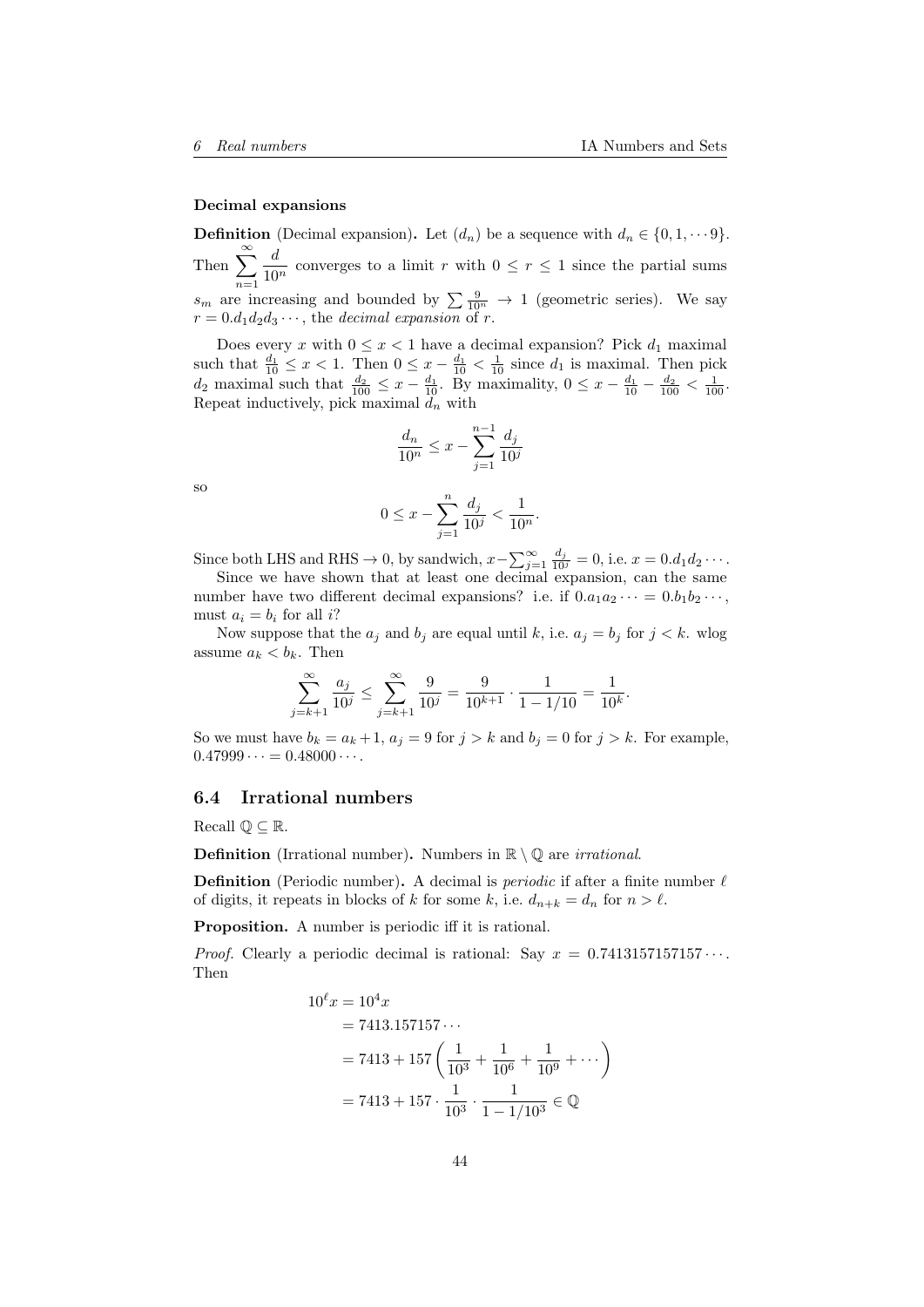Conversely, let  $x \in \mathbb{Q}$ . Then x has a periodic decimal. Suppose  $x = \frac{p}{\gamma c_5}$  $2^c 5^d q$ with  $(q, 10) = 1$ . Then  $10^{\max(c,d)}x = \frac{a}{q} = n + \frac{b}{q}$  for some  $a, b, n \in \mathbb{Z}$  and  $0 \leq b < q$ . However, since  $(q, 10) = 1$ , by Fermat-Euler,  $10^{\phi(q)} \equiv 1 \pmod{q}$ , i.e.  $10^{\phi(q)} - 1 = kq$  for some k. Then

$$
\frac{b}{q} = \frac{kb}{kq} = \frac{kb}{999 \cdots 9} = kb \left( \frac{1}{10^{\phi(q)}} + \frac{1}{10^{2\phi(q)}} + \cdots \right).
$$

Since  $kb < kq < 10^{\phi(q)}$ , write  $kb = d_1 d_2 \cdots d_{\phi(q)}$ . So  $\frac{b}{q} = 0.d_1 d_2 \cdots d_{\phi(q)} d_1 d_2 \cdots$ and x is periodic.

**Example.**  $x = 0.01101010001010 \cdots$ , where 1s appear in prime positions, is irrational since the digits don't repeat.

### <span id="page-44-0"></span>6.5 Euler's number

Definition (Euler's number).

$$
e = \sum_{j=0}^{\infty} \frac{1}{j!} = 1 + \frac{1}{1!} + \frac{1}{2!} + \frac{1}{3!} + \cdots
$$

This sum exists because the partial sums are bounded by  $1 + \frac{1}{1} + \frac{1}{2} + \frac{1}{4} + \frac{1}{8} \cdots$ 3 and it is increasing. So  $2 < e < 3$ .

Proposition. *e* is irrational.

*Proof.* Is  $e \in \mathbb{Q}$ ? Suppose  $e = \frac{p}{q}$ . We know  $q \ge 2$  since e is not an integer (it is between 2 and 3). Then  $q!e \in \mathbb{N}$ . But

$$
q!e = \underbrace{q! + q! + \frac{q!}{2!} + \frac{q!}{3!} + \cdots + \frac{q!}{q!}}_{n} + \underbrace{\frac{q!}{(q+1)!} + \frac{q!}{(q+2)!} + \cdots}_{x},
$$

where  $n \in \mathbb{N}$ . We also have

$$
x = \frac{1}{q+1} + \frac{1}{(q+1)(q+2)} + \cdots
$$

We can bound it by

$$
0 < x < \frac{1}{q+1} + \frac{1}{(q+1)^2} + \frac{1}{(q+1)^3} + \cdots = \frac{1}{q+1} \cdot \frac{1}{1 - 1/(q+1)} = \frac{1}{q} < 1.
$$

This is a contradiction since  $q!e$  must be in N but it is a sum of an integer n plus a non-integer  $x$ .  $\Box$ 

## <span id="page-44-1"></span>6.6 Algebraic numbers

Rational numbers are "nice", because they can be written as fractions. Irrational numbers are bad. However, some irrational numbers are worse than others. We can further classify some irrational numbers as being transcendental.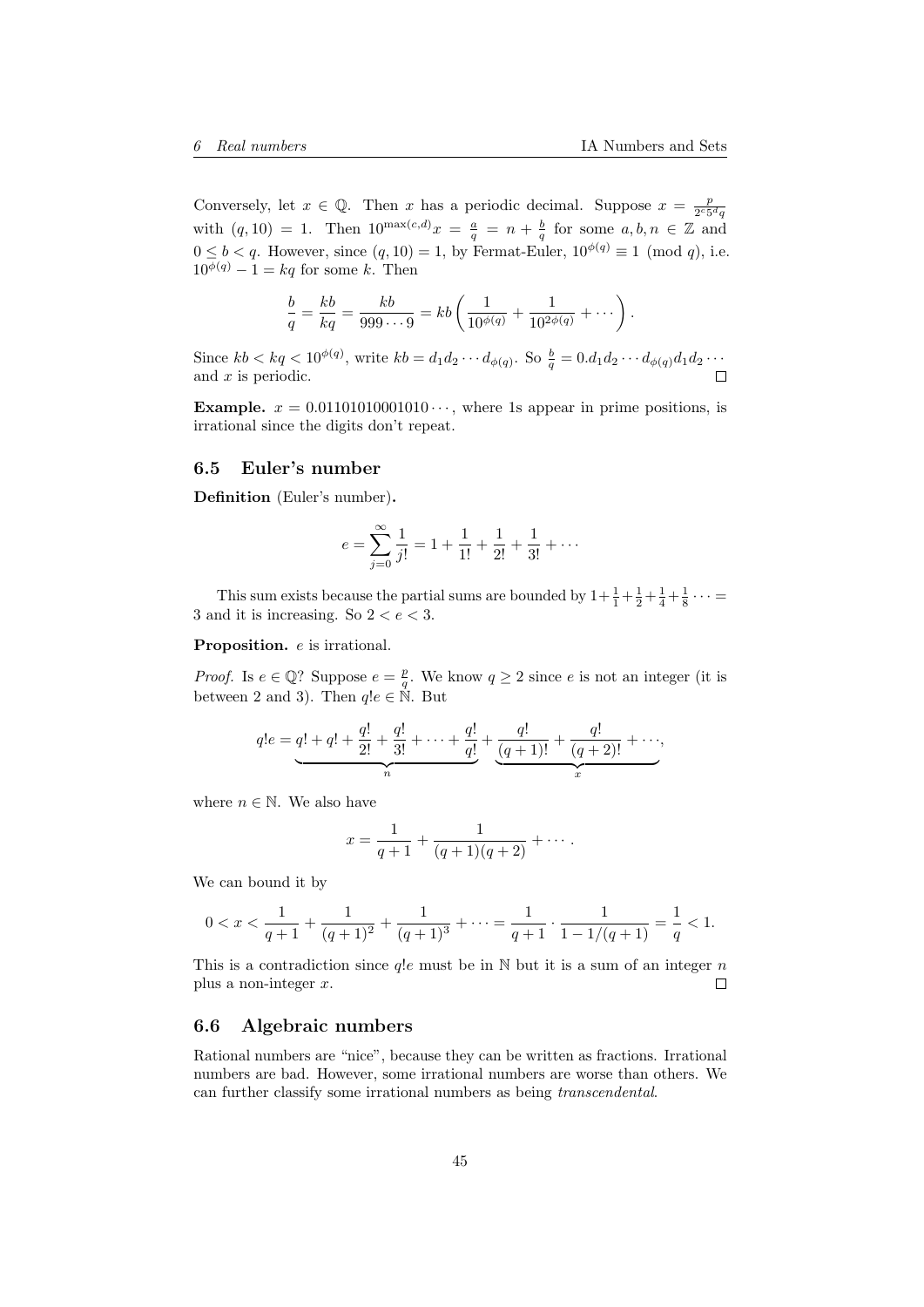Definition (Algebraic and transcendental numbers). An *algebraic number* is a root of a polynomial with integer coefficients (or rational coefficients). A number is transcendental if it is not algebraic.

Proposition. All rational numbers are algebraic.

*Proof.* Let  $x = \frac{p}{q}$ , then x is a root of  $qx - p = 0$ .

**Example.**  $\sqrt{2}$  is irrational but algebraic since it is a root of  $x^2 - 2 = 0$ .

So do transcendental numbers exist?

**Theorem.** (Liouville 1851; Non-examinable)  $L$  is transcendental, where

$$
L = \sum_{n=1}^{\infty} \frac{1}{10^{n!}} = 0.11000100 \cdots
$$

with 1s in the factorial positions.

*Proof.* Suppose instead that  $f(L) = 0$  where  $f(x) = a_k x^k + a_{k-1} x^{k-1} + \cdots + a_0$ , where  $a_i \in \mathbb{Z}, a_k \neq 0$ .

For any rational  $p/q$ , we have

$$
f\left(\frac{p}{q}\right) = a_k \left(\frac{p}{q}\right)^k + \dots + a_0 = \frac{\text{integer}}{q^k}.
$$

So if  $p/q$  is not a root of f, then  $|f(p/q)| \geq q^{-k}$ .

For any m, we can write  $L =$  first m terms + rest of the terms =  $s + t$ . Now consider  $|f(s)| = |f(L) - f(s)|$  (since  $f(L) = 0$ ). We have

$$
|f(L) - f(s)| = \left| \sum a_i (L^i - s^i) \right|
$$
  
\n
$$
\leq \sum |a_i (L^i - s^i)|
$$
  
\n
$$
= \sum |a_i|(L - s)(L^{i-1} + \dots + s^{i-1})
$$
  
\n
$$
\leq \sum |a_i|(L - s)i,
$$
  
\n
$$
= (L - s) \sum i|a_i|
$$
  
\n
$$
= tC
$$

with  $C = \sum i |a_i|$ .

Writing s as a fraction, its denominator is at most  $10^{m!}$ . So  $|f(s)| \ge 10^{-k \times m!}$ . Combining with the above, we have  $tC \geq 10^{-k \times m!}$ .

We can bound  $t$  by

$$
t = \sum_{j=m+1}^{\infty} 10^{-j!} \le \sum_{\ell=(m+1)!}^{\infty} 10^{-\ell} = \frac{10}{9} 10^{-(m+1)!}.
$$

So  $(10C/9)10^{-(m+1)!} \ge 10^{-k \times m!}$ . Pick  $m \in \mathbb{N}$  so that  $m > k$  and  $10^{m!} > \frac{10C}{9}$ . This is always possible since both k and  $10C/9$  are constants. Then the inequality gives  $10^{-(m+1)} \ge 10^{-(k+1)}$ , which is a contradiction since  $m > k$ .

Theorem. (Hermite 1873) e is transcendental.

**Theorem.** (Lindermann 1882)  $\pi$  is transcendental.

 $\Box$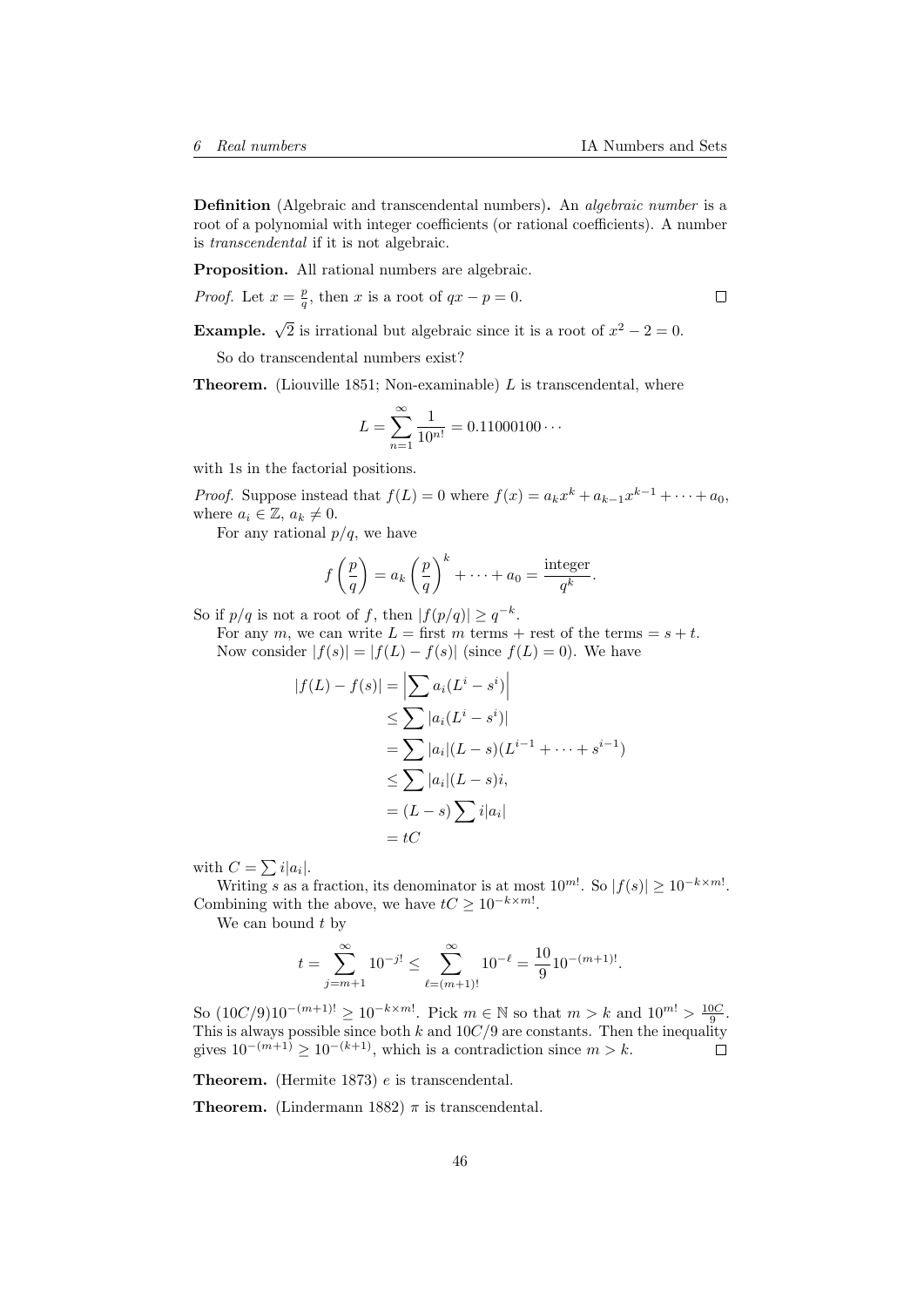# <span id="page-46-0"></span>7 Countability

After messing with numbers, we finally get back to sets. Here we are concerned about the sizes of sets. We can count how big a set is by constructing bijections. Two sets have the same number of things if there is a bijection between them. In particular, a set has *n* things if we can bijection it with  $[n] = \{1, 2, 3, \dots, n\}$ .

First first prove a few preliminary properties about bijecting with  $[n]$  that should be obviously true.

**Lemma.** If  $f : [n] \to [n]$  is injective, then f is bijective.

*Proof.* Perform induction on n: It is true for  $n = 1$ . Suppose  $n > 1$ . Let  $j = f(n)$ . Define  $g : [n] \rightarrow [n]$  by

 $g(j) = n$ ,  $g(n) = j$ ,  $g(i) = i$  otherwise.

Then g is a bijection. So the map  $g \circ f$  is injective. It fixes n, i.e.  $g \circ f(n) = n$ . So the map  $h : [n-1] \to [n-1]$  by  $h(i) = g \circ f(i)$  is well-defined and injective. So h is surjective. So h is bijective. So  $g \circ f$  is bijective. So is f.  $\Box$ 

**Corollary.** If A is a set and  $f : A \to [n]$  and  $g : A \to [m]$  are both bijections, then  $m = n$ .

*Proof.* wlog assume  $m > n$ . Let  $h : [n] \to [m]$  with  $h(i) = i$ , which is injective. Then the map  $h \circ f \circ g^{-1} : [m] \to [m]$  is injective. Then by the lemma this is surjective. So h must be surjective. So  $n \geq m$ . Hence  $n = m$ .  $\Box$ 

This shows that we cannot biject a set to two different numbers, or a set cannot have two different sizes!

**Definition** (Finite set and cardinality of set). The set  $A$  is *finite* if there exists a bijection  $A \to [n]$  for some  $n \in \mathbb{N}_0$ . The *cardinality* or *size* of A, written as  $|A|$ , is n. By the above corollary, this is well-defined.

**Lemma.** Let  $S \subseteq \mathbb{N}$ . Then either S is finite or there is a bijection  $q : \mathbb{N} \to S$ .

*Proof.* If  $S \neq \emptyset$ , by the well-ordering principle, there is a least element  $s_1 \in S$ . If  $S \setminus \{s_1\} \neq \emptyset$ , it has a least element  $s_2$ . If  $S \setminus \{s_1, s_2\}$  is not empty, there is a least element  $s_3$ . If at some point the process stops, then  $S = \{s_1, s_2, \dots, s_n\}$ , which is finite. Otherwise, if it goes on forever, the map  $g : \mathbb{N} \to S$  given by  $g(i) = s_i$  is well-defined and is an injection. It is also a surjection because if  $k \in S$ , then k is a natural number and there are at most k elements of S less than k. So k will be mapped to  $s_i$  for some  $i \leq k$ . П

**Definition** (Countable set). A set  $A$  is *countable* if  $A$  is finite or there is a bijection between  $A$  and  $N$ . A set  $A$  is *uncountable* if  $A$  is not countable.

This is one possible definition of countability, but there are some (often) more helpful definitions.

Theorem. The following are equivalent:

- (i) A is countable
- (ii) There is an injection from  $A \to \mathbb{N}$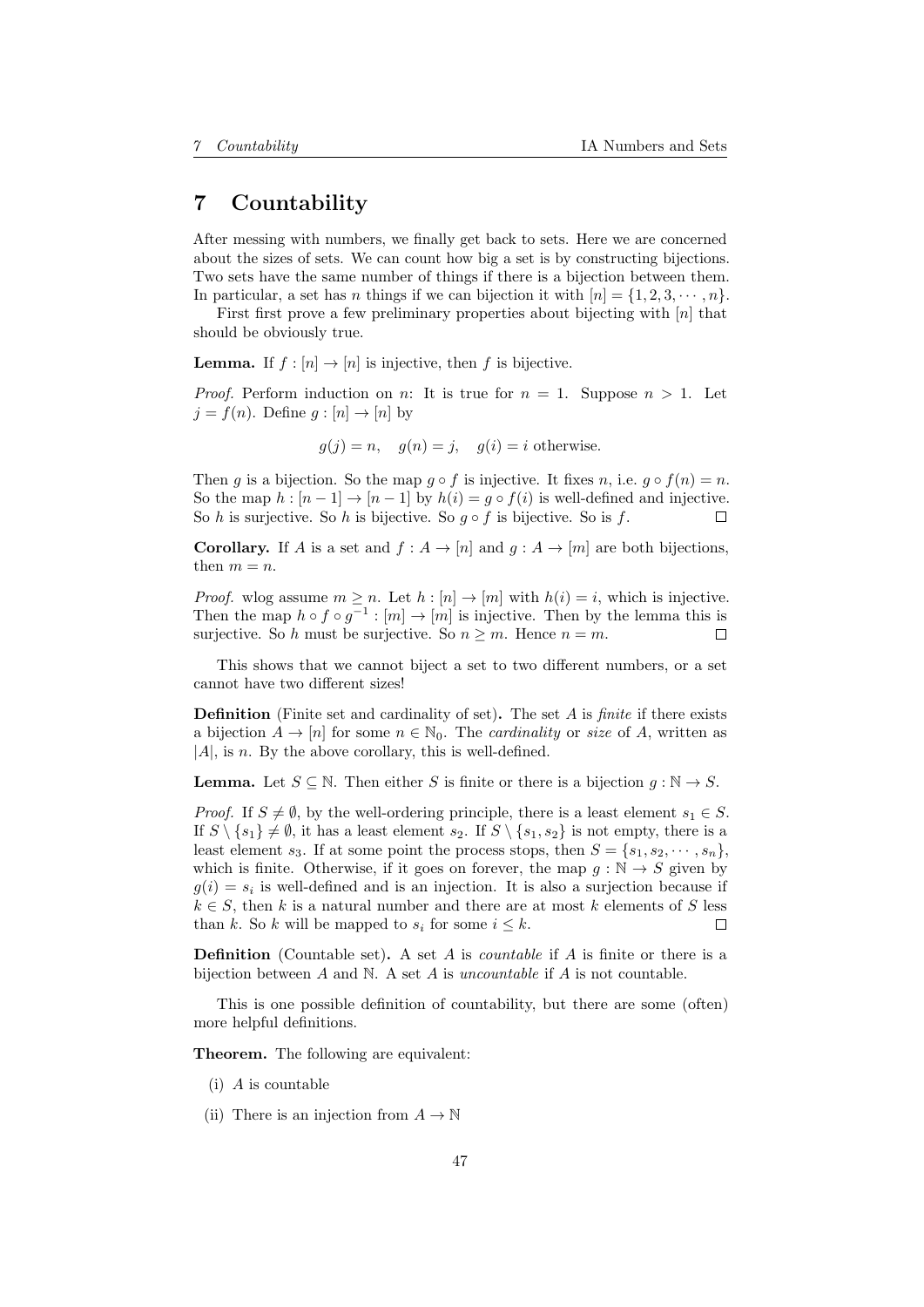(iii)  $A = \emptyset$  or there is a surjection from  $\mathbb{N} \to A$ 

*Proof.* (i)  $\Rightarrow$  (iii): If A is finite, there is a bijection  $f : A \rightarrow S$  for some  $S \subseteq \mathbb{N}$ . For all  $x \in \mathbb{N}$ , if  $x \in S$ , then map  $x \mapsto f^{-1}(x)$ . Otherwise, map x to any element of A. This is a surjection since  $\forall a \in A$ , we have  $f(a) \mapsto a$ .

(iii)  $\Rightarrow$  (ii): If  $A \neq \emptyset$  and  $f : \mathbb{N} \to A$  is a surjection. Define a map  $g : A \to \mathbb{N}$ by  $g(a) = \min f^{-1}(\{a\})$ , which exists by well-ordering. So g is an injection.

(ii)  $\Rightarrow$  (i): If there is an injection  $f : A \to \mathbb{N}$ , then f gives a bijection between A and  $S = f(A) \subseteq \mathbb{N}$ . If S is finite, so is A. If S is infinite, there is a bijection q between S and N. So there is a bijection  $q \circ f$  between A and N.  $\Box$ 

Often, the injection definition is the most helpful.

**Proposition.** The integers  $\mathbb Z$  are countable.

*Proof.* The map  $f : \mathbb{Z} \to \mathbb{N}$  given by

$$
f(n) = \begin{cases} 2n & n > 0 \\ 2(-n) + 1 & n \le 0 \end{cases}
$$

is a bijection.

**Proposition.**  $\mathbb{N} \times \mathbb{N}$  is countable.

*Proof.* We can map  $(a, b) \mapsto 2^a 3^b$  injectively by the fundamental theorem of arithmetic. So  $\mathbb{N} \times \mathbb{N}$  is countable.

We can also have a bijection by counting diagonally:  $(a, b) \mapsto {a+b \choose 2} - a + 1$ :



Since  $\mathbb Z$  is countable, we have an injection  $\mathbb Z \to \mathbb N$ , so there is an injection from  $\mathbb{Z} \times \mathbb{N} \to \mathbb{N} \times \mathbb{N} \to \mathbb{N}$ . So  $\mathbb{Z} \times \mathbb{N}$  is countable. However, the rationals are the equivalence classes of  $\mathbb{Z} \times \mathbb{N}$ . So  $\mathbb{Q}$  is countable.

**Proposition.** If  $A \rightarrow B$  is injective and B is countable, then A is countable (since we can inject  $B \to \mathbb{N}$ ).

 $\Box$ 

 $\Box$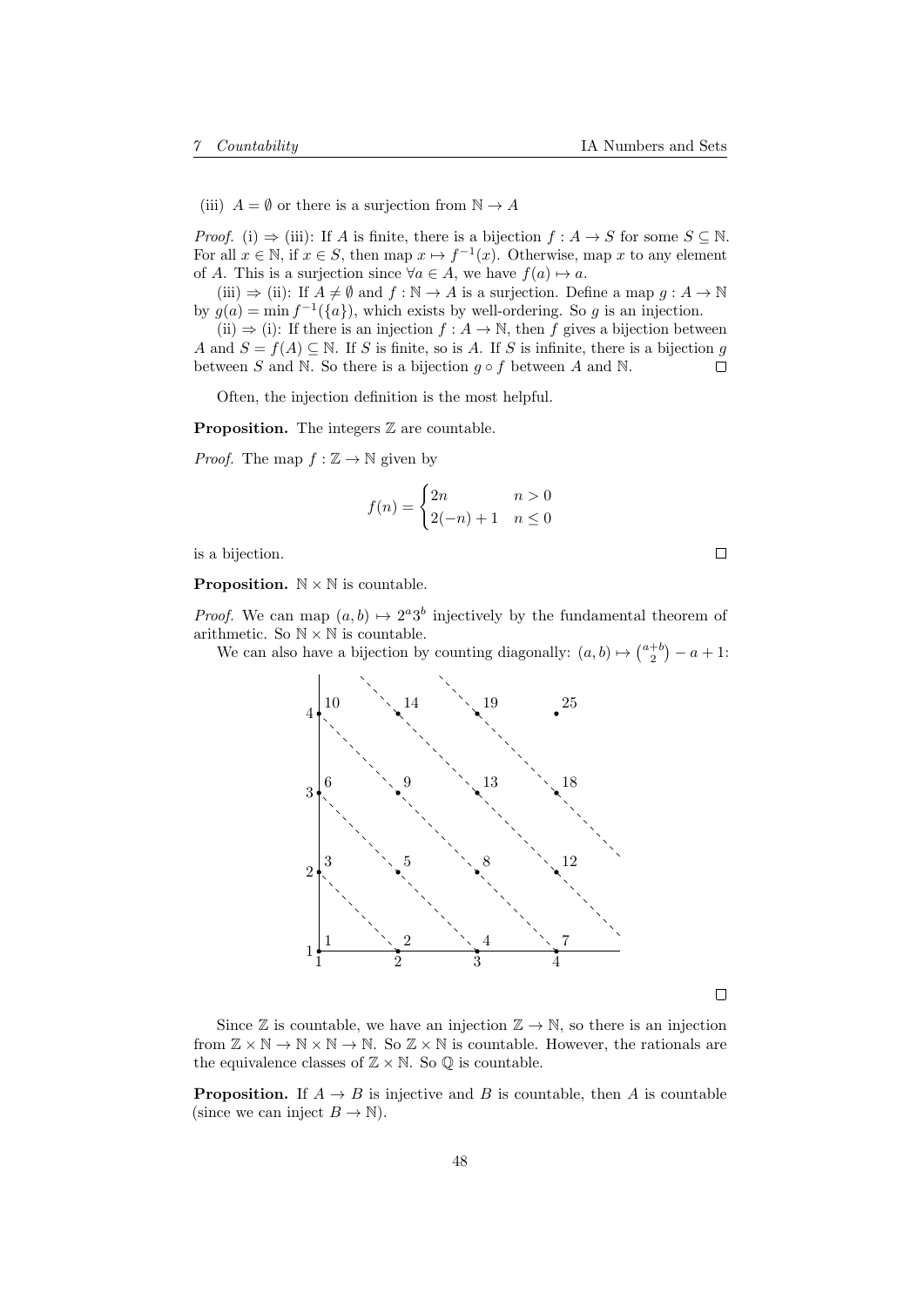**Proposition.**  $\mathbb{Z}^k$  is countable for all  $k \in \mathbb{N}$ 

*Proof.* Proof by induction:  $\mathbb{Z}$  is countable. If  $\mathbb{Z}^k$  is countable,  $\mathbb{Z}^{k+1} = \mathbb{Z} \times \mathbb{Z}^k$ . Since we can map  $\mathbb{Z}^k \to \mathbb{N}$  injectively by the induction hypothesis, we can map injectively  $\mathbb{Z}^{k+1} \to \mathbb{Z} \times \mathbb{N}$ , and we can map that to  $\mathbb N$  injectively.  $\Box$ 

Theorem. A countable union of countable sets is countable.

*Proof.* Let I be a countable index set, and for each  $\alpha \in I$ , let  $A_{\alpha}$  be a countable set. We need to show that  $\bigcup_{\alpha \in I} A_{\alpha}$  is countable. It is enough to construct an injection  $h: \bigcup_{\alpha \in I} A_{\alpha} \to \mathbb{N} \times \mathbb{N}$  because  $\mathbb{N} \times \mathbb{N}$  is countable. We know that I is countable. So there exists an injection  $f: I \to \mathbb{N}$ . For each  $\alpha \in I$ , there exists an injection  $g_{\alpha}: A_{\alpha} \to \mathbb{N}$ .

For  $a \in \bigcup A_\alpha$ , pick  $m = \min\{j \in \mathbb{N} : a \in A_\alpha \text{ and } f(\alpha) = j\}$ , and let  $\alpha$  be the corresponding index such that  $f(\alpha) = m$ . We then set  $h(a) = (m, g_{\alpha}(a))$ , and this is an injection. П

**Proposition.**  $\mathbb{O}$  is countable.

Proof. It can be proved in two ways:

- (i)  $\mathbb{Q} = \bigcup_{n \geq 1} \frac{1}{n} \mathbb{Z} = \bigcup_{n \geq 1} \left\{ \frac{m}{n} : m \in \mathbb{Z} \right\}$ , which is a countable union of countable sets.
- (ii)  $\mathbb Q$  can be mapped injectively to  $\mathbb Z \times \mathbb N$  by  $a/b \mapsto (a, b)$ , where  $b > 0$  and  $\Box$  $(a, b) = 1.$

Theorem. The set of algebraic numbers is countable.

*Proof.* Let  $\mathcal{P}_k$  be the set of polynomials of degree k with integer coefficients. Then  $a_k x^k + a_{k-1} x^{k-1} + \cdots + a_0 \mapsto (a_k, a_{k-1}, \cdots, a_0)$  is an injection  $\mathcal{P}_k \to \mathbb{Z}^{k+1}$ . Since  $\mathbb{Z}^{k+1}$  is countable, so is  $\mathcal{P}_k$ .

Let  $P$  be the set of all polynomials with integer coefficients. Then clearly  $\mathcal{P} = \bigcup \mathcal{P}_k$ . This is a countable union of countable sets. So  $\mathcal{P}$  is countable.

For each polynomial  $p \in \mathcal{P}$ , let  $R_p$  be the set of its roots. Then  $R_p$  is finite and thus countable. Hence  $\bigcup_{p \in \mathcal{P}} R_p$ , the set of all algebraic numbers, is countable.

**Theorem.** The set of real numbers  $\mathbb R$  is uncountable.

*Proof.* (Cantor's diagonal argument) Assume  $\mathbb R$  is countable. Then we can list the reals as  $r_1, r_2, r_3 \cdots$  so that every real number is in the list. Write each  $r_n$  uniquely in decimal form (i.e. without infinite trailing '9's). List them out vertically:

$$
r_1 = n_1 \cdot d_{11} d_{12} d_{13} d_{14} \cdots
$$
  
\n
$$
r_2 = n_2 \cdot d_{21} d_{22} d_{23} d_{24} \cdots
$$
  
\n
$$
r_3 = n_3 \cdot d_{31} d_{32} d_{33} d_{34} \cdots
$$
  
\n
$$
r_4 = n_4 \cdot d_{41} d_{42} d_{43} d_{44} \cdots
$$

Define  $r = 0 \cdot d_1 d_2 d_3 d_4 \cdots$  by  $d_n =$  $\int 0 \quad d_{nn} \neq 0$  $\begin{bmatrix} a_{nn} & b_{nn} \\ 1 & d_{nn} \end{bmatrix}$ . Then by construction, this

differs from the nth number in the list by the nth digit, and is so different from every number in the list. Then  $r$  is a real number but not in the list. Contradiction.  $\Box$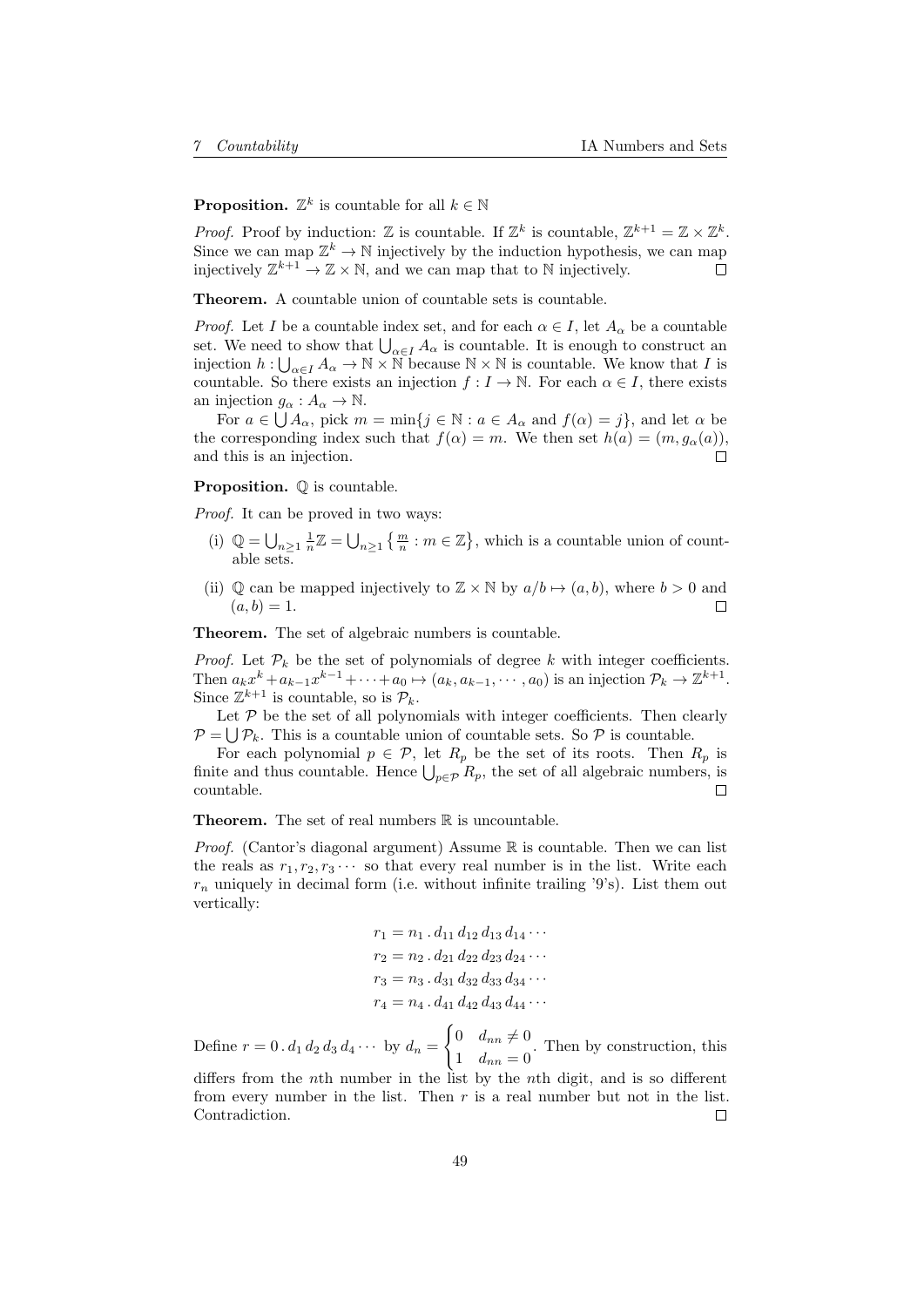Corollary. There are uncountable many transcendental numbers.

Proof. If not, then the reals, being the union of the transcendentals and algebraic numbers, must be countable. But the reals is uncountable. П

This is an easy but non-constructive proof that transcendental numbers exists. "If we can't find one, find lots!" (it is debatable whether this proof is constructive or not. Some argue that we can use this to construct a transcendental number by listing all the algebraic numbers and perform the diagonal argument to obtain a number not in the list, i.e. a transcendental number. So this is in fact constructive)

**Example.** Let  $\mathcal{F}_k = \{ Y \subseteq \mathbb{N} : |Y| = k \}$ , i.e. the set of all subsets of N of size k. We can inject  $\mathcal{F}_k \to \mathbb{Z}^k$  in the obvious way, e.g.  $\{1,3,7\} \mapsto (1,3,7)$  etc. So it is countable. So  $\mathcal{F} = \bigcup_{k \geq 0} \mathcal{F}_k$ , the set of all finite subsets of N is countable.

**Example.** Recall  $\mathcal{P}(X) = \{Y : Y \subseteq X\}$ . Now suppose  $\mathcal{P}(\mathbb{N})$  is countable. Let  $S_1, S_2, S_3, \cdots$  be the list of all subsets of N. Let  $S = \{n : n \notin S_n\}$ . But then S is not in the list. Contradiction. So  $\mathcal{P}(\mathbb{N})$  is uncountable.

**Example.** Let  $\Sigma$  be the set of all functions  $\mathbb{N} \to \mathbb{N}$  (i.e. the set of all integer sequences). If  $\Sigma$  were countable, we could list it as  $f_1, f_2, f_3 \cdots$ . But then consider f given by  $f(n) = \begin{cases} 1 & f_n(n) \neq 1 \\ 0 & f_n(n) \end{cases}$  $\int_{0}^{1} f_n(n) dx = 1$ . Again f is not in the list. Contradiction. So

 $\Sigma$  is uncountable.

Alternatively, there is a bijection between  $\mathcal{P}(\mathbb{N})$  and the set of 0, 1 sequences by  $S \mapsto$  the indicator function. So we can inject  $\mathcal{P}(\mathbb{N}) \to \Sigma$  by  $S \mapsto$  indicator function +1. So  $\Sigma$  cannot be countable (since  $\mathcal{P}(\mathbb{N})$  is uncountable).

Or, we can let  $\Sigma^* \subseteq \Sigma$  be the set of bijections from  $\mathbb{N} \to \mathbb{N}$ . Let  $\Sigma^{**} \subseteq \Sigma^*$ be the bijections of the special form: for every  $n$ ,

either 
$$
\begin{cases} f(2n-1) = 2n - 1 \\ f(2n) = 2n \end{cases}
$$
, or 
$$
\begin{cases} f(2n-1) = 2n \\ f(2n) = 2n - 1 \end{cases}
$$
,

i.e. for every odd-even pair, we either flip them or keep them the same.

But there is a bijection between  $\Sigma^{**}$  and 0, 1 sequences: if the *n*th term in the sequence = 0, don't flip the *n*th pair in the function, vice versa. Hence  $\Sigma^{**}$ is uncountable.

**Theorem.** Let A be a set. Then there is no surjection from  $A \to \mathcal{P}(A)$ .

*Proof.* Suppose  $f : A \to \mathcal{P}(A)$  is surjective. Let  $S = \{a \in A : a \notin f(a)\}\$ . Since f is surjective, there must exist  $s \in A$  such that  $f(s) = S$ . If  $s \in S$ , then  $s \notin S$ by the definition of S. Conversely, if  $s \notin S$ , then  $s \in S$ . Contradiction. So f cannot exist. П

This shows that there are infinitely many different possible "infinite sizes" of sets.

We conclude by two theorems that we will not prove.

**Theorem** (Cantor-Schröder-Bernstein theorem). Suppose there are injections  $A \rightarrow B$  and  $B \rightarrow A$ . Then there's a bijection  $A \leftrightarrow B$ .